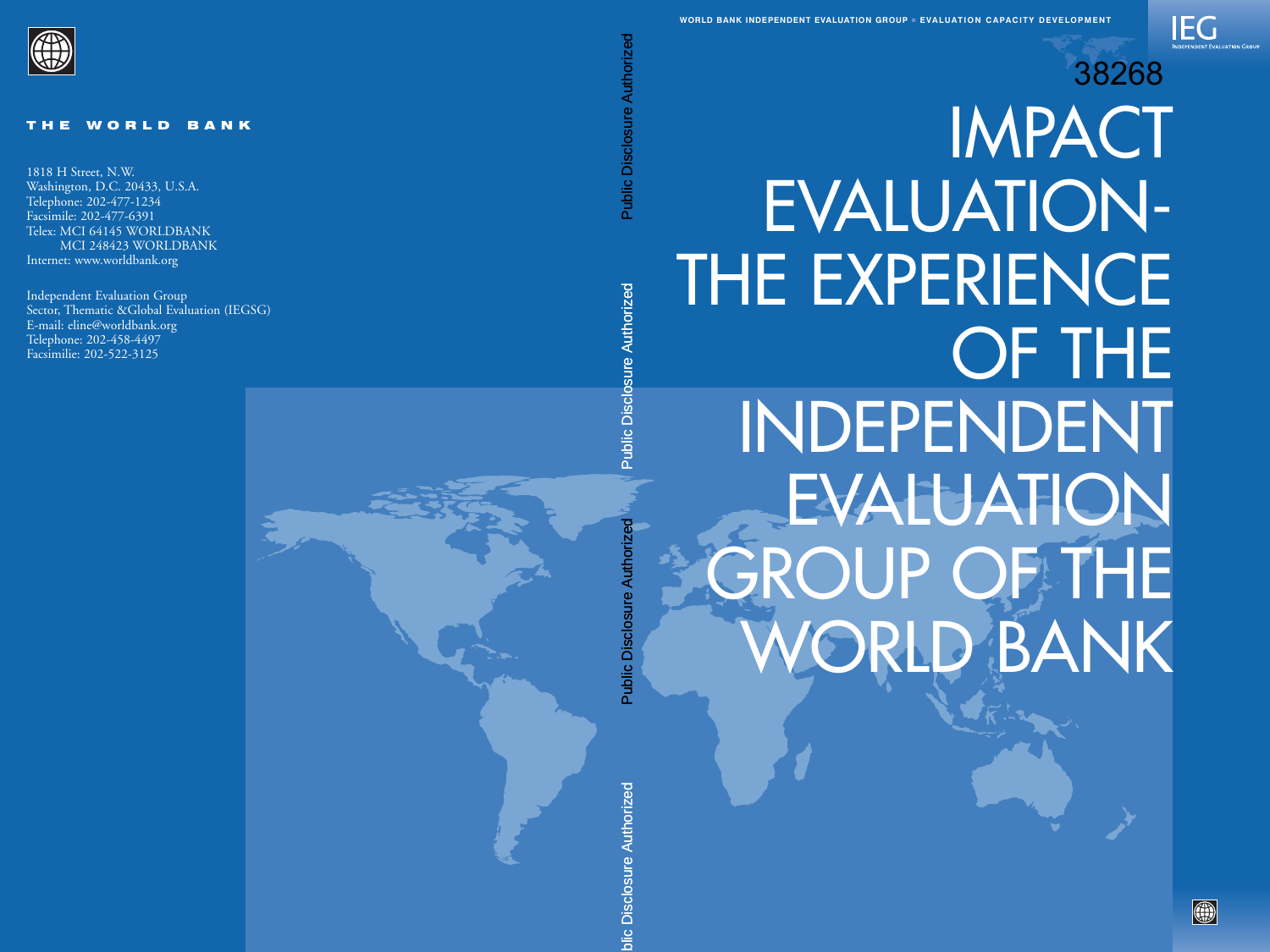## IMPACT EVALUATION-THE EXPERIENCE OF THE INDEPENDENT EVALUATION GROUP OF THE WORLD BANK



Independent Evaluation Group, The World Bank

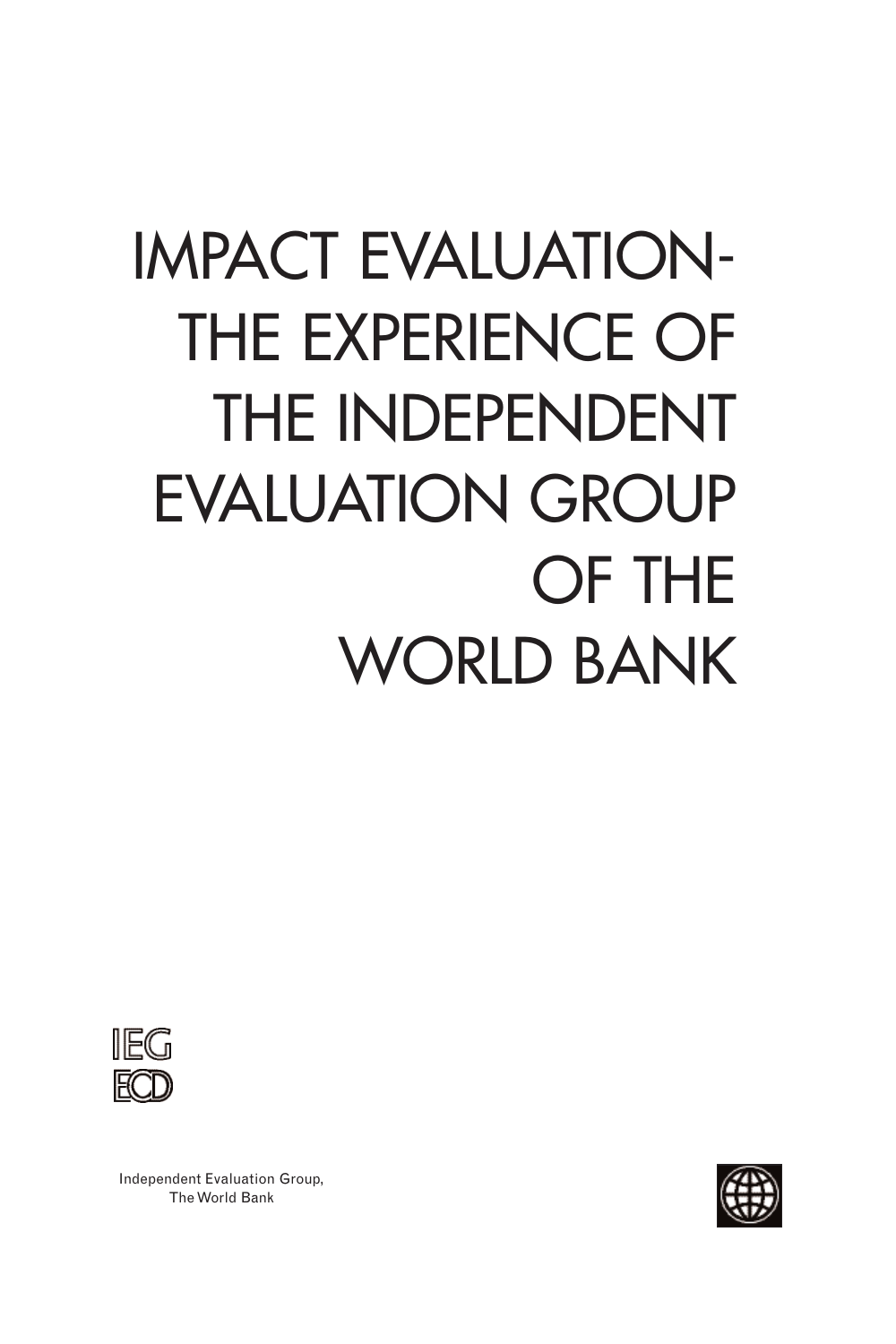## Acknowledgement

This report has been prepared by Howard White (IEGSG) under the supervision of Alain Barbu. Comments were provided by Nina Blöndal, Jorge García-García, Gaamaa Hishigsuren, Miguel Laric, Edoardo Masset, Keith Mackay and Patrick Grasso. This booklet was partly produced with support from the IEG-DFID partnership agreement.

Alain Barbu Manager Sector, Thematic & Global Evaluation Independent Evaluation Group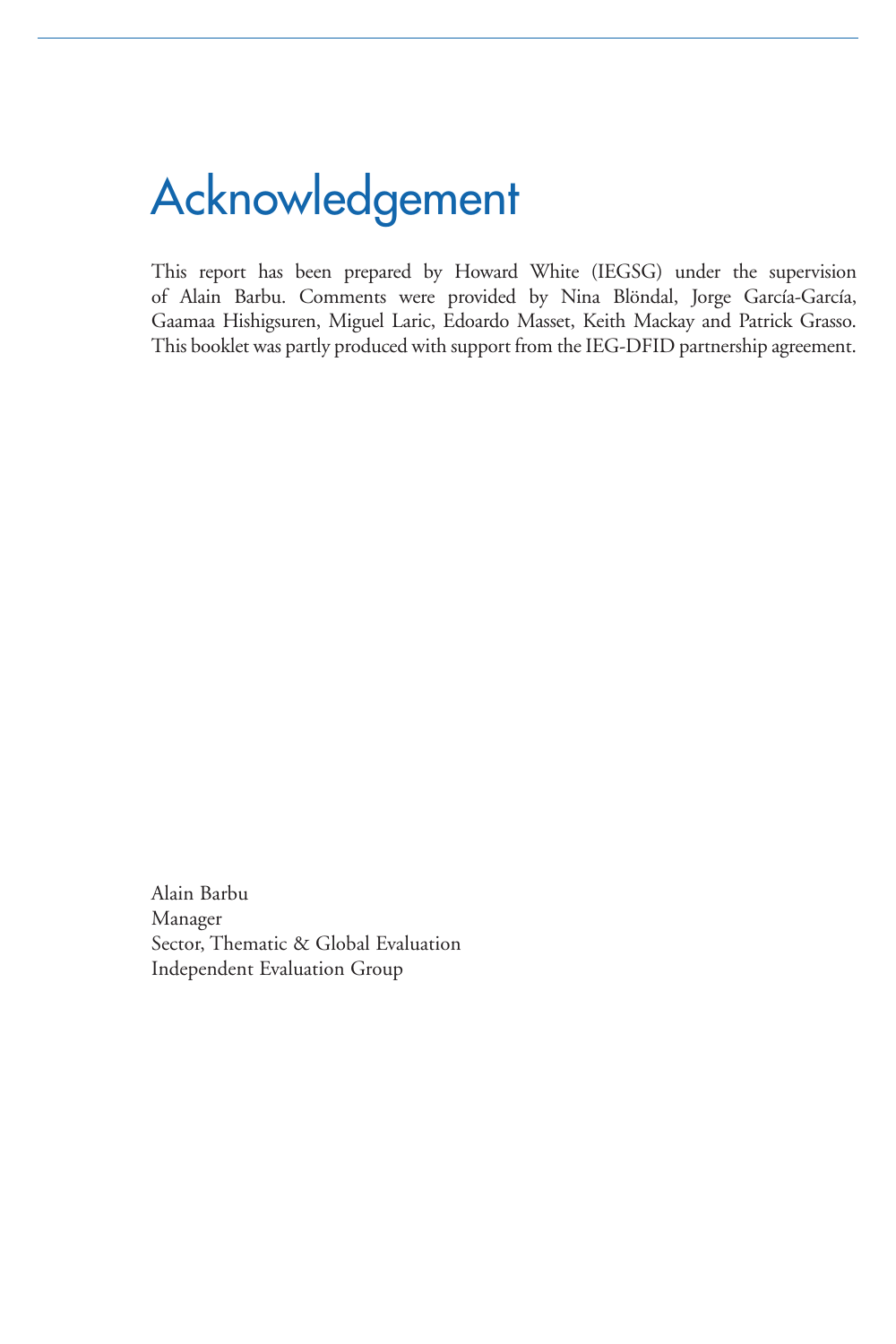### Table of Contents

| 1 |                 |                                                                                                             |  |  |  |
|---|-----------------|-------------------------------------------------------------------------------------------------------------|--|--|--|
| 2 |                 |                                                                                                             |  |  |  |
| 3 |                 |                                                                                                             |  |  |  |
| 4 |                 | Case study 1: Improving the quantity and quality of basic education                                         |  |  |  |
| 5 |                 | Case study 2: Meeting the health MDGs in Bangladesh28                                                       |  |  |  |
| 6 |                 | Case study 3: The Bangladesh Integrated Nutrition Project32                                                 |  |  |  |
| 7 |                 | Case study 4: Agricultural Extension Services in Kenya 36                                                   |  |  |  |
|   | <b>Appendix</b> |                                                                                                             |  |  |  |
| I |                 |                                                                                                             |  |  |  |
| П |                 |                                                                                                             |  |  |  |
|   | 1               |                                                                                                             |  |  |  |
|   | 2               |                                                                                                             |  |  |  |
|   | 3               | Sri Lanka: Kurunegala Rural Development Project, and                                                        |  |  |  |
|   | 4               | India: Tamil Nadu Integrated Nutrition Project43                                                            |  |  |  |
|   | 5               | Morocco: Socioeconomic Influence of Rural Roads44                                                           |  |  |  |
|   | 6               | Brazil: Learning from Best Practice in Five Urban Projects 46                                               |  |  |  |
|   | 7               | Kenya: Development of Housing, Water Supply and                                                             |  |  |  |
|   | 8               | Indonesia: Enhancing the Quality of Life in Urban Indonesia:<br>the legacy of Kampung Improvement Program47 |  |  |  |
|   | 9               | Paraguay: Community-based Rural Water Systems and                                                           |  |  |  |
|   | 10              | Brazil and the Philippines: Building Institutions and                                                       |  |  |  |
|   |                 |                                                                                                             |  |  |  |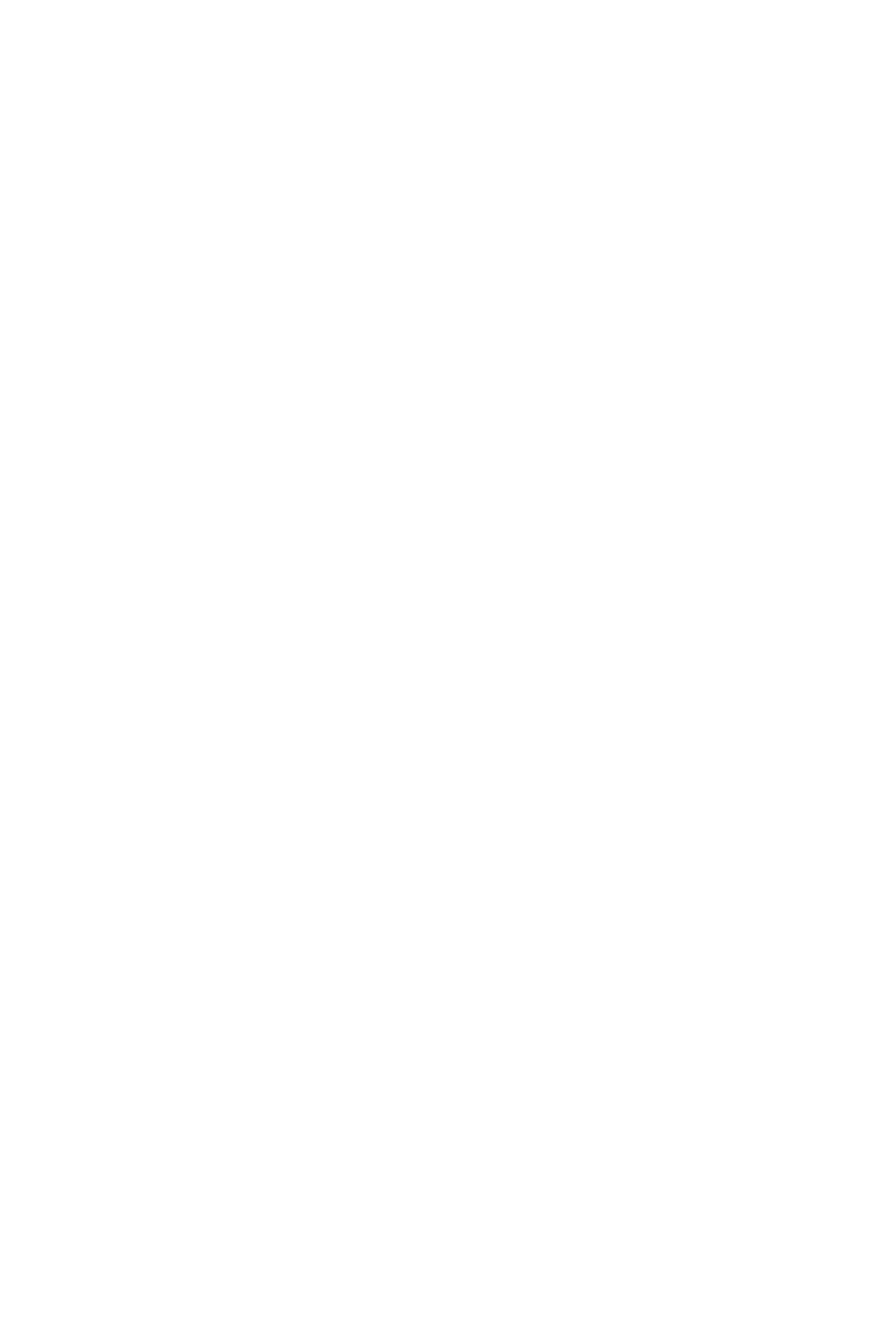### **1. What is Impact Evaluation?**

### **Introduction**

Impact evaluation is an assessment of the impact of an intervention on final welfare outcomes.<sup>1</sup> The results agenda has forced agencies to demonstrate that the money they spend is improving the lives of poor people, thereby increasing demand for impact evaluation. In the current environment, calls for increased aid spending are only credible if it can be shown that current spending is indeed contributing toward the attainment of the Millennium Development Goals.

However, the meaning of impact evaluation has taken on different meanings over time, and there continue debates as to how it should be done. This introductory chapter has the following purposes. First, it puts forward the definition of impact evaluation as a 'counterfactual analysis of the impact of an intervention on final welfare outcomes.' Second, it discusses two sources of bias which can result in impact evaluation studies giving misleading results: (1) contagion, and (2) self-selection bias.

### **Different meanings of impact evaluation**

Impact evaluation has taken different meanings during the last twenty years. The following have been the most common:

- An evaluation which looks at the impact of an intervention on final welfare outcomes, rather than only at project outputs, or a *process evaluation* which focuses on implementation;
- An evaluation concerned with establishing the counterfactual, i.e. the difference the project made (how indicators behaved with the project compared to how they would have been without it);
- An evaluation carried out some time (five to ten years) after the intervention has been completed so as to allow time for impact to appear; and
- An evaluation considering all interventions within a given sector or geographical area.

These four definitions are not mutually exclusive – many IEG impact evaluations in the 1990s were carried out five or more years after the intervention closed and also tried to establish a counterfactual. But nor need they coincide. Participatory impact evaluation follows the first definition, reporting beneficiary perspectives on how the intervention changed their lives, but makes no formal reference to a counterfactual.

<sup>&</sup>lt;sup>1</sup> Intervention can refer to a project, program or policy. However impact evaluation of national-level policy changes requires a different approach to those discussed in this brochure.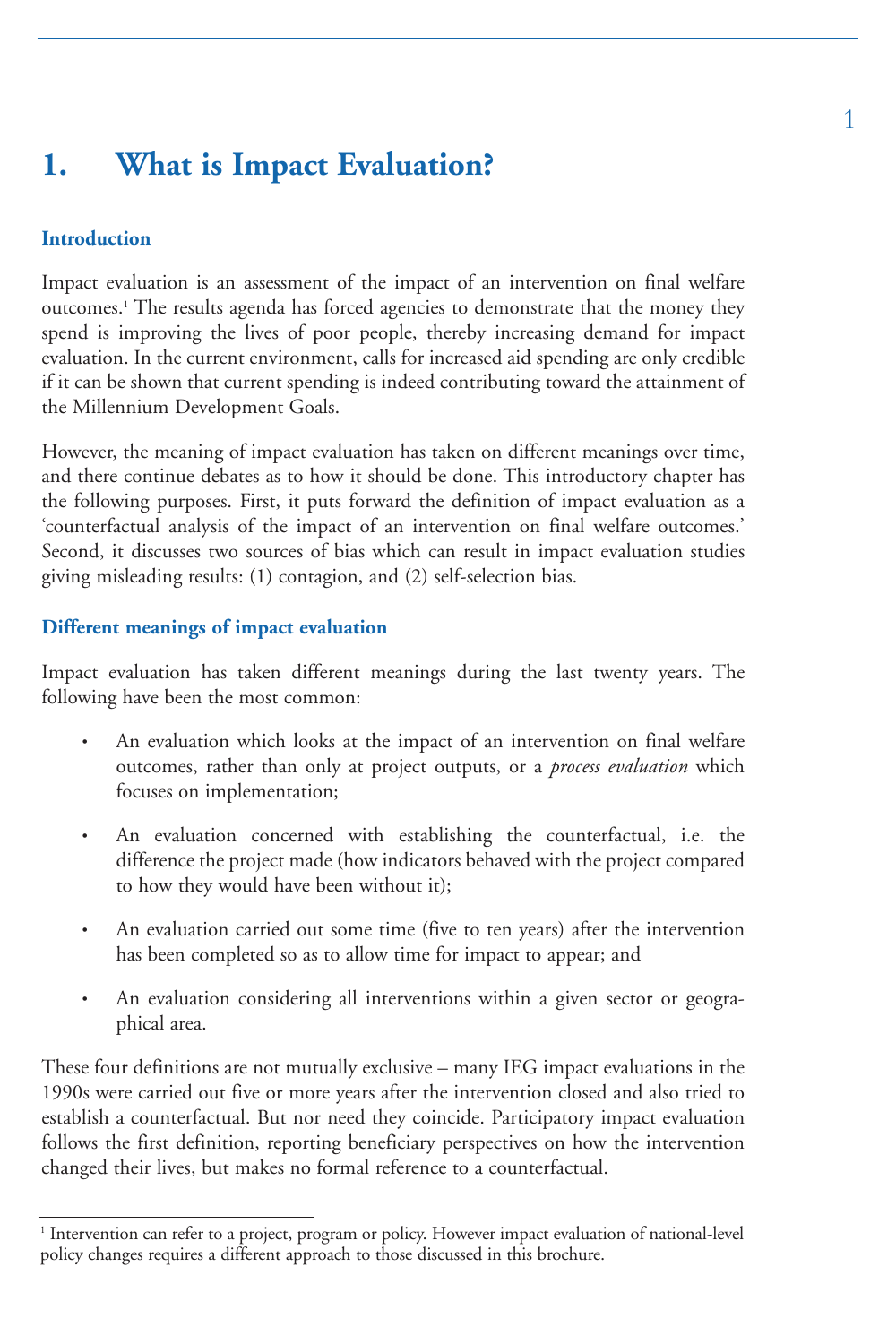IEG's current approach combines the first two definitions, that is a counterfactual analysis and a concern with final welfare outcomes. The rest of this chapter discusses the challenge of establishing the counterfactual.

### **Debates in impact evaluation**

Impact evaluation is the counterfactual analysis of the impact of an intervention on final welfare outcomes. Carrying out such analysis requires analysis of data collected at the appropriate time and places, often using statistical methods which may strike many as unnecessarily sophisticated. Moreover, this technical sophistication may seem to come at the expense of relevance. But there is not necessarily a trade off between what is called here rigorous impact evaluation – i.e. one which applies the appropriate technical procedures - and relevance, which depends on a well-contextualized theory-based approach. These debates about impact evaluation are themselves a context which need be understood to appreciate the different approaches to measuring impact.

Debates over impact evaluation reflect the more general debate over the relative roles of qualitative and quantitative methods in social research. Participatory impact evaluation grew rapidly in the 1980s, and is still going strong especially amongst non-governmental organizations (NGOs). The proponents of the participatory approach are skeptical of the econometricians' attempts to reduce the impact of complex social interventions to a single number. But the econometricians reject analyses which fail to build on a welldesigned sample of project and comparison groups which allow statements to be made with a degree of scientific confidence about the behavior of indicators with versus without the intervention. The reports and literature from these different approaches are in general developing in parallel, with rare attempts at dialogue to establish common ground let alone methodological fusion. IEG's position, argued for here, is that a mixedmethods approach produces the strongest evaluative findings, combining wellcontextualized studies with quantitative rigor.

A second area of debate is that over the applicability of experimental approaches. This approach is discussed more fully in chapter 2. In brief, the experimental approach requires the random allocation of project participation. Critics argue that the approach is simply not practicable for a broad range of development interventions. However, these critics are stuck with the problem of showing that their alternative, quasi-experimental, approaches solve the evaluation problem (establishing a valid counterfactual) in the way that randomization clearly does. IEG has of necessity been a user of quasi-experimental approaches. The case studies presented in the second half of this volume demonstrate how good contextualization can build confidence around the findings from these approaches.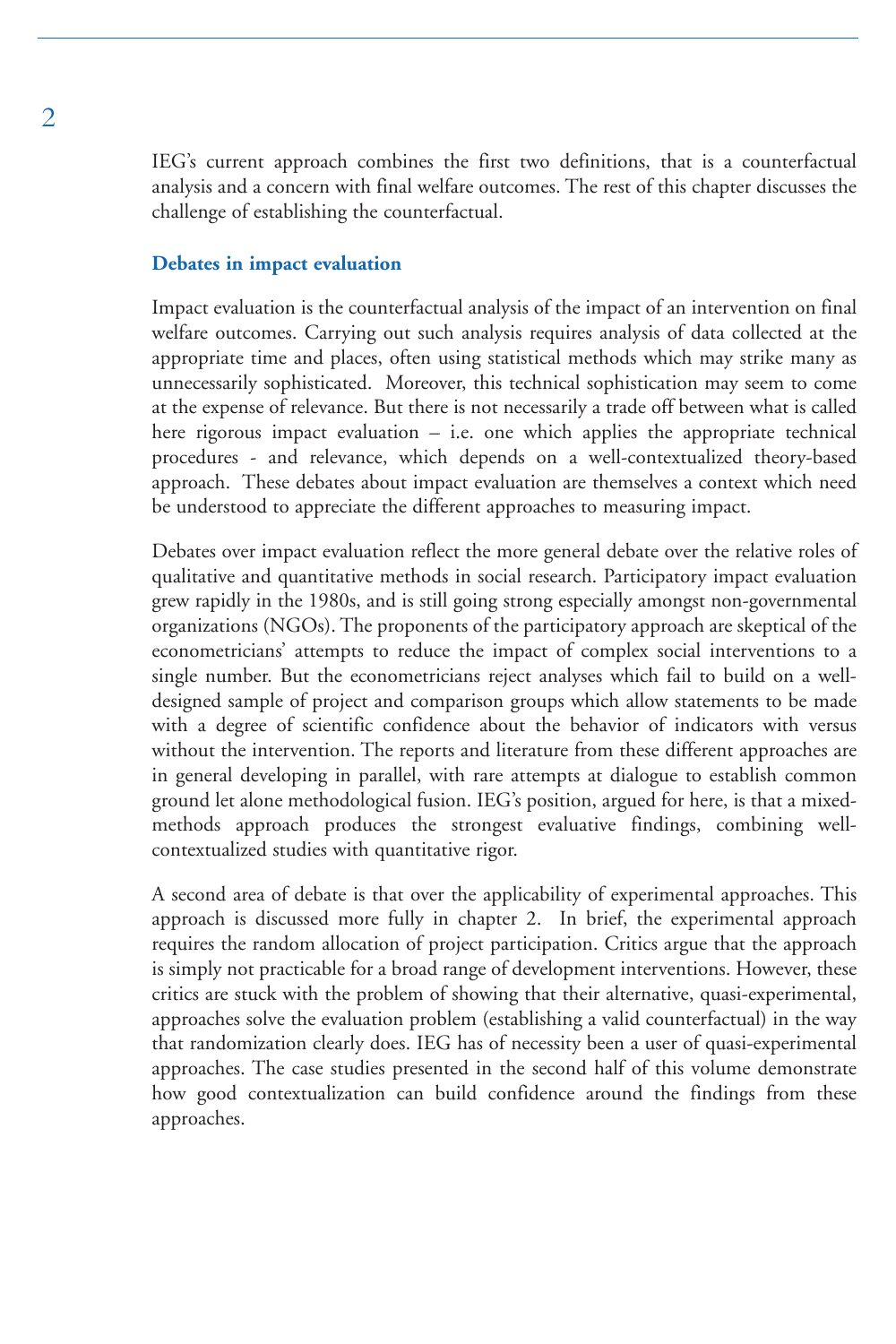### **The impact evaluation challenge: the search for the counterfactual**

The counterfactual is a comparison between what actually happened and what would have happened in the absence of the intervention. Data can be collected on the factual. But we cannot observe what would have happened to those affected by the intervention if the intervention had not happened.<sup>2</sup> One solution to this problem has been the before versus after approach. The mean outcomes for the treatment group are compared before and after the intervention and any change attributed to the intervention. Whilst data on treatment group trends are useful information to have, they tell us what has happened to the treatment group and nothing more. It is not possible to attribute the observed changes to the intervention since other external factors may have been partly or wholly responsible for the change, or may even act to offset the positive impacts of the intervention. For example, under-five mortality has been rising in several African countries on account of HIV/AIDS despite increased immunization coverage and access to safe water. So before versus after approach yields either an overestimate or an underestimate, but we will not know which it is.

The better solution to the problem of the counterfactual is to select a comparison group, i.e. a set of individuals, households, firms or whatever, who are like the treatment group in every way, except that they were not subject to the intervention. This sounds like a difficult, though not impossible, task. There are, however, two problems: contamination and sample selection bias.3

### *The contamination problem*

Contamination (or contagion) comes from two possible sources. The first is owncontamination from the intervention itself as a result of spillover effects. To ensure similarity of treatment and comparison groups, a common approach is to draw these groups from the same geographical area as the project. Indeed neighboring communities, or at least sub-districts, are often used. But the closer the comparison group to the project area the more likely it is to be indirectly affected in some way by the intervention. An agricultural intervention can increase labor demand beyond the confines of the immediate community. In IEG's study of an irrigation project in Pakistan (see appendix II, case study 1) the comparison area was moved as it was thought to be too close to the intervention area and so subject to demonstration effects.<sup>4</sup> As another example, information on health and nutrition can find its way to neighboring communities by word of mouth. For example, several studies of the Bangladesh Integrated Nutrition Project (discussed in Chapter 6) have found it to have had little or no impact. Defenders of the project attribute this finding to contamination since the control groups from many of the studies were adjacent to the project areas (Levinson and Rohde, 2005; and Sack et

<sup>&</sup>lt;sup>2</sup> A formal mathematical statement of the problem is given in Appendix I.

<sup>&</sup>lt;sup>3</sup> Other issues in selecting the comparison group are discussed in Bamberger (2006).

<sup>&</sup>lt;sup>4</sup> However the evaluation found no difference between project and control after the intervention so that contamination may have occurred nonetheless; or of course the intervention had no impact.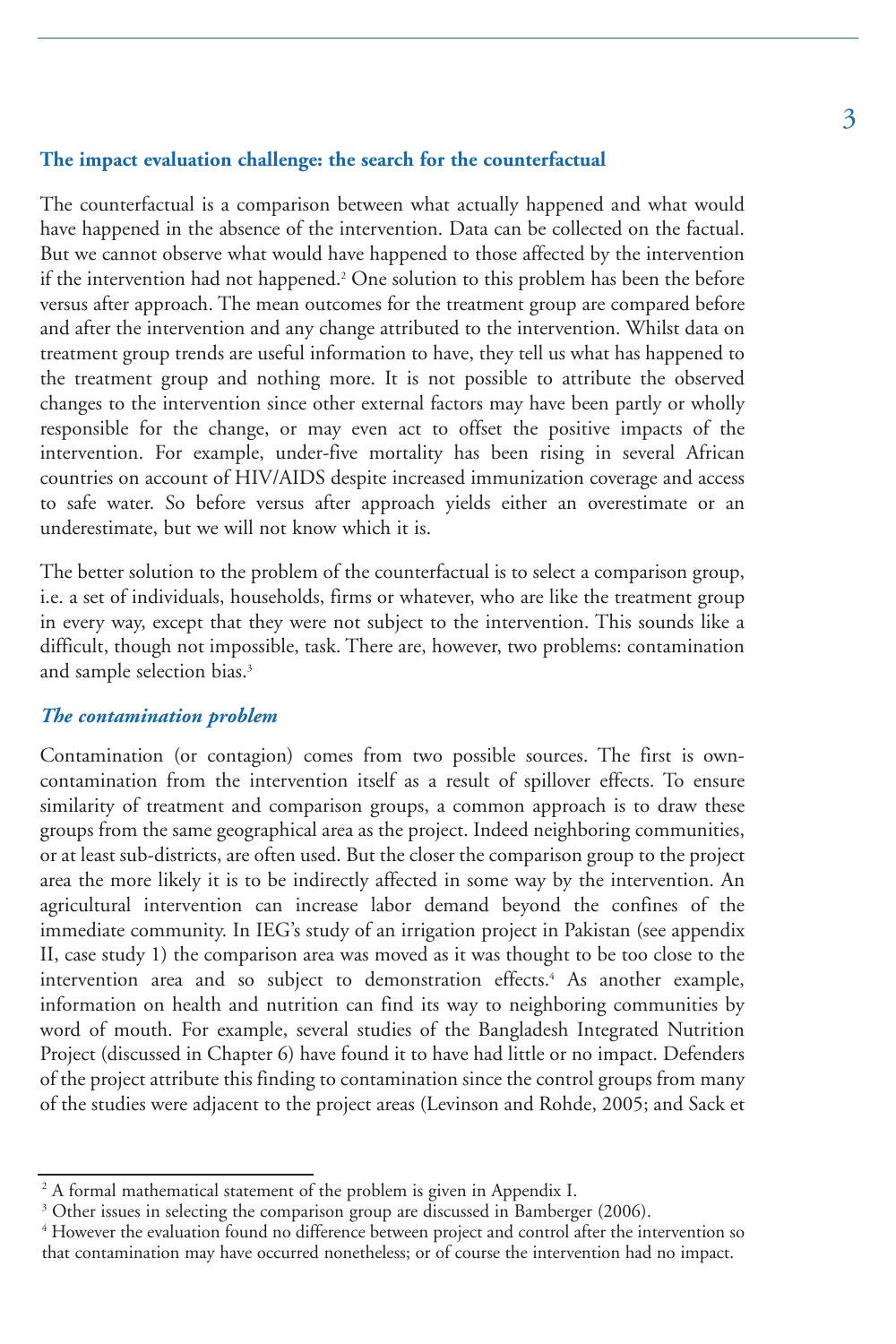al., 2005). There is thus a tension between the desire to be geographically close to ensure similarity of characteristics and the need to be distant enough to avoid spillover effects.<sup>5</sup>

But distance will not reduce the possibility of external contamination by other interventions. The desired counterfactual is usually a comparison between the zintervention and no intervention. But the selected comparison group may be subject to similar interventions implemented by different agencies, or even somewhat dissimilar interventions but which affect the same outcomes. Such a comparison group thus gives a counterfactual of a different type of intervention. Different comparison groups may be subject to different interventions. If data are being collected only *ex post,* the presence of similar interventions can be used to rule out an area as being a suitable comparison, though this selection process may leave rather few communities as being eligible. But where baseline data have been collected, there is probably little the evaluation team can do to prevent other agencies introducing projects into the comparison area between the time of the baseline and endline surveys.

The first step to tackle the problem of external contamination is to ensure that the survey design collects data on interventions in the comparison group, a detail which is frequently overlooked thus providing an unknown bias in impact estimates. The second step is to utilize a theory-based approach, rather than a simple with versus without comparison, which is better able to incorporate different types and levels of intervention.

### *Sample selection bias*

It is usually the case that project beneficiaries have been selected in some way, including self selection. This selection process means that beneficiaries are not a random sample of the population, so that the comparison group should also not be a random sample of the population as a whole, but rather drawn from a population with the same characteristics as those chosen for the intervention. If project selection is based on observable characteristics then this problem can be handled in a straightforward manner.<sup>6</sup> But it is often argued that unobservables play a role, and if these unobservables are correlated with project outcomes then obtaining unbiased estimates of project impact becomes more problematic. Two examples illustrate this point:

1. Small businesses which have benefited from a microcredit scheme are shown to have experienced higher profits than comparable enterprises (similar locations and market access) which did not apply to the scheme. But beneficiaries from the scheme are selected through the screening of applications. Entrepreneurs who make the effort to go through the application process, and whose business plans are sound enough to warrant financing, may anyhow have done better

<sup>&</sup>lt;sup>5</sup> Of course where spillover effects are clearly identifiable they should be included as a project benefit. IEG's study of urban development in Kenya (Appendix II, case study 7) noted spillover benefits in the non-project control from new health and education facilities in the project area.

<sup>6</sup> The problem then becomes a straightforward one of endogeneity to be handled by instrumental variable estimation. In cases where a regression need be estimated just for the treated, then a two part sample selection model (Heckman procedure) is appropriate.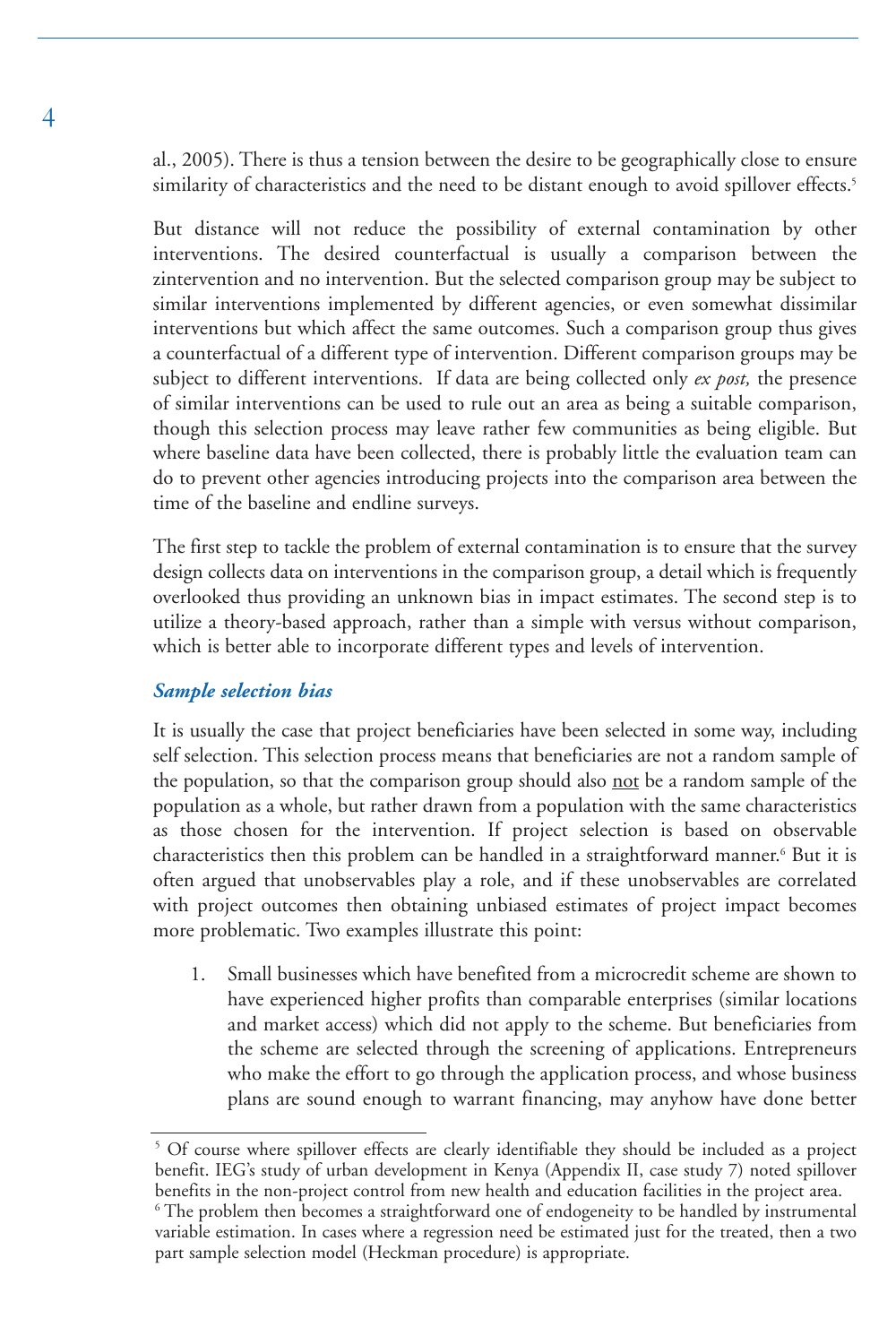than those who could not be bothered to apply in the first place or whose plans were deemed too weak to be financed.

2. Many community-driven projects such as social funds rely on communities to take the lead in applying for support to undertake community projects, such as rehabilitating the school or building a health clinic. The benefits of such community-driven projects are claimed to include higher social capital. Beneficiary communities are self-selecting, and it would not be at all surprising if those which have higher levels of social capital to start with are more likely to apply. Comparing social capital at the end of the intervention between treatment and comparison communities, and attributing the difference to the intervention, would clearly be mistaken and produce an over-estimate of project impact.

These problems make the attraction of random allocation clear. If the treatment group is chosen at random then a random sample drawn from the sample population is a valid comparison group, and will remain so provided contamination can be avoided.<sup>7</sup> An alternative is a pipeline approach: communities, households or firms selected for project participation, but not yet treated, are chosen for the control. Since they have also been selected for treatment there should in principle be no selectivity bias, though there may be. For example, if the project is treating the "most eligible" first then these units will indeed be systematically different from those treated later.

If neither randomization, nor a pipeline approach, are possible then modeling the selection process can help control for selection bias. If selection is entirely on observables, e.g. illiterate women, then selection bias can be completely eliminated. But if there is an important unobservable component to the selection process then, especially if only endline data are available, the danger of bias remains strong. Resorting to a theory-based approach to tell a convincing story can, however, help allay some fears.

If the direction of bias is known then impact estimates can be reported as either upper or lower limits, as was done in an IEG study of rural development projects in Sri Lanka (Appendix II, case study 3). Before versus after yields in the project area were used for one estimate of the rate of the return. Since yields would have risen in the absence of the project (as they did in the non-project areas) this rate of return was an over-estimate of the actual impact, and so provides an upper limit. The second estimate was calculated as a comparison between project and a comparison group of non-project areas. The comparison group was known to be contaminated by interventions supported by other agencies, so the estimate calculated in this way is an under-estimate of project impact, giving a lower limit. Hence the actual rate of return lay between these lower and upper estimates.

<sup>&</sup>lt;sup>7</sup> This approach does not mean that targeting is not possible. The random allocation may be to a subgroup of the total population, e.g. from the poorest districts.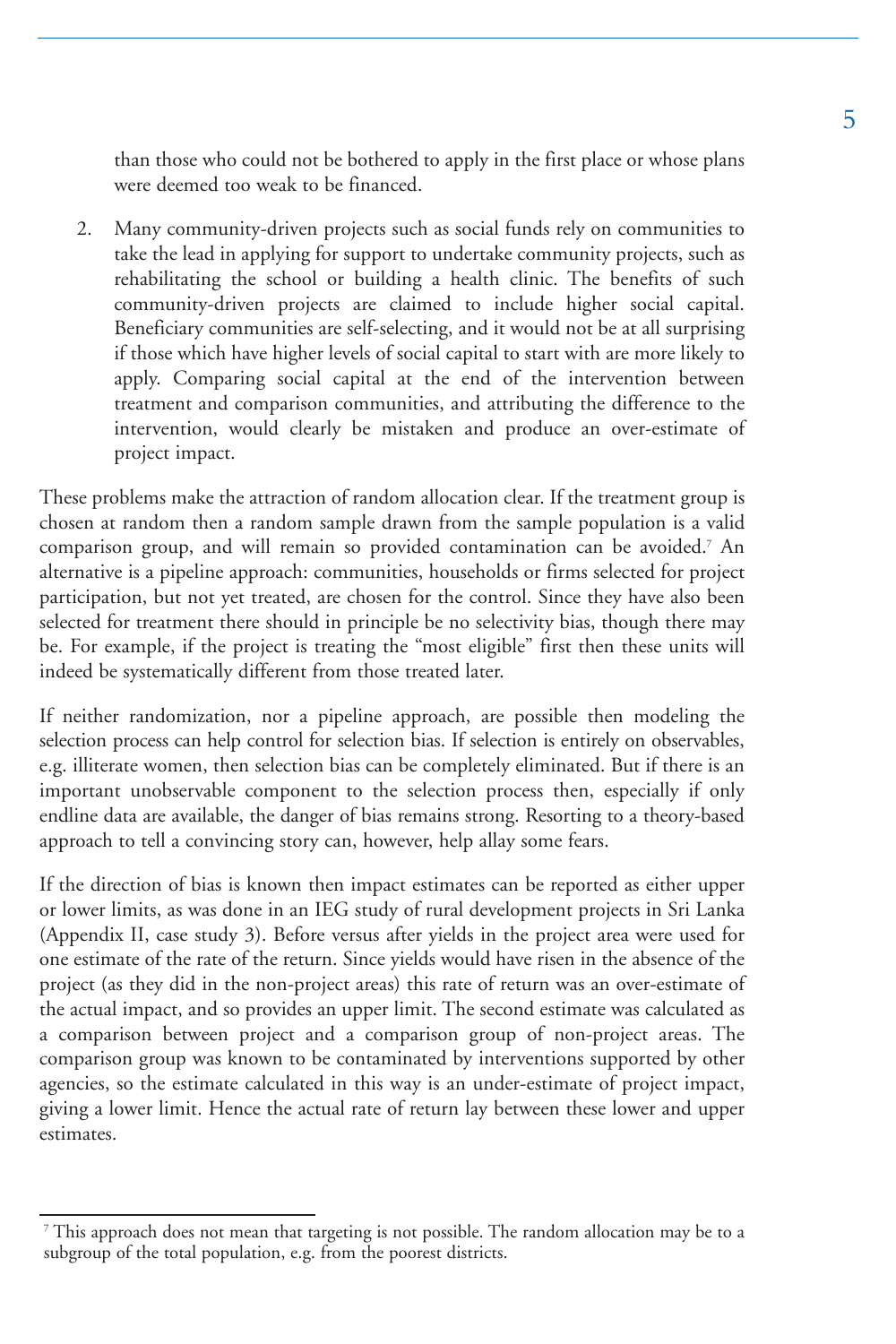### **Concluding comment**

The term impact evaluation has had many meanings in the past and continues to be used in various ways. The particular definition used here – counterfactual analysis of final welfare outcomes – is one which implies the need for a rigorous approach to establishing the counterfactual. Two problems arise when attempting to do this – contamination and selection bias. This chapter briefly mentioned how these problems may be tackled. The next chapter goes into different approaches to rigorous impact evaluation in more detail.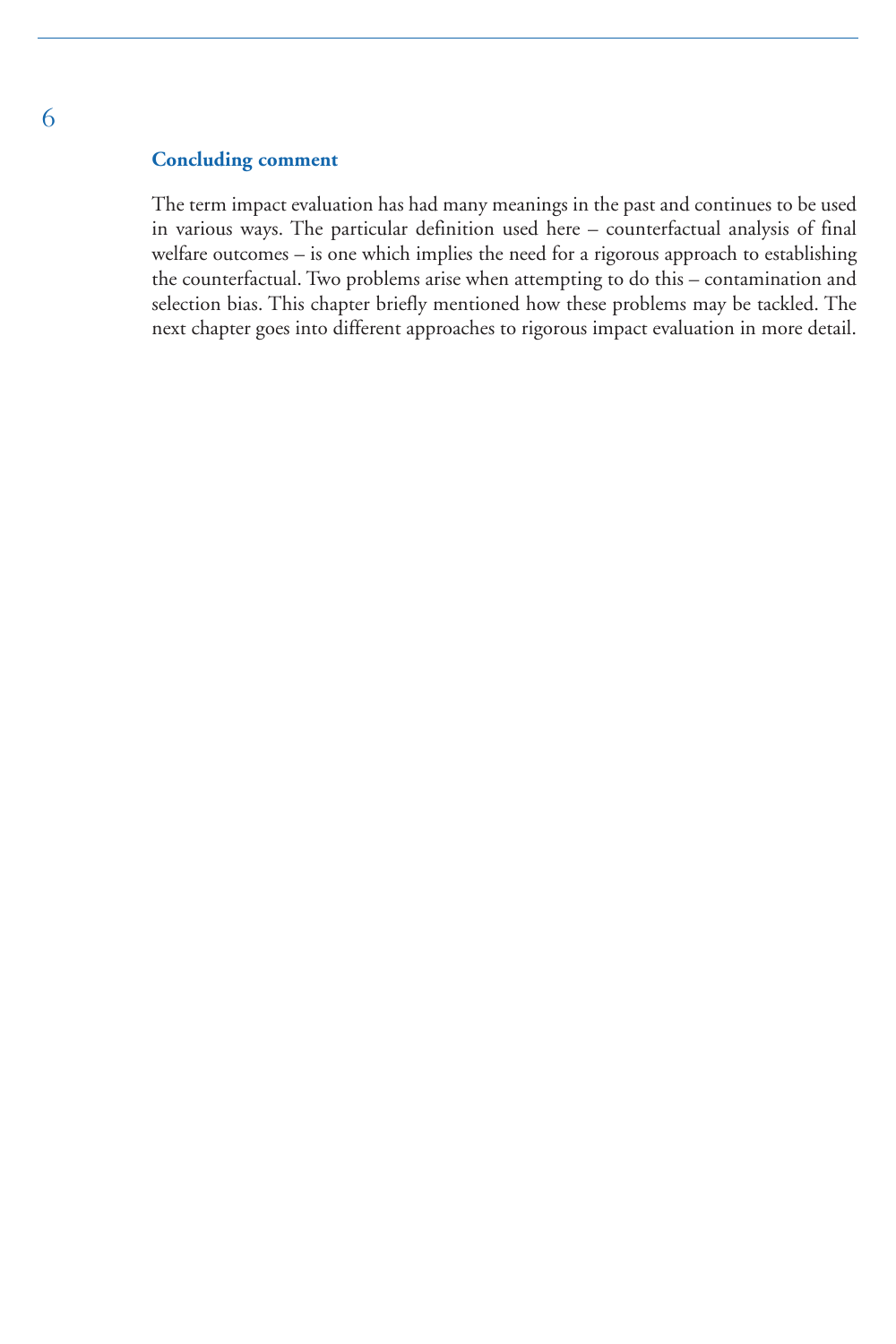### **2. Approaches to Impact Evaluation**

### **Introduction**

The topic of approaches to impact evaluation can be divided up in various ways. Amongst practitioners of rigorous impact evaluation the discussion currently focuses on the merits and drawbacks of experimental approaches and the usefulness of the alternatives. But before getting to that discussion it is worth spending a moment considering non-statistically based approaches. IEG supports quantitative impact evaluation, but lessons can be drawn from these other approaches. Along with rigor, IEG's approach is characterized as strongly rooted in the context of the intervention in a way intended to produce policy relevant results. In practice this means adopting a theorybased evaluation design. An appreciation of how to do this is just as important to a good impact evaluation as an understanding of the appropriate statistical technique.

### **A theory-based approach to impact evaluation**

A theory-based evaluation design is one in which the analysis is conducted along the length of the causal chain from inputs to impacts. Many impact evaluations concern themselves only with the final link in the chain: final outcomes. But to do this is often to lose the opportunity to learn valuable policy lessons about why an intervention has worked (or not), or which bits have worked better than others.

Applying a theory based approach requires mapping out the channels through which the inputs are expected to achieve the intended outcomes. In many cases this analysis will already be contained in the project log frame. The log frame (see Box 2.1) may also specify indicators at the various levels. Indeed the M&E system may have collected these indicators for project areas, and can be a useful source of analysis of process aspects of the intervention.

A theory-based approach examines the links in the causal chain. Were there missing or weak links? There can be missing links if the project design missed some key determinants at the next level it should have sought to influence. For example, the nutrition project in Bangladesh attempted to change child feeding practices by providing nutritional counseling to mothers, but there are other actors who play at least as an important part in the decision making process, so the failure to include them constituted a missing link (Chapter 6). Social funds make assumptions about the nature of the community and community participation which are frequently not valid (see below), so that the selected projects may not be the priority for a large proportion of the beneficiary population (World Bank, 2002). There may also be weak links in the chain as a result of poor implementation.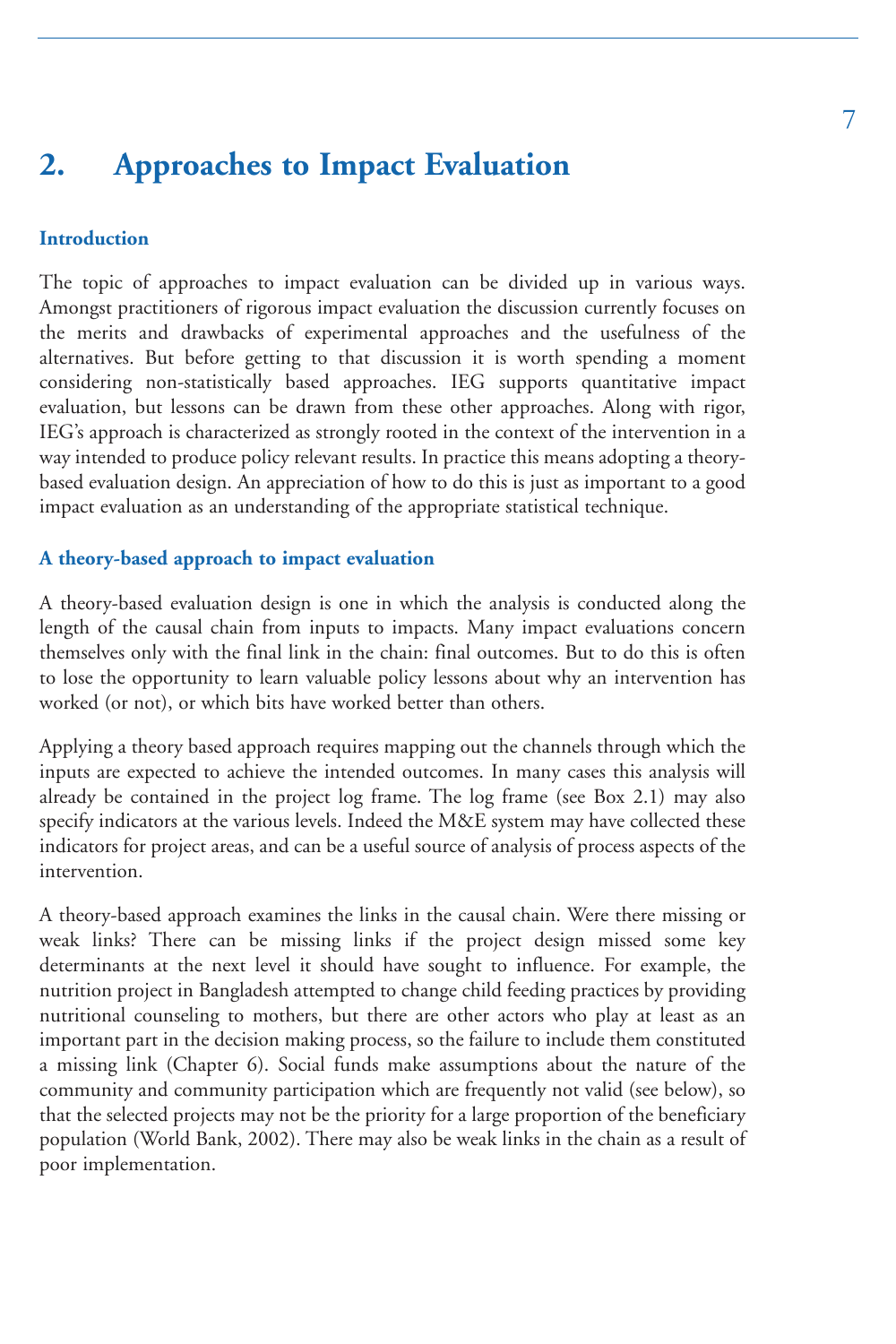### **Box 2.1 The Logical Framework (log frame)**

The logical framework was designed as a project planning tool, describing how it is that the inputs will achieve the desired objectives. The terms used vary by agency, but broadly correspond to inputs, activities, outputs, and outcomes. Indicators are defined as part of the logframe matrix which measure performance in delivering inputs, carrying out activities, producing outputs and achieving outcomes.

The logical framework used by the World Bank is a dynamic 4 X 4 matrix. The first column represents the project goal, objective, output (or deliverables) and activities. The second column specifies how to measure whether the activities, outputs and outcomes of the project have been carried out and accomplished. It contains the monitoring and evaluation indicators, including the targets. In the third column the sources of information for the indicators are identified. This column describes the monitoring and evaluation system. Finally, the fourth column lists the assumptions which are critical for the success of the project, but which are out of the project's control.

| Project summary                                                                                                                                                                                                 | Performance<br>indicators                                                                                                                                                            | Monitoring &<br>Evaluation system | Important<br>assumptions                                                                                  |
|-----------------------------------------------------------------------------------------------------------------------------------------------------------------------------------------------------------------|--------------------------------------------------------------------------------------------------------------------------------------------------------------------------------------|-----------------------------------|-----------------------------------------------------------------------------------------------------------|
| Goal<br>The higher overall goal to<br>which this project<br>(together with other<br>programs) will contribute.                                                                                                  |                                                                                                                                                                                      | Evaluation system                 |                                                                                                           |
| Project objective<br>The specific impact of<br>the project: changes in<br>welfare outcomes, or<br>improvements in institu-<br>tional performance. (The<br>intended / assumed effect<br>of the project outputs). | Key performance<br><i>indicators</i> - A few<br>indicators that measure<br>whether the project<br>outputs have had the<br>intended impact on<br>children and other<br>beneficiaries. | Evaluation system                 | Assumptions on<br>the relationship<br>between project<br>impact and the<br>overall goal.                  |
| Project outputs<br>The project intervention:<br>The outputs and<br>deliverables that the<br>project (team) are held<br>accountable for.                                                                         | Output indicators -<br>To measure the value<br>added of the project.                                                                                                                 | Monitoring system                 | Assumptions on<br>the relationship<br>between accom-<br>plished project<br>outputs and<br>project impact. |
| Project activities<br>The specific activities that<br>have to be carried out in<br>order to accomplish each<br>respective project output.                                                                       | Input indicators -<br>Usually the financial,<br>physical and human<br>resources needed to<br>carry out the activities.                                                               | Monitoring system                 | Assumptions on<br>the relationship<br>between imple-<br>mented project<br>activities and<br>outputs.      |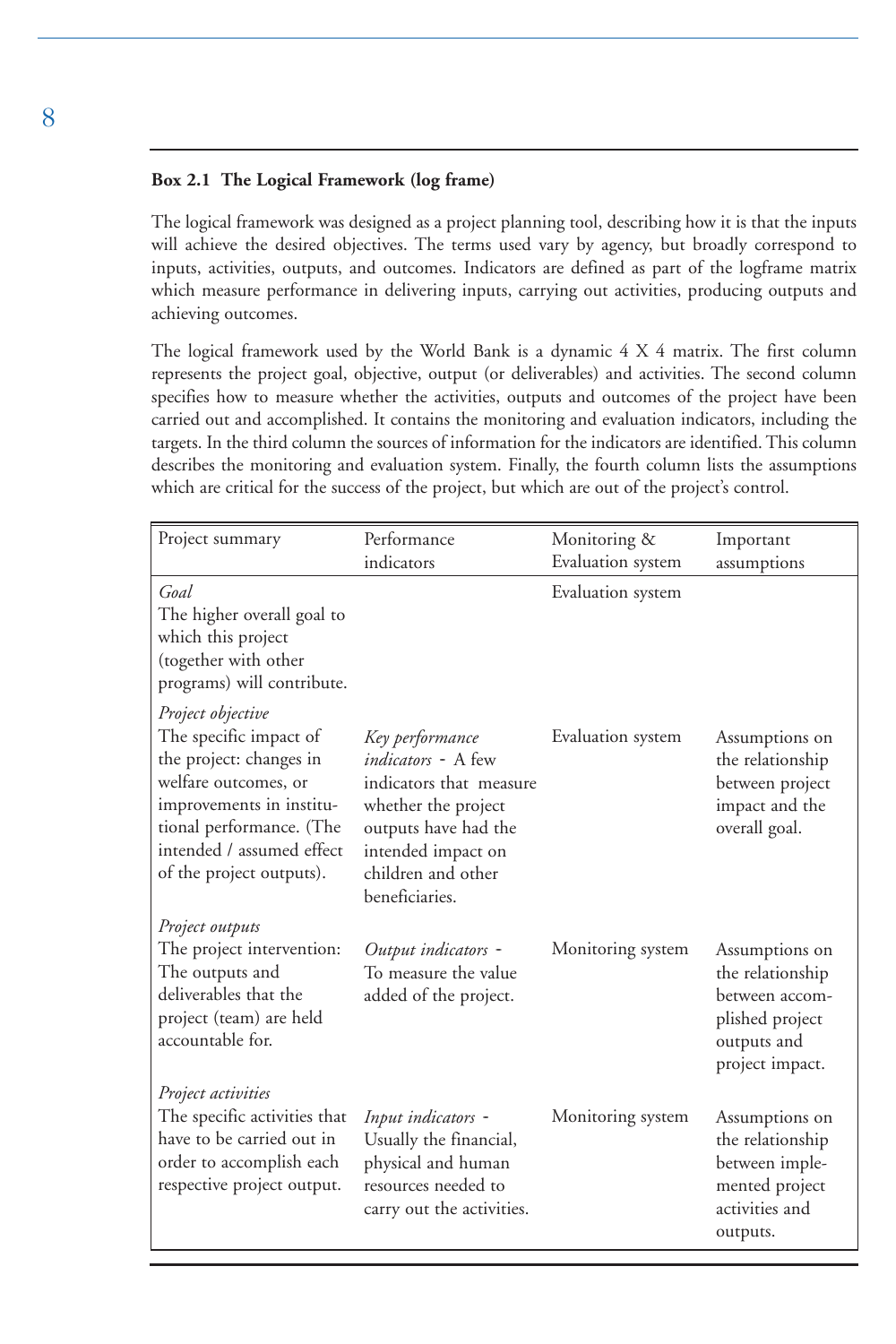### *Of dummies and black boxes*

The most usual approach to measuring impact is to examine the mean value of the indicator of interest in project and control areas, attributing the difference to the project. The regression based approach can give an identical estimate to the single or double difference approaches (see Box 2.2 and Appendix I) by use of a project dummy; that is a zero-one variable taking the value of 1 for observations in the project area. However this approach tells us nothing about the channels through which the project has its impact, and so is in general not consistent with the general philosophy of the theory-based approach.

Regressions can help open the black box through a two, or more, stage process. Impact can be examined by modeling the determinants of the outcome of interest. This approach can draw on well-established literatures modeling those outcomes.<sup>8</sup> Amongst the explanatory variables will be factors which are affected by the intervention. Knowing how much an explanatory variable has changed as a result of the intervention (which may be determined by examining double differences for that indicator, or itself be subject to regression analysis) allows calculation of the project effect via that particular channel. This is the approach taken in the most recent IEG studies. For example, regressions show the impact on improvements in the physical quality of schools on enrolments, and of teaching materials and methods on learning outcomes in Ghana (see Chapter 4). The project may have its effect not only by changing the quantity of a factor but its productivity. Regression analysis can readily accommodate this possibility by allowing the coefficient on the variable to vary before and after the intervention. The contribution of the changes in quantity and productivity can be calculated separately.<sup>9</sup>

When using the regression-based approach two points need be borne in mind. First, there have been important developments in micro-level statistical analysis in recent years, so the evaluator need be familiar with 'the state of the art' in their particular area in order to retain credibility. Second, the regression based approach may not remove the problem of selection bias. But it can do so if selection is based on observables, provided data are available on these observables and the selection process is correctly modeled. Hence it is very important that the evaluator be aware of who benefits from the intervention. There are a variety of statistical approaches which can be used to eliminate the selectivity bias.<sup>10</sup>

<sup>8</sup> For example the IEG studies of education in Ghana and health in Bangladesh began their work program by reviewing literature on determinants of school attainment and under-five mortality respectively (in economics terminology, the literature education and health production functions). <sup>9</sup> This technique is known as the Oaxaca decomposition. An example of the approach is the Bangladesh health study carried out by the IEG, which showed how training traditional birth attendants had increased their effectiveness in reducing neo-natal mortality.

<sup>&</sup>lt;sup>10</sup> For example, the IEG study of health in Bangladesh (Chapter 5) used a trivariate probit analysis of mortality to allow for the potential endogeneity of both using a trained birth attendant and immunization. This analysis thus also allowed discussion of which children are not being reached by the immunization program.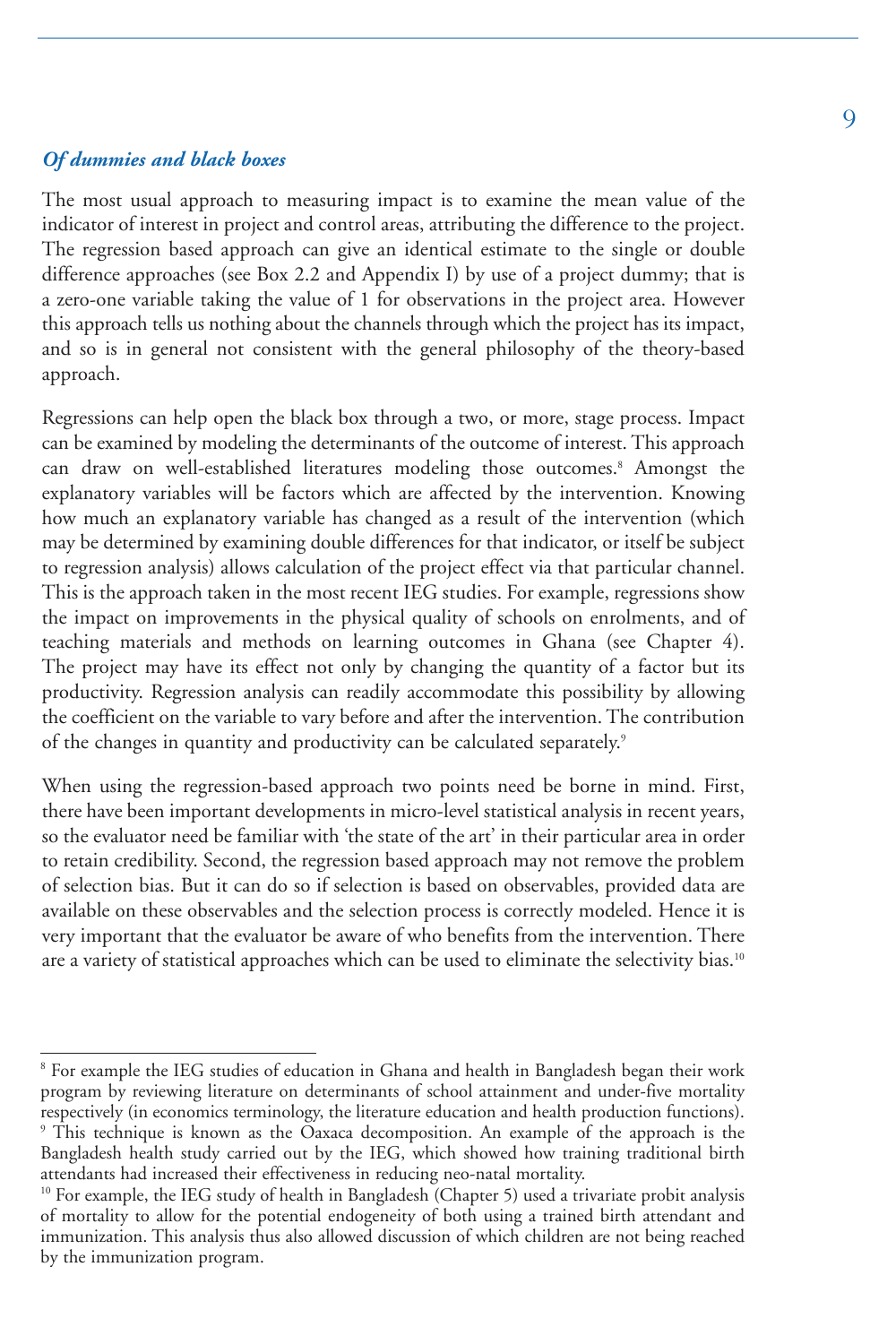This is not so say that double difference estimates have no part to play in impact evaluations. In some cases project dummies may be the most appropriate way of capturing project impact. But these estimates should be situated in the context of an overall theory-based approach.

#### **Box 2.2 Difference and double difference estimates**

The difference between the outcome in the treatment group (project area) and comparison group is a single difference estimate. The validity of this estimate as an estimate of project impact requires that the treatment and control groups had the same values of the outcome prior to the intervention. If this is not so then the single difference estimate will be biased. If the treatment group already had superior outcomes prior to the intervention then their better performance postintervention cannot all be attributed to that intervention. The double difference – which is the difference in the change, or, equivalently, the change in the difference – allows for this possibility. Double differencing removes time invariant differences in factors influencing the outcome between the project and comparison groups. However, the validity of the double difference estimate still relies upon the assumption that external determinants of the outcome were the same for treatment and comparison groups during the course of the intervention. For example, for an agricultural project both groups (areas) should have experienced similar rainfall patterns. Where these factors have varied then a regression based approach can control for these differences if they are observed. Hence data collection need cover not only the indicators directly relevant to the project, but also other determinants of the outcomes (and intermediate outcomes) of interest.

The attractiveness of double differencing is a main reason for the desirability of baseline data. Another advantage is that information on the pre-intervention characteristics of beneficiaries allows analysis of targeting and addressing the simple factual question of changes in outcomes amongst beneficiaries. In addition to baseline and endline surveys, a midterm survey is advantageous. Such a survey will allow an initial check on impact, and also allow analysis of changes in impact over time.

### *The importance of the factual*

While a well-constructed counterfactual is central to establishing impact, the importance of the factual – what actually happened – should not be overlooked. Constructing a picture of how the intervention has played out on the ground, which nearly always requires data from the treatment group alone and not from a comparison group, is essential to a good impact evaluation, shedding light on the findings.

The IEG study of agricultural extension in Kenya, discussed in Chapter 7, found that there had been little change in extension practices during the lifetime of the Bank projects to support extension services, and that only a small minority (7 percent) of farmers participating in the project met extension agents as frequently as intended. Armed with this information, it comes as no surprise that it is difficult to discern any project impact. The evaluation of the Bangladesh Integrated Nutrition Project (Chapter 6) found that the majority of women and children eligible for supplementary feeding were not receiving it, thus undermining the potential beneficial impact of the intervention on community-level nutritional status.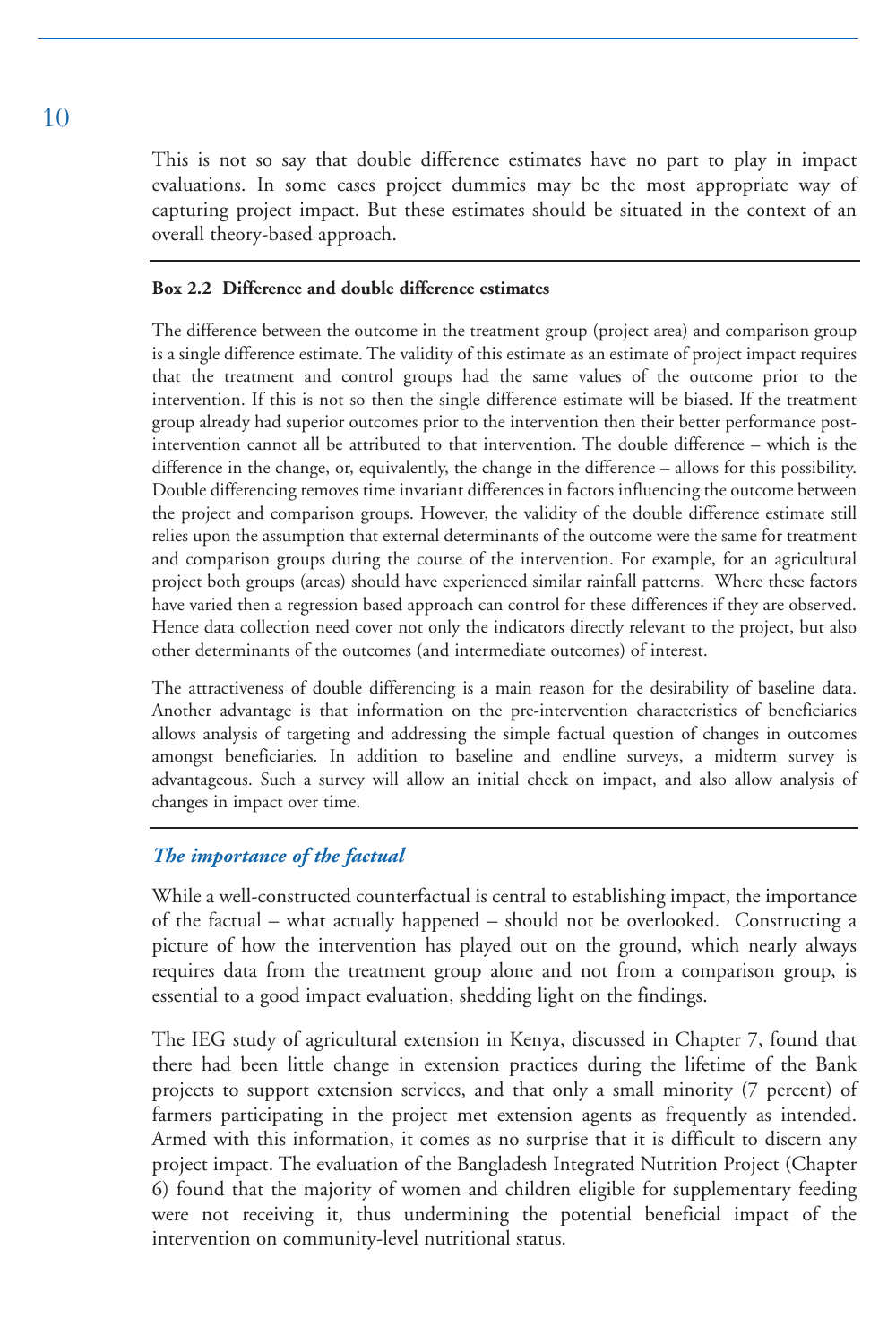An important example of the analysis of the factual is targeting – who participated in the project? The characteristics of those who participated should be compared to the general population, which may well require a different data set to that from the comparison group. Provided the survey data were collected in a comparable way, published secondary sources, such as the census or a national household survey, will suffice for these comparisons.

Constructing the factual often requires a combination of qualitative and quantitative information. An example of this fact is IEG's analysis of how social funds have operated at village level in Malawi and Zambia (World Bank, 2002).

Field visits in both countries revealed a picture in which a small number of people are instrumental in initiating the project and carrying it forward. To play this role needs someone not only with knowledge of the social fund, but the social and other skills (good literacy and numeracy) to carry forward the application – in the words of one headmaster in Zambia "someone who is not afraid to enter offices". This person is not the average villager, but more likely to be one of the few professionals in the community, such as teachers and health workers. However, as an outsider, these people are not in a position to mobilize the community, and it is here that traditional social structures come in to play. The headmaster may work through the PTA or sometimes directly with the headman. Following a decision by a small group to apply for social fund support for the school the PTA in Zambia will then seek the agreement of the village headmen, whereas in Malawi traditional leaders will mobilize the PTA. Hence identification of a particular sub-project usually takes place before the community becomes involved. IEG's quantitative survey data confirm the limited role of the meeting in project selection. Of all the respondents interviewed in the five communities in Zambia, only 33 percent knew of the meeting held for the sub-project selection, 23 percent attended and only 14 percent spoke at it (Figure 2.1). In Malawi far more knew of the meeting and attended it - 79 and 58 percent respectively – but only 16 percent spoke at it.

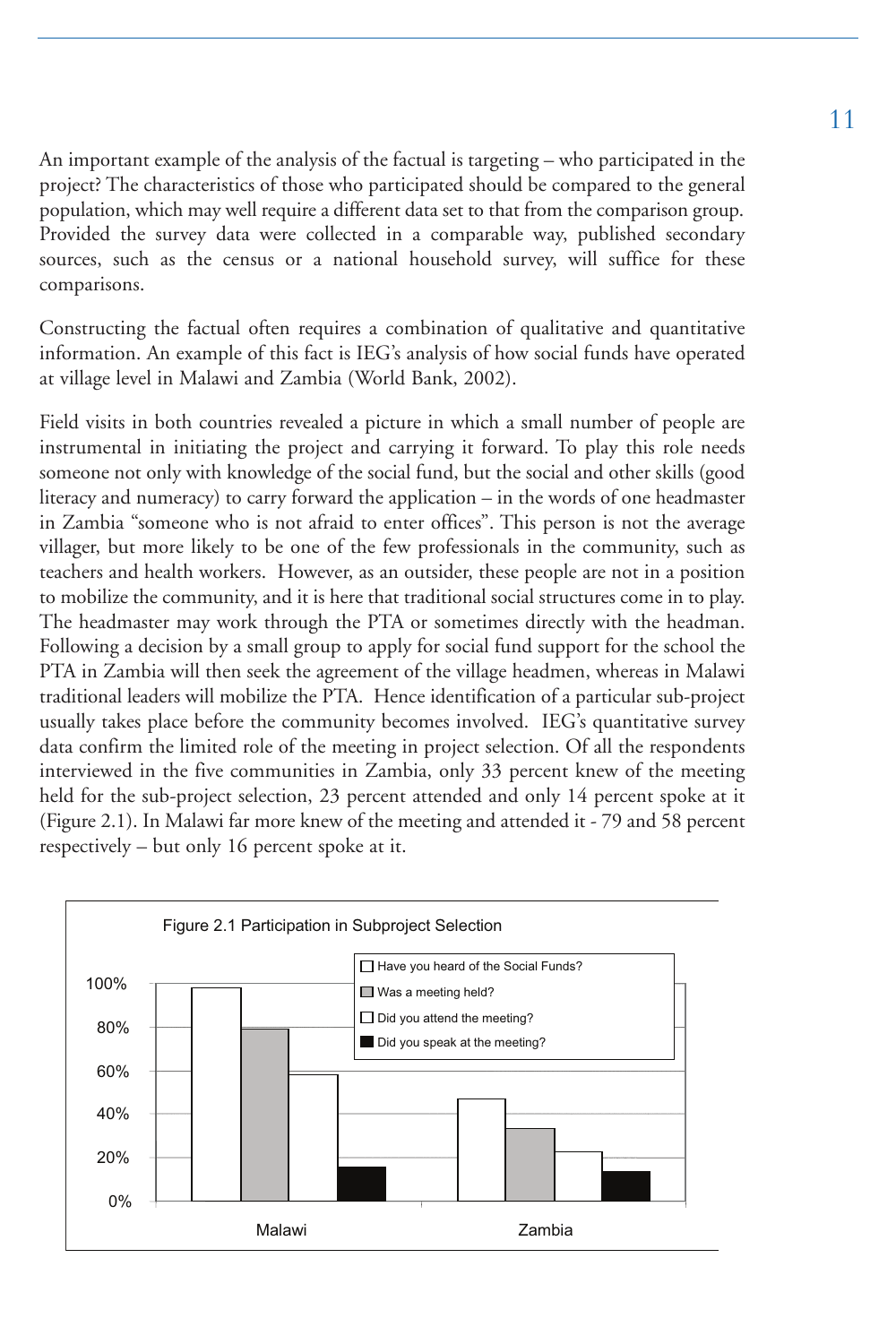The headmen in turn seek the backing of the chief and then call the community together. At this meeting the community is told of the plan to apply for help rehabilitating the school, and that they need to provide labor. Since the community meeting with social fund staff or local officials takes place once considerable work has already been done there is little room at that stage for dissension even if the dynamic of a public meeting permits it. All households are expected to contribute and the headmen keep a register. Fines are also imposed on those who do not contribute, such as additional workdays or more arduous labor on the chief's land, though the fine may be money or livestock such as a chicken.

In summary, the majority of the community does participate actively in making bricks but rather more passively in decision making: something which is best understood from the qualitative data, but confirmed in a systematic way using the quantitative data. This factual analysis of the way in which projects are identified and implemented stands in contrast to the 'participatory model' put forward by many proponents of social funds. An understanding of this factual casts a great deal of light on why such projects have a limited impact on 'building social capital', since communities require a degree of social organization in order to apply for social fund resources.

### *Presenting impact: cost effectiveness and cost benefit ratios*

The current focus on impact has been in some cases a backward step compared to earlier approaches which focused on cost effectiveness, or a full cost-benefit analysis with a rate of return. The finding that a project has a significant impact on school enrolments, nutritional status or firm profits is of little policy relevance if data are not presented on the cost of achieving that impact. At the very least, data on the cost per unit of output or outcome (e.g. how many dollars to get a child into school) should be presented as part of the impact analysis. In very many cases, impact evaluation can feed into a full *ex post* cost-benefit analysis (CBA). There are clear advantages to taking such approach, since CBA allows for other aspects of evaluation – such as assigning poverty weights, or valuing things not valued by the market – to be taken into account, which is not done in a straightforward impact analysis.

### Approaches to constructing a comparison group<sup>11</sup>

Impact evaluation requires collecting data from both those affected by the intervention (the treatment group) and a similar group who have not been treated (the comparison group). This may be done by:

- Randomization
- Pipeline
- Matching areas on observables
- Propensity score matching

<sup>&</sup>lt;sup>11</sup> More comprehensive treatment of the issues discussed here can be found in Baker (2000) and, more technically, Ravaillon (1999). An extended discussion of quasi-experimental designs can be found in Shadish *et al.* (2006).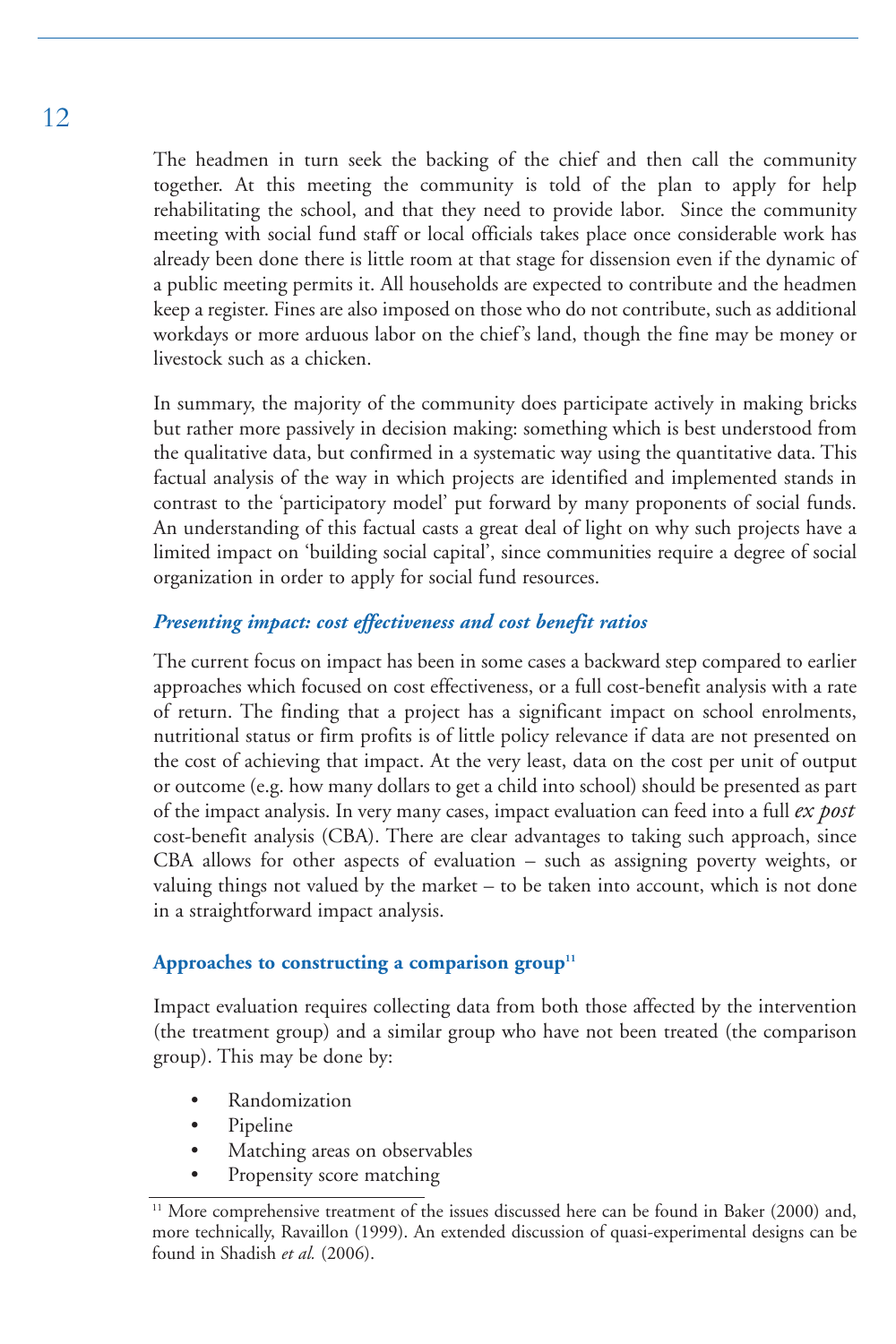Alternatively, differences in characteristics may be controlled for using a regression-based approach. These approaches are discussed in turn.

### *Experimental design: the random allocation of treatment*<sup>12</sup>

Experimental design requires that the eligible population be identified and then a random sample of that population be 'treated', i.e. included in the project. For example, only 200 schools are chosen at random to be included in the project out of the 1,200 schools in 10 project districts. The untreated (or a random sample of the untreated) are a valid comparison group since there should be no systematic difference between their characteristics and those of the treatment group. It is in this case that the comparison group can properly go by the name of the control group, since the experimental approach implies that the evaluator controls the environment to ensure that the control does not become contaminated.

There are misconceptions about the randomized approach, so that it is held to be wholly inappropriate in a development setting. This is not so, and it has been successfully applied in several cases. Indeed, several of the claimed problems of a randomized approach are common to all impact evaluations. First, randomization is no more expensive than any other survey-based impact evaluation. Second, experimental design requires that beneficiaries are chosen at random from the eligible population, e.g. slum residents; there is no requirement at all that the population as a whole be considered for treatment. In the case of the school improvement project mentioned in the previous paragraph, a measure of targeting can still be achieved by selecting poor districts as the project districts. Third, allocating benefits to only a subset of potential beneficiaries is a result of the project budget constraint, not the decision to randomize. Hence there is nothing morally reprehensible about the decision to keep an untreated group – the same is true with any comparison group. Equally, the desire to keep an uncontaminated comparison is just as true as any impact study with a baseline.13 Finally, a randomized design need not necessarily imply a black box approach, though this has indeed often been so in practice.

However, there are limits to the applicability of randomization in development evaluation. The first is that the evaluation design may perforce be ex post, so that the opportunity to randomize has long since passed. Second, the term 'treatment group' reflects the medical antecedents of the randomized approach. The medical analogy is apt since discrete, homogenous interventions – like taking a pill – are most amenable to a randomized approach. Where the nature of the intervention varies, then either multiple comparisons are required or an alternative needed which recognizes this heterogeneity.

<sup>&</sup>lt;sup>12</sup> See the papers of Rawlings (2005), Kremer and Duflo (2005), and Ravallion (2005) – all published in an IEG conference volume *Evaluating Development Effectiveness* – for a more detailed discussion of randomization.

<sup>&</sup>lt;sup>13</sup> Ravallion (2005) suggests that officials may be more inclined to offer non-participants 'compensatory programs' when they are not selected merely because of bad luck rather than some observable criteria, but does not offer examples of this problem in practice.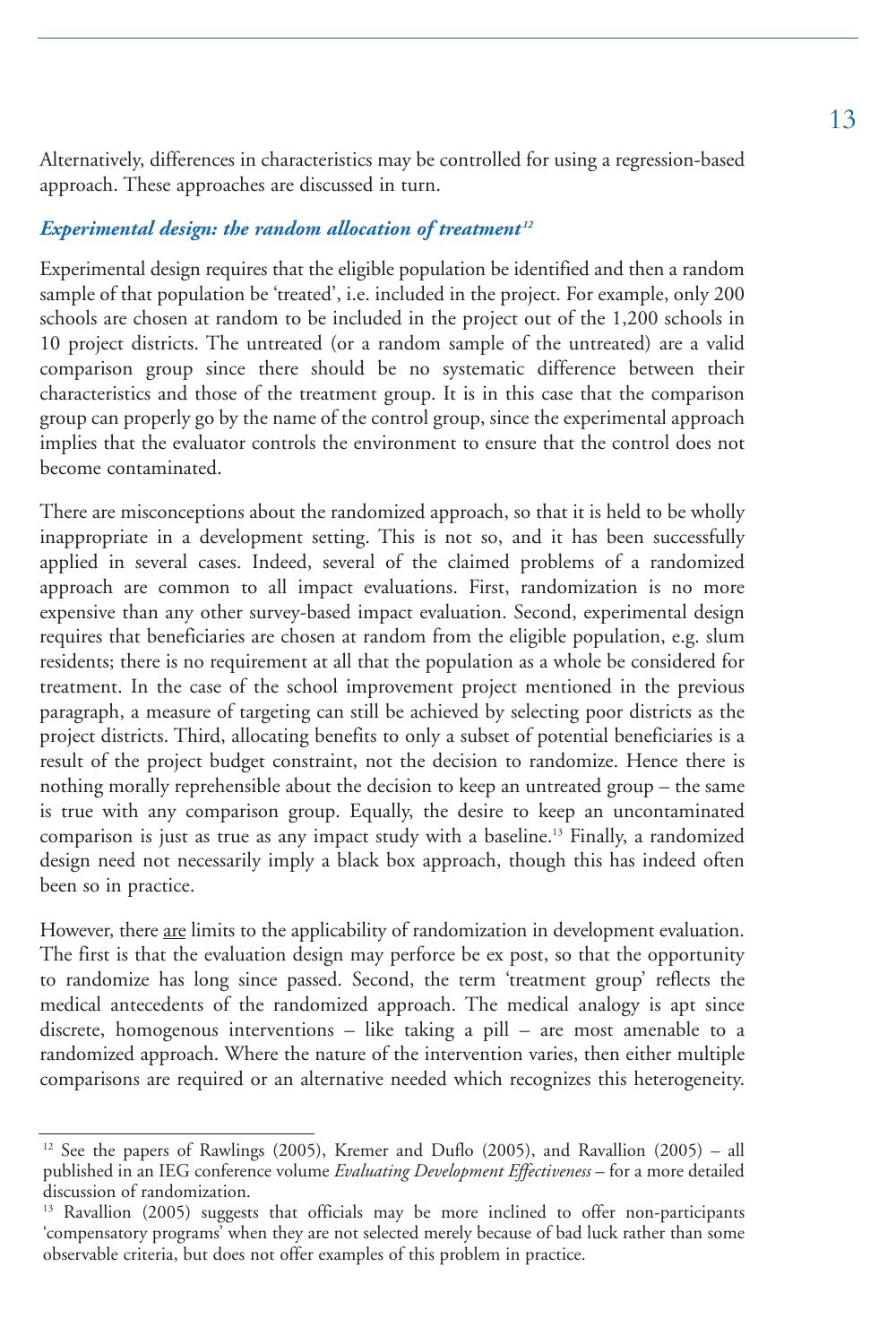Many development interventions are complex in design, so that a randomized evaluation design may be appropriate for at best a subset of the intervention. Third, the experiment implies that the evaluator maintains control. This may not be possible. Those selected for the intervention may not want to take part, so selectivity bias comes back in. Or those not selected may lobby for inclusion, or for a comparable intervention, and so become contaminated. Or randomization may just prove to be a political non-starter. Other programs intend to be comprehensive in scope, such as attaining universal primary education. IEG studied the impact of debt relief under the Highly Indebted Poor Country (HIPC) initiative, under which all heavily indebted low-income countries, qualified for assistance, and so had to resort to more imaginative means of establishing a counterfactual. And projects working with a small number of entities, such as institutional development activities, cannot use a randomized approach.

Hence, experimental methods are in practice only applicable to a narrow range of the interventions supported by agencies such as the World Bank. Where they are applicable then they should be used, certainly more so than is done at present. Project managers need be made aware from the outset of the implications of randomization for program design. The evaluation design should incorporate study components of a qualitative nature and be sure to collect data across the log frame. Where experimental approaches are not applicable then the evaluator need turn to one of the alternatives discussed below.

### *Pipeline*

The pipeline approach takes as the comparison group individuals, households or communities which have been selected to participate in the project, but not yet done so. In principle, there is therefore no selectivity bias, but this assumes that there has been no change in selection criteria, and that all applicants were not ranked and then the project 'worked down' the list. If the latter is the case then the approach ensures a bias rather than avoids it. Clearly the approach can only be used for activities which continue beyond the end of the project being evaluated.

IEG attempted an almost literal pipeline approach in its study of irrigation in Andhra Pradesh. The comparison group was selected from villages due to get water in subsequent seasons from the project-constructed canals. However, a check on comparability was made by estimating a propensity score using village-level census data. The region of common support turned out to be very small. Since the project was expanding the canal system by extending secondary and tertiary canals, the villages which were yet to be connected to the canal system were typically more remote than the already connected, with often quite different characteristics, most notably distance to nearest urban center.

### *Propensity score matching*

Selection may be based on a set of characteristics rather than just one. Hence the comparison group need be matched on all these characteristics. This may seem a rather difficult task. But it can be managed through a technique called propensity score matching (PSM). Once the control is identified then project impact can be estimated using single or double difference estimates.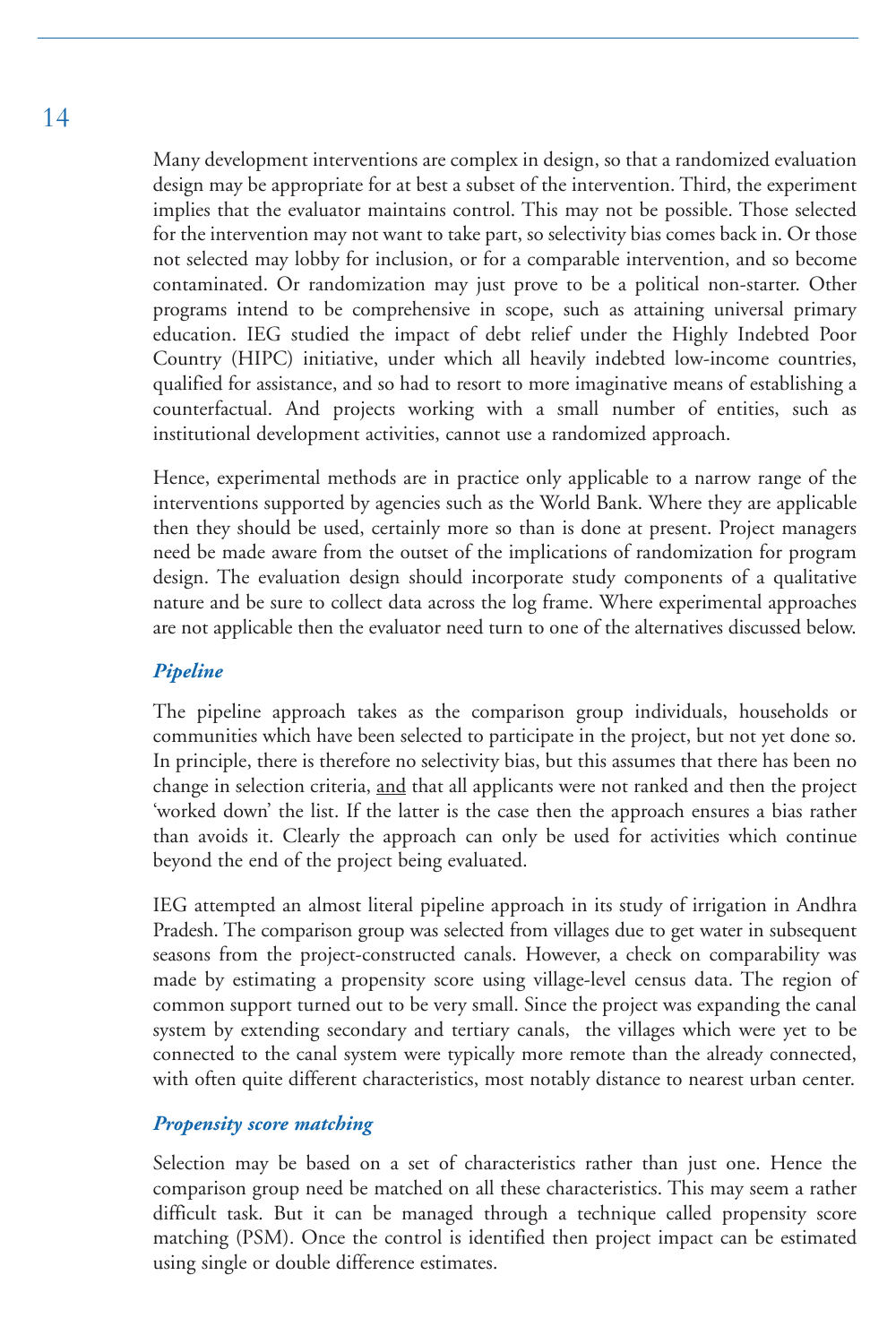Propensity score matching (PSM) identifies a group of individuals, households or firms with the same observable characteristics as those participating in the project. It does this by estimating a statistical model of the probability of participating (propensity to participate) using a regression model with participation as the zero-one dependent variable, and a set of observable characteristics, which must be unaffected by the intervention, as the explanatory variables. The coefficients are used to calculate a propensity score, and participants matched with non-participants based on having similar propensity scores. In practice there are a range of ways of performing this matching, with the most common being to match each participant with their five 'nearest neighbor' non-participants (i.e. the five non-participants with the closest propensity score). The difference in the mean outcome from the two groups is taken as project impact.<sup>14</sup>

Propensity score matching can be attractive for two reasons. First, comparison group data may have been collected but are thought not to be representative because of selection bias. Second, there may be data only on the treatment group but not the control. A different, possibly nationwide, data set can then be used to construct a comparison group using PSM. IEG's study of the Bangladesh Integrated Nutrition Project created a comparison group in this way using data from the Nutritional Surveillance Project, as the comparison data available had only a small sample size.

The steps involved in carrying out propensity score matching are as follows:

- 1. Obtain a control dataset
- 2. Run a participation model (probit/logit regression)
- 3. Calculate participation probabilities
- 4. Drop observations outside the region of common support (i.e. observations in the treatment group whose probability of participation exceeds that of any from the potential comparison group, or those from the latter group with participation probabilities below those of any members of the treatment group)
- 5. Match observations based on participation probabilities
- 6. Calculate project effect for each pair (or set) of matched observations
- 7. Calculate the average of these differences (project effect)

The potential problem with PSM is that facing all quasi-experimental approaches: selection on unobservables. Unobservables which simply affect project outcomes and which are constant over time can be swept out by taking double difference estimates. But if they are time variant, or correlated with both selection and outcomes, then biased estimates will result.

 $14$  The theory underlying PSM is that matching on a linear combination of X characteristics in this way is an unbiased estimate of the result from matching individually on each of the X characteristics (something that would prove impossible to do in practice).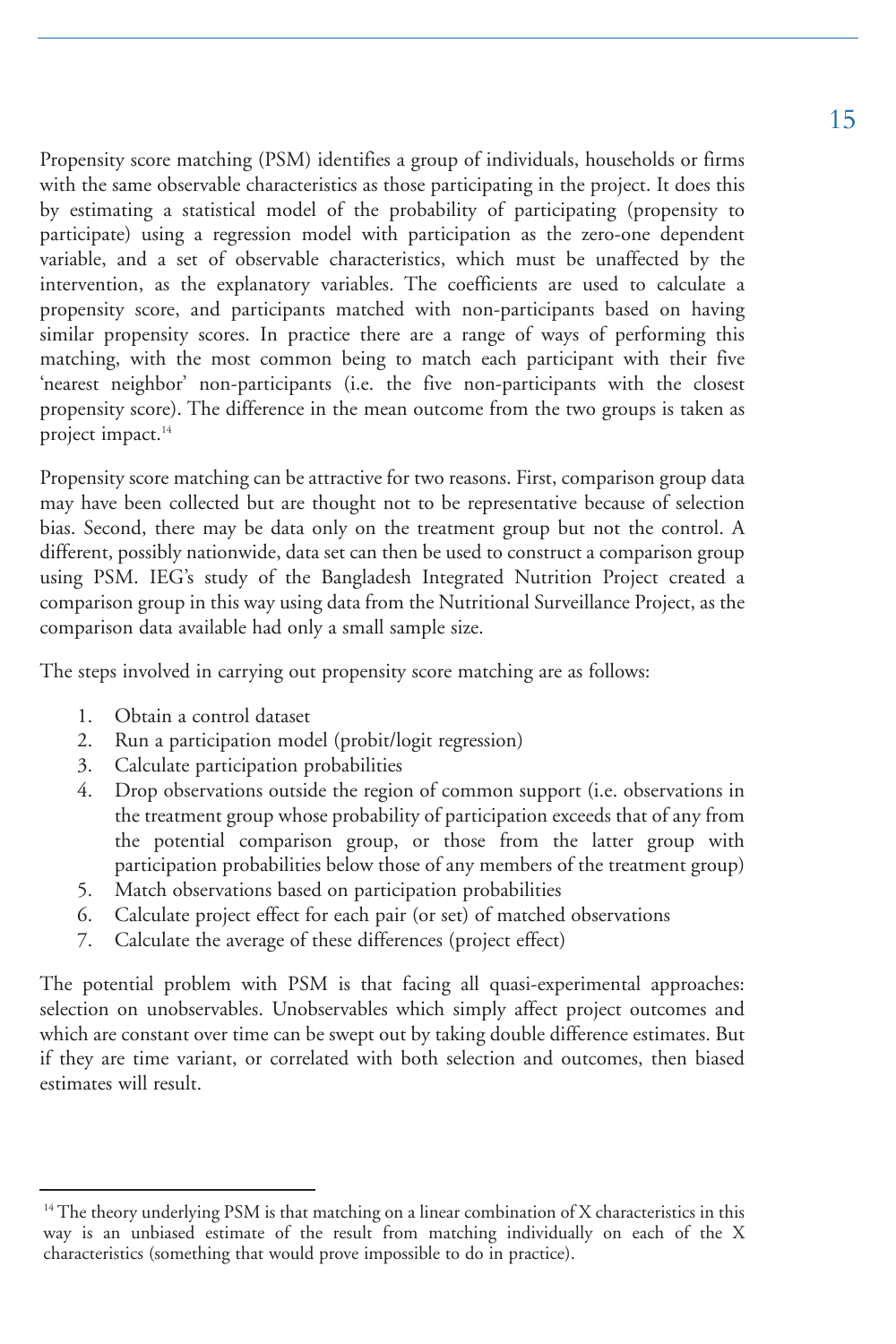### *Regression-based approach*

The regression based approach, modeling the determinants of outcomes and their intermediate values, was outlined in chapter 1. The approach has the advantage of flexibility – it does not lump different activities under the single heading of 'the intervention' – and automatically incorporates differing intensities of participation. It is only when the treatment is a simple, homogenous activity that dummy and mean comparison approaches are appropriate. However, the adoption of the regression-based approach does not mean that problems of selection bias are removed. They are not and must be addressed. Where selection is based on observables then this is readily done.

### *Better no numbers than silly numbers*

Some interventions are not amenable to rigorous quantitative impact evaluation, for example when the universe treated is small, such as in an institutional development project with a single ministry. Even if the number of treated units is larger if the nature of the intervention, or the setting of the intervention varies, then quantitative analysis may not be useful. The BINP project discussed in Chapter 6 adopted a variety of designs (implemented by government or NGO, coverage of community workers, working intensively with newly married couples). As a result the design was different in each of the six initial project sub-districts from which data were collected for an evaluation of the project. This was intended as an experiment to see which approach worked best – but it was of course impossible to separate area effects from design effects.

When there are few observations to consider for each specific intervention being considered, then a survey-based quantitative approach is very unlikely to be fruitful. Careful qualitative analysis of institutional change and its drivers will be more revealing.

### **Data collection**

### *Sources of survey data*

Quantitative data for impact evaluation may come from four sources: (1) entirely from own survey, (2) piggy-backing, (3) synchronized survey, or (4) analyzing existing data sets.

The most usual source of quantitative data is to undertake a survey of both treatment and control areas. The clear advantage of this approach is that both the design of the survey instruments and the timing of the data collection can be tailored to meet the needs of the study, with the caveat that the evaluator is often brought into the picture too late to ensure a proper baseline. However, this is a costly option, and for that reason the sample size, especially for the control, is often less than would be desirable. It is also quite an undertaking to manage data collection to ensure data quality, especially in those countries in which the pool of skills in implementing household surveys is quite limited. In such cases, evaluation team members have to be closely involved in survey implementation, including training of enumerators and conducting the pilot. Some IEG studies have suffered from these problems as the data collected proved to be unusable owing to errors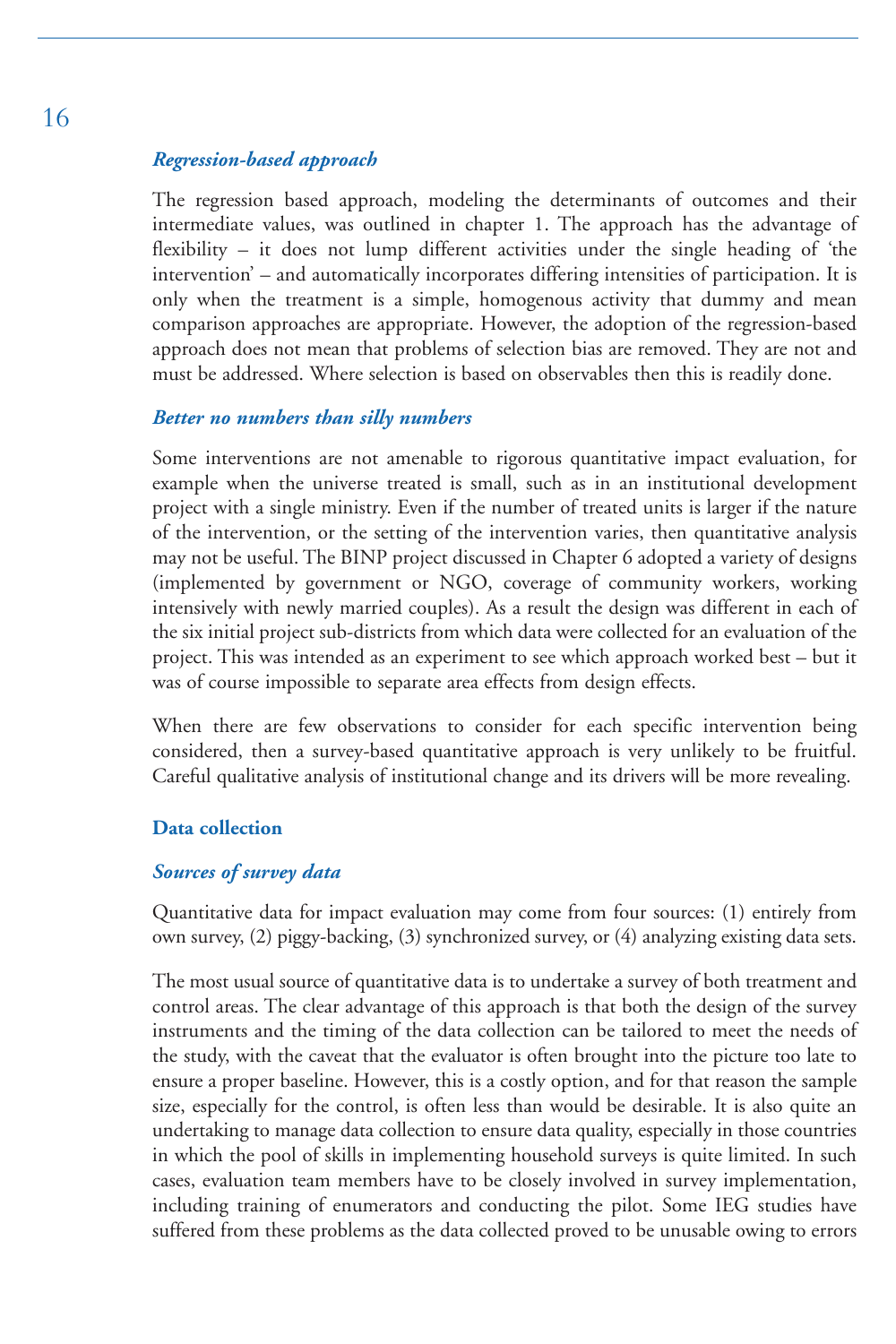made in the field. Poor management of data entry can also be a problem – in one IEG study one of the data managers "corrected" many questionnaires to accord with his own, incorrect, understanding of the questions. And in the same case, time was wasted working with poorly entered data before a decision was made to have the questionnaires sent to Washington to have the data re-entered.

Piggy-backing means joining forces with on-going survey effort, paying toward the survey costs so that data suitable for the evaluation are also collected. Piggy-backing can get round the quality problems just mentioned, since the large household survey which is being piggy-backed is most likely implemented by an agency well-skilled in undertaking such surveys, most usually the national statistics office. The data collection agency is requested to undertake two modifications to their survey design: (1) ensure adequate coverage of project areas by 'over-sampling' them (i.e. including more that would occur in the random sample design being applied), and (2) add a project-specific module. The project-specific module should cover process aspects of the project. But it should be designed in such a way that most, if not all, of the questions can be sensibly applied in non-project areas. Indeed this module is the ideal opportunity to collect data on similar interventions not falling under the project. Designing the module in this way will help reduce the bias introduced by asking leading questions, a problem which is addressed below.

An alternative way to utilize an on-going large scale survey is to use the larger survey to construct the control group, whilst collecting project area data through your own survey. This approach is called a synchronized survey as both design and timing have to be synchronized. Both surveys need have the same questions in order to allow matching on observable characteristics, which can be done using propensity score matching. The time of the surveys needs to be the same to control for seasonality in indicators. These are quite demanding requirements which have to be taken seriously. For its analysis of the Bangladesh Integrated Nutrition Project IEG used data from the monthly, nationally representative Nutritional Surveillance Survey to construct a control group using PSM.

The final alternative is to use existing data. Quality concerns are of course an issue, but there are many high quality surveys, such as Demographic and Health Surveys and income and expenditure surveys, which are in the public domain. This route is most cost effective. But it has the major drawback of the survey design not being oriented toward the intervention of interest. Data may be collected on some interventions (e.g. textbook supply or immunization), though 'process aspects' may be missing. For example, IEG's analysis of child health outcomes was able to document the link from the expansion of immunization coverage to reductions in under-five mortality. But the study could not look in detail at service delivery since there was insufficient detail on process indicators.

A variation to using existing data is to use an existing survey as a source of baseline data. Several IEG impact evaluations, such as that on agricultural extension in Kenya (Chapter 7), conducted a survey which repeated fieldwork in areas subject to a survey at the beginning of the project. The study of basic education in Ghana (Chapter 4), resurveyed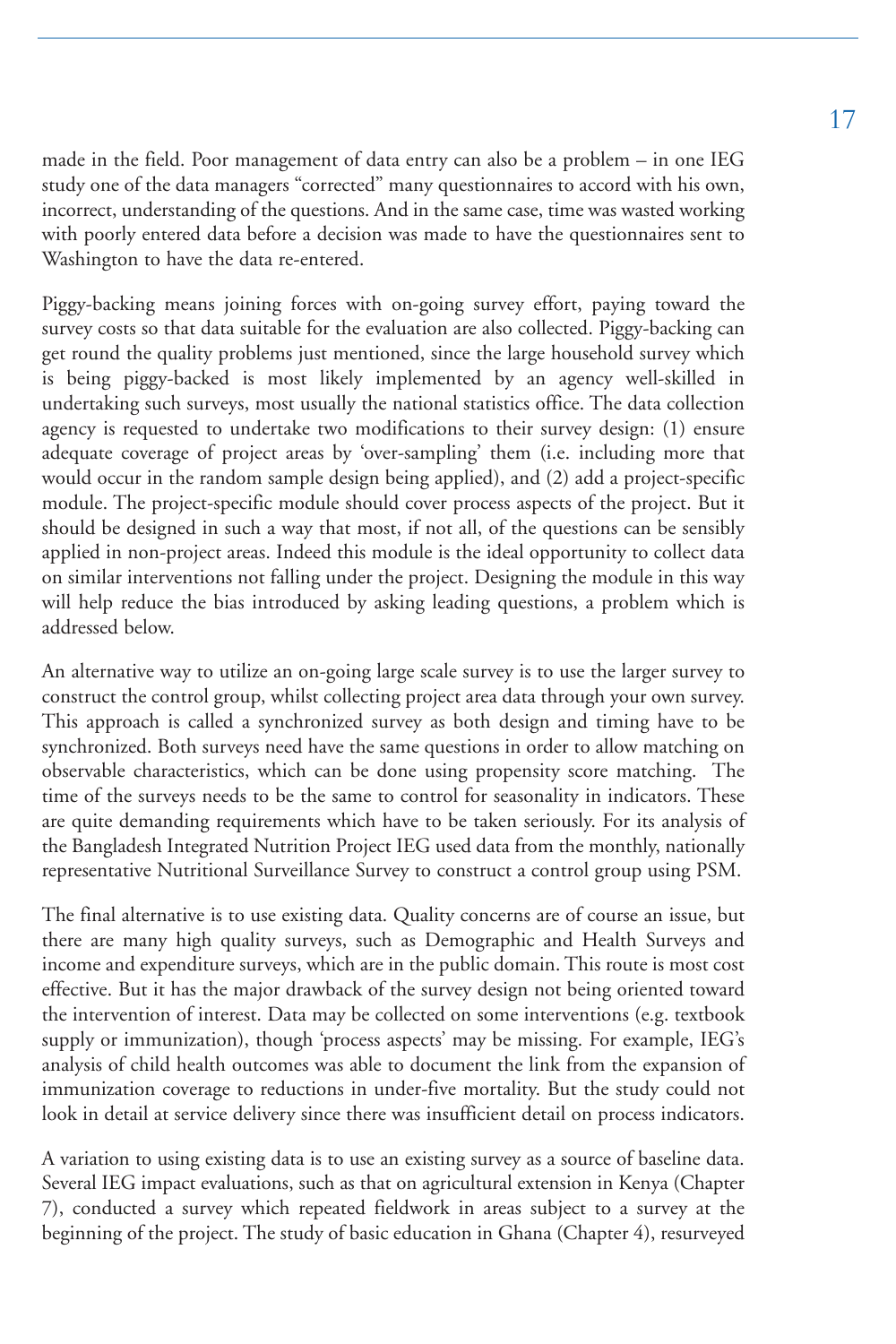85 communities which had been subject to an income and expenditure survey, with an enhanced education module, fifteen years earlier, thus providing data on changes in educational performance and its determinants across a fifteen year interval.

### *The importance of good survey planning and implementation*

The time required from initiating a small survey to going to the field should be at least three months, and six months is more realistic. A further two to three months need be allowed for data entry and initial cleaning. For a larger survey a longer lead time is necessary. Hence the time between initiating the survey and receiving the data can easily be one year or more, and this fact need be reflected in the evaluation timetable.<sup>15</sup> If piggybacking an existing survey it is likely to be at least two years between initiation and receiving the data in a form ready for analysis.

Questionnaires are most usually designed by adapting an existing questionnaire to one's own purpose. There is nothing wrong with this approach, since it draws on existing experience. There are also manuals, most notably that for Living Standards Measurement Surveys (Glewwe and Grosh, 2000), which present and discuss questionnaire design. However, the survey instruments have to be adapted to the requirements of the evaluation. There are two aspects to this. The first is that the design should reflect the program theory you plan to test so that indicators are collected relating to the different links in the causal chain. A tabulation plan should be made showing the tables and analysis which will be carried out, which helps check that the necessary questions are asked and that unnecessary ones are not. It is important to avoid the temptation to include too much – most respondents will get respondent fatigue after an hour at most, so that the data collected after that point are of questionable value. The second is to adapt to local context, which is best done through qualitative information obtained through field exposure. Some data may be better collected at community or facility level. A health or school questionnaire is essential for social sector projects, and can be very powerful if the household questionnaire allows users to be linked to particular facilities.

The importance of pre-testing cannot be over-emphasized. Pre-testing should not be restricted to a pilot. Rather the questionnaire should be subject to a continuous process of review and revision from the time the first questions are written until the time it goes to the field. Members of the evaluation team should try out the questionnaire on each other, colleagues, friends and family. This should be done as seriously as possible, treating it as an actual interview. Ideally, the data from these tests should be entered and used to create tables according to the tabulation plan.

Recruiting good quality enumerators and making sure they are well trained is vital to the success of the evaluation. This is an activity in which core evaluation team members should be involved, it should not just be contracted out. Performing 'dry runs' of the questionnaire during the training is the most useful part of training to expose the

<sup>&</sup>lt;sup>15</sup> Bamberger (2006) discusses various strategies for reducing these time-lines.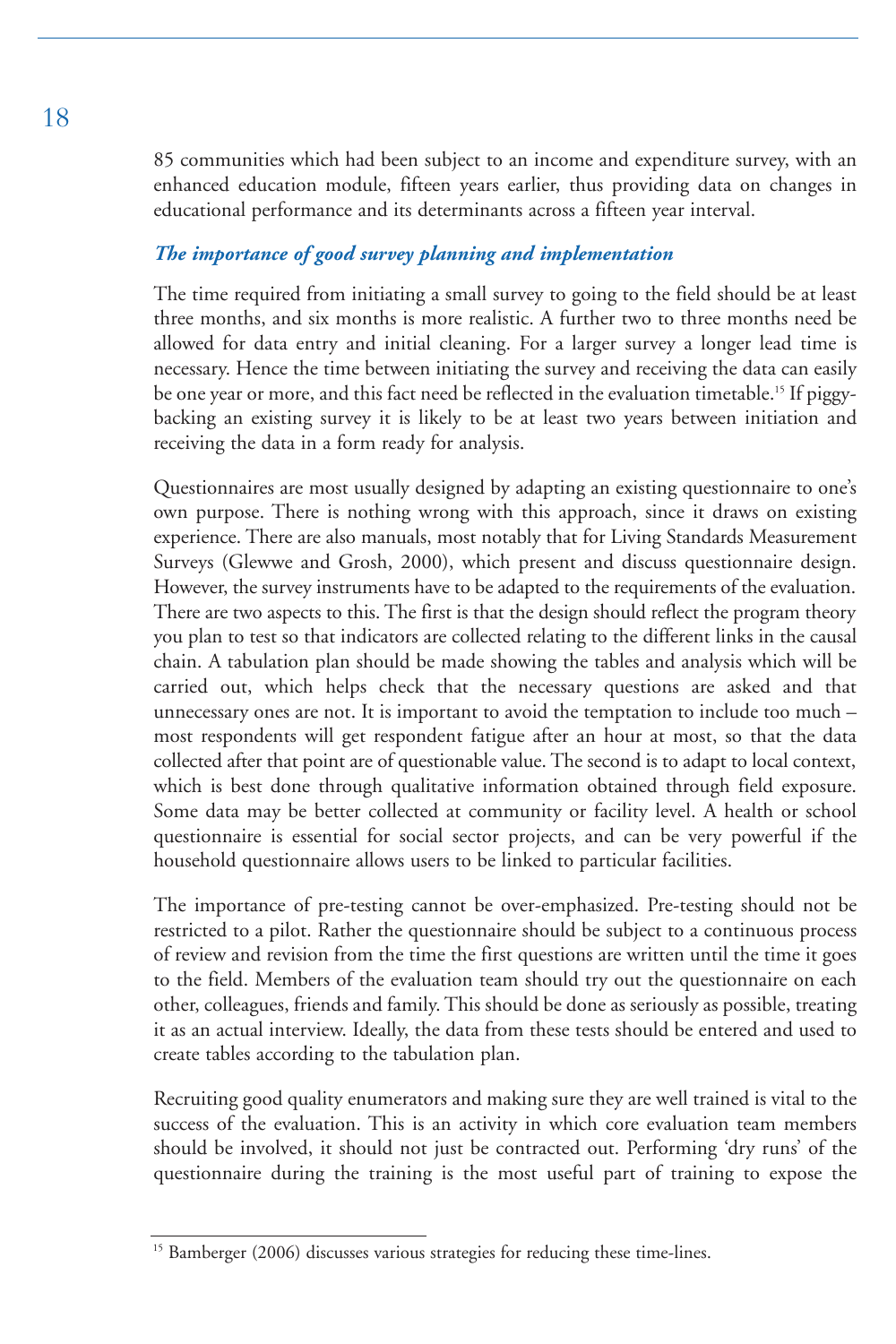enumerators to the questionnaire and to continue testing the instrument. In addition to providing familiarity with the survey instruments, training should also provide enumerators with a general understanding of the study context, and also overcome biases which may affect their administration of the survey.<sup>16</sup> To avoid such biases, the enumerators should not have had any prior connection with the project. But the pilot is also important, and should be carried out amongst respondents similar to those who will be subject to the final questionnaire. All enumerators should participate in the pilot, to increase their exposure to the questionnaire and increase the number of pilot questionnaires administered. Once again, staff from the core evaluation team should take part in the pilot and it is very useful to keep at least one team member in the field throughout the survey. Not only will he or she act as an extra layer of supervision, they will gain valuable qualitative field experience.

### *Creating a baseline: the use of recall data*

Where no baseline data were collected it may be tempting to generate baseline data by querying respondents about their pre-intervention circumstances. This approach can yield some information of value but need be used with caution. As with many aspects of survey design, a useful test is to ask whether you yourself could reliably answer such a question. Precise information on prices or production levels more than one year ago is not likely to be reliable. But remembering major events, including asset ownership, when changed employment, births and deaths are likely to be more reliably recalled, though even vital events have been shown to be subject to biases.

Particular care must be taken in establishing the reference period. Respondents are likely to 'telescope' and 'heap'. The former means that events are generally held to be more recent than they actually were. Heaping means that events (or ages) are placed at 5, 10 or 20 years, rather than more precise estimates. The most usual way to overcome these problems is to identify a reference event with which everyone is familiar at local or national level. Questions may then be asked that 'at the time of X did you….?'

### *Avoiding leading questions*

A common error in survey design is to use leading questions. Many impact studies adopt a protocol by which the enumerator says, "I am looking at project X. Do you think project X was a good thing?" Such an approach will yield biased results, especially if the respondent hopes to receive future benefits from Project X. The ideal situation is one in which the respondent remains unaware of the subject of the evaluation, at least until late in the study. Indeed, the gold standard in medical research often requires that members of the research team themselves are unaware of the hypothesis under examination to avoid researcher bias. It is better that the enumerator introduce themselves as undertaking general research on health, agriculture or whatever.

<sup>&</sup>lt;sup>16</sup> The problem of 'already knowing the answer bias' is not restricted to enumerators. In one IEG study the supervisor conducting the training discussed one question by saying "the answer to this one is no, so there's no need to ask, just put no".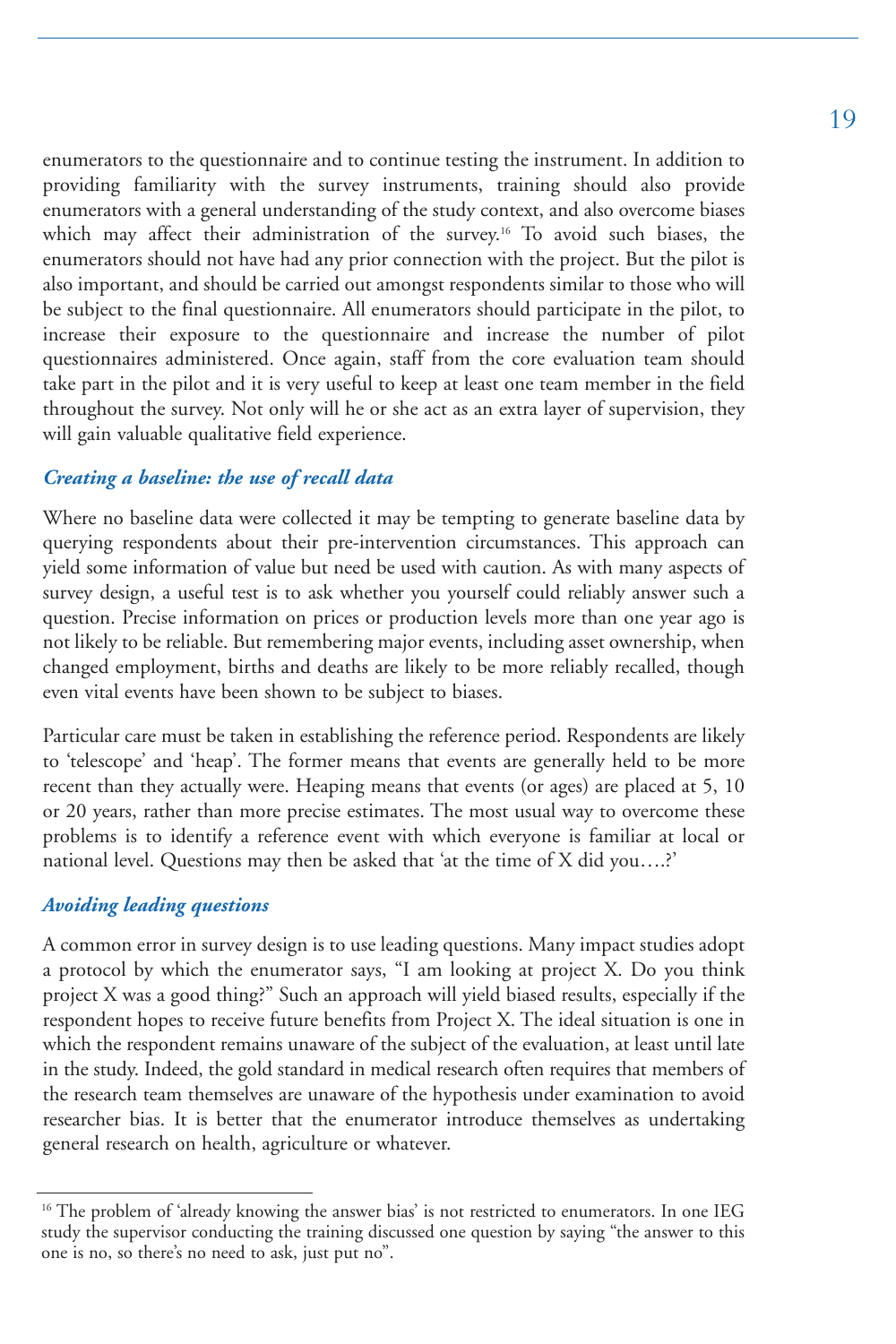Consistent with a theory-based approach, the questionnaire should not seek to ask directly if Project X affected outcome Y, but to measure indicators across the logical framework (see Box 2.1) of Project X. The design should allow for all the different factors which may have affected Y, including interventions supported by other agencies.

When such an approach is adopted then the questionnaire used in the treatment and comparison areas can be the same. When they are different then there is less basis for comparison. The end of the project questionnaire can include a project-specific module which can collect process data on the project. However, even some process data can be collected in a general questionnaire which asks about involvement in different activities, so the project focus is hidden. IEG is currently studying a project in Andhra Pradesh which encouraged the formation of self-help groups at village level. But the household questionnaire asks about participation in all groups. The identification as to which groups are supported by the project is made at the village level. Hence the nature of participatory processes can be compared between groups supported by the project and those which were not.

### *Combining quantitative and qualitative data collection*

Good evaluations are almost invariably mixed method evaluations. Qualitative information informs both the design and interpretation of quantitative data. In a theorybased approach, qualitative data provide vital context, as in the example of social funds given above.

Many evaluations under-exploit qualitative methods, both in the techniques they use and the way in which analysis is undertaken. It is all too common-place to restrict data collection to key informant interviews and perhaps a few focus groups. But there are a far greater range of qualitative data collection methods, which can often produce more robust findings than can quantitative methods. Having said that, field experience by members of the core evaluation team (i.e. the people responsible for design and writing the final report) is an invaluable source of qualitative data which cannot be overlooked for good quality evaluations. And field experience means literally the field, not only meetings with government and project officials. It is very desirable to get such exposure very early on in the study so it can help inform the evaluation design. Later exposure will also help with interpreting the findings.

### **Concluding comment**

Impact evaluation is approached in various ways. The current emphasis on rigor is important but should not lead to the neglect of aspects of evaluation design which ensure its policy relevance. Adopting a theory-based approach is the best way of ensuring such relevance, since it will yield information on how the program is working not just if it is working. Application of such an approach implies a mixed-methods evaluation design, i.e. one that combines quantitative and qualitative data collection. The time required for proper survey design should not be under-estimated, and can provide an opportunity for the evaluation team to spend time in the field which will prove invaluable when it comes to writing a well-contextualized report.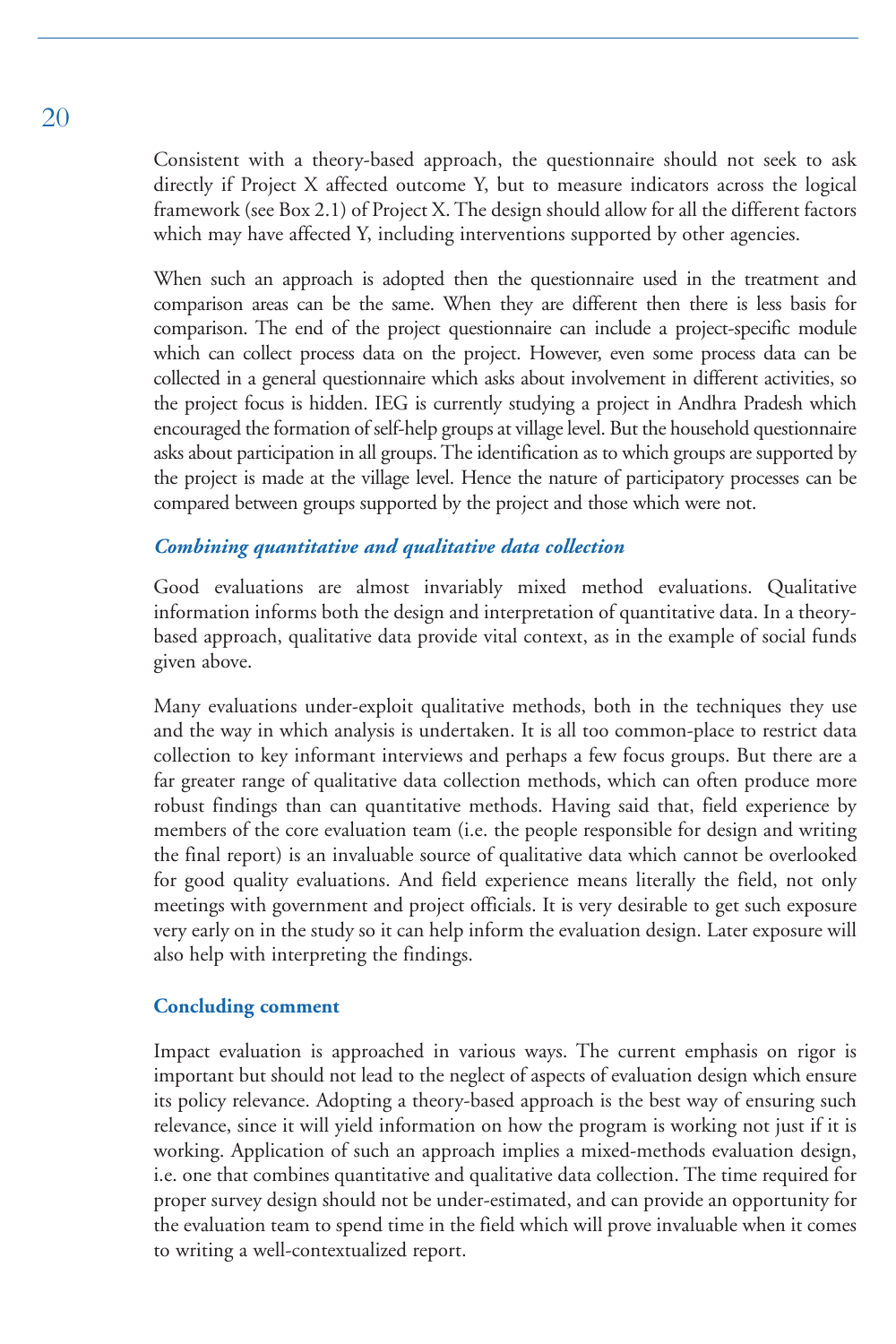### **3. Impact Evaluation in IEG**

### **The Role of IEG**

IEG is an independent unit within the World Bank, and it reports directly to the Bank's Board of Executive Directors. IEG assesses what works, and what does not; how a borrower plans to run and maintain a project; and the lasting contribution of the Bank to a country's overall development. The goals of evaluation are to learn from experience, to provide an objective basis for assessing the results of the Bank's work, and to provide accountability in the achievement of its objectives. It also improves Bank work by identifying and disseminating the lessons learned from experience and by framing recommendations drawn from evaluation findings.

The World Bank's operational staff conducts separate, self-evaluations of the Bank's projects as soon as the project is completed; currently, about 270 new projects are completed each year. These self-evaluations are then assessed independently by IEG staff, using a rapid review approach based on standardized criteria.<sup>17</sup> IEG's evaluation approach is termed objectives-based evaluation, focusing on whether a project's actual outcomes are likely to achieve its stated objectives. The specific criteria include:

- The *relevance* of the project's objectives in relation to country needs and institutional priorities;
- Its *efficacy* the extent to which its development objectives have been (or are expected to be) achieved;
- Its *efficiency* the extent to which its objectives have been (or are expected to be) achieved without using more resources than necessary;
- The *sustainability* of the project the likelihood that its estimated net benefits will be maintained or exceeded over the life of the project;
- The *institutional development impact* the extent to which the project improves the ability of a country to make better use of its resources; and
- The *performance of the Bank and the borrower*, focusing on how good a job each partner has done at each stage of the project cycle.

IEG's project ratings may well diverge from those of Bank operational staff. IEG also subjects 25% of completed Bank projects to detailed field inspections. These project ratings are then used as a building block for the conduct of IEG's higher-level evaluations – these comprise sector and thematic evaluations, country assistance evaluations, and evaluations of global programs.

### **Evaluation elsewhere in the World Bank**

As in other development agencies, the evaluation work undertaken by IEG is only a fraction of all evaluation supported by the Bank. In the case of the World Bank, impact

<sup>&</sup>lt;sup>17</sup> These are summarized in http://www.worldbank.org/ieg/IEG\_approach\_summary.html.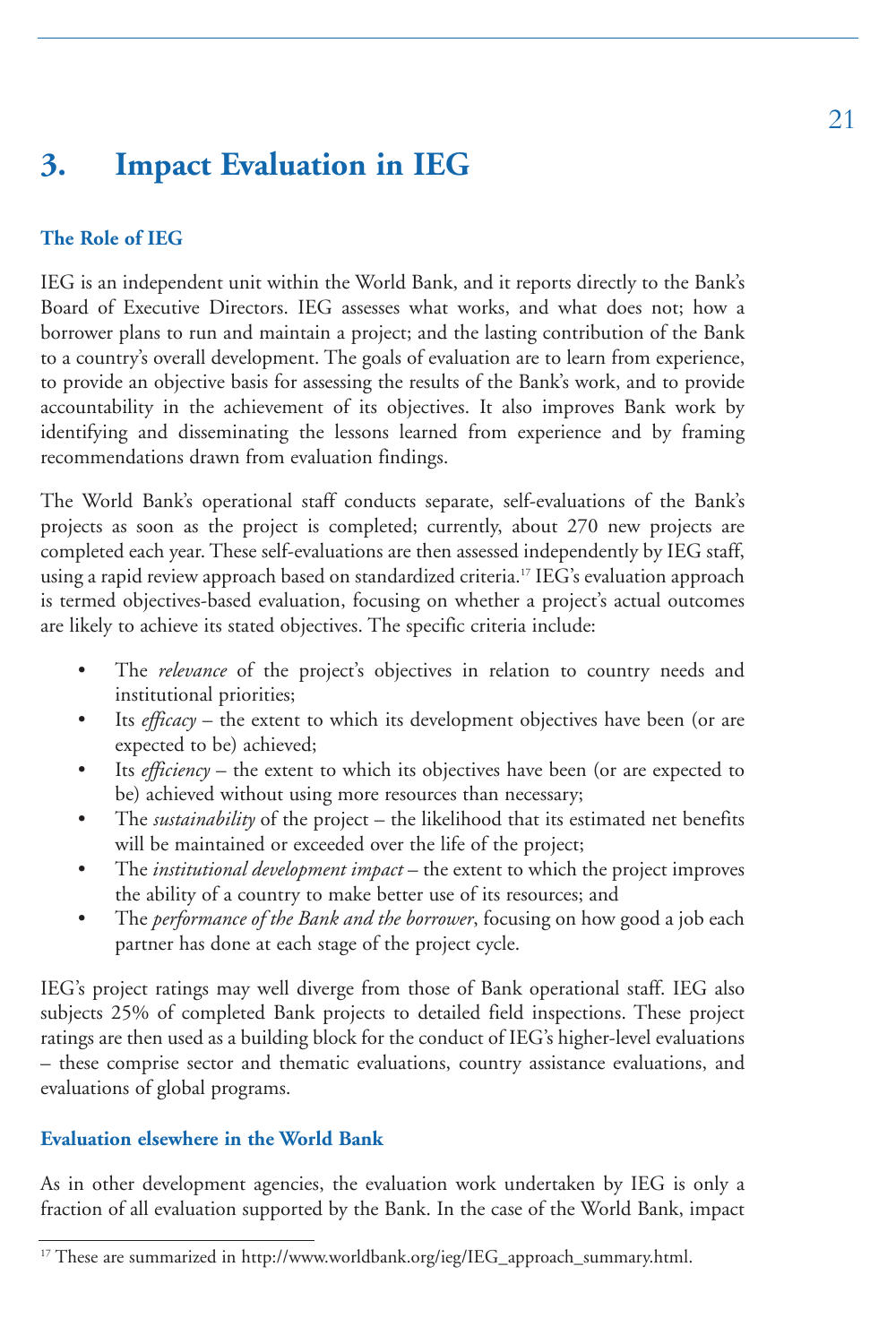evaluation is also undertaken by borrower governments of Bank-supported projects or by the Bank's operational departments. These studies are called self-evaluations, as opposed to the independent evaluations undertaken by IEG. The Bank's research department (DEC) also undertakes evaluation work, usually impact evaluations. Unlike IEG, DEC's mandate does not require it to restrict its attention to activities supported by the Bank, so some studies are of less direct relevance in assessing the Bank's development effectiveness. However, DEC has launched an important new initiative – Development Impact Evaluation (DIME) – which provides technical support for operational staff wanting to include impact studies in their project designs, and hosts seminars and workshops to disseminate methods and findings from impact evaluations.<sup>18</sup>

### **IEG's approach to impact evaluation**

As is clear from the above, impact evaluations are just one of a range of evaluation products produced by IEG. The Department also carries out Country Assistance Evaluations, sector studies, and project-specific studies called Project Performance Assessment Reports (PPARs) for 25 percent of all completed Bank projects. All these studies address the question of impact. However, there are also separate larger studies focused more specifically on impact. IEG has been engaged in conducting such impact evaluations over the past 20 years, producing on average around one report a year which attempts to look at project impact using a counterfactual.<sup>19</sup> Under its current program IEG is committed to producing a new impact study each year, and hopes to increase this number. The most recent of these studies are reviewed in the following chapters, with shorter summaries of others given in appendix II.

In addition to independence and its mandate to focus on Bank operations, IEG also brings a particular approach to undertaking impact evaluation.<sup>20</sup> This approach, stressed in this brochure, is to seek rigor in determining impact, but to do so within a well contextualized framework. This contextualization is based on adopting a theory-based approach which seeks to document the causal chain from inputs to impact. The advantages of this approach are to establish an argument of plausible association where circumstances preclude more formal establishment of impact and to ensure policy relevance of the study.

<sup>&</sup>lt;sup>18</sup> The DEC website

http://web.worldbank.org/WBSITE/EXTERNAL/TOPICS/EXTPOVERTY/EXTISPMA/0,,me nuPK:384336~pagePK:149018~piPK:149093~theSitePK:384329,00.html contains many useful resources for impact evaluation.

<sup>&</sup>lt;sup>19</sup> A larger number of reports than this are classified as Impact Evaluation Reports, reflecting the different uses of the term impact (see chapter 1 above). However, the discussion here is restricted to those studies employing a counterfactual. The IEG Working Paper by Gupta Kapoor (2002)

 $\frac{20}{10}$  This brochure lays out this approach in more detail. Other statements, and IE reports, can be downloaded from www.worldbank.org/ieg/ie.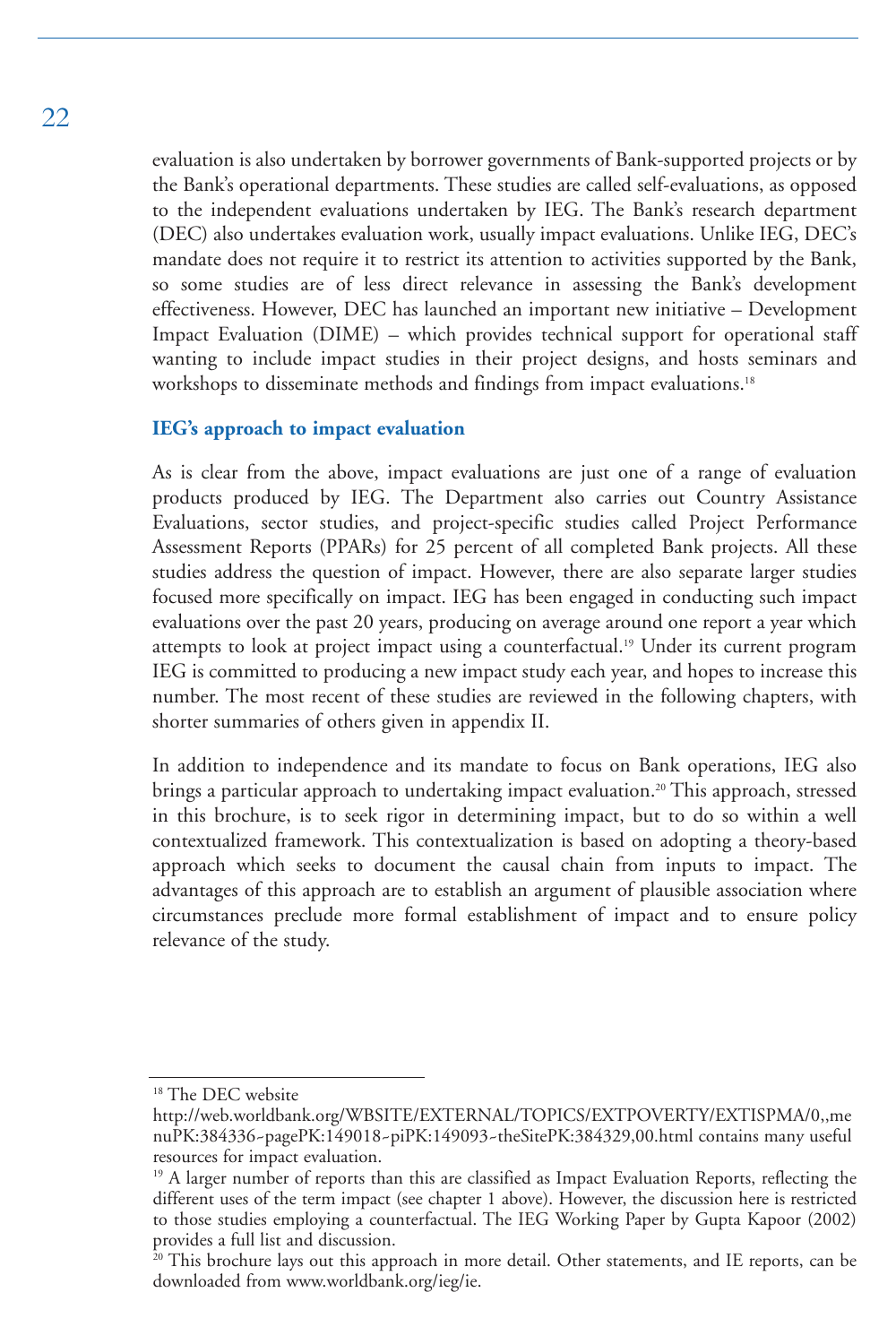### **The timing of evaluation**

To date all IEG impact evaluations have been undertaken ex post. Indeed, the majority take place some years after the intervention has been completed. The rationale for waiting some time can sometimes be that impacts take a long time to appear, $21$  but is more usually to see whether there has been a lasting impact, i.e. any sign of project results once the project itself has packed up. There is much to be said for collecting the endline data not immediately on project closing but a few years later. There are however two problems. First, after some years poor institutional memory can mean that it is difficult to trace what the project actually did in different areas – a complaint for example in IEG's study of the Kampung Improvement Program in Indonesia for which data were collected five years after the project closed. Second, for evaluations financed by the project there is a practical constraint that the evaluation then the project must, by definition, still be open when the evaluation takes place, thus constraining the choice of timing. But an independent evaluation office, such as IEG, suffers from no such constraint.

But there are drawbacks in *ex post* evaluation designs, with greater ingenuity required to overcome selection problems. Prospective evaluation is intended to overcome this problem by ensuring that a sound evaluation design is in place from the outset. Prospective simply means that the evaluation team is involved in evaluation design at the outset of the project, to the extent that this may affect aspects of program design (e.g. randomization). Of course the independence of the evaluator should not be compromised, so that those responsible for program design and evaluation design need a degree of separation. Prospective evaluation means putting in place a design now from which evaluation results will only be available in 5-7 years.<sup>22</sup> But the wait should ensure good quality evaluation results. IEG is working to introduce prospective evaluation into its work program. The DIME initiative of the Bank's research department is supporting prospective evaluations in new Bank operations.

### **The cost of impact evaluation**

In IEG's experience, rigorous impact evaluation is expensive, costing between US\$ 300,000 and US\$ 500,000 per study.23 Costs might be lower for a very project-specific study, but are likely to be of this order of magnitude if data collection is involved. This high cost is one reason why impact evaluation, whilst an important part of the evaluation toolkit, cannot reasonably be expected to be carried out for any but a relatively small percentage of total operations. It is therefore important to select subjects carefully so as to build up a collection of policy-relevant knowledge.

 $21$  Impact evaluation is sometimes equated with allowing a time lag before undertaking the study under the mistaken belief that impacts necessarily take time to appear. But this is not necessarily so. For example, a feeding program for pregnant women to reduce low birth weight must, by definition, have an impact in less than nine months. Other impacts, such as behavior change or increased agricultural value added from feeder roads may indeed take longer to be realized.

<sup>&</sup>lt;sup>22</sup> There is a mistaken belief that ex post evaluations are less relevant as they produce results on past programs (i.e. they are out of date) whereas prospective evaluation gives results for current programs. But in fact prospective evaluation is simply planning to get 'out of date' information in seven years time! <sup>23</sup> Bamberger (2006) discusses ways in which this cost might be brought down.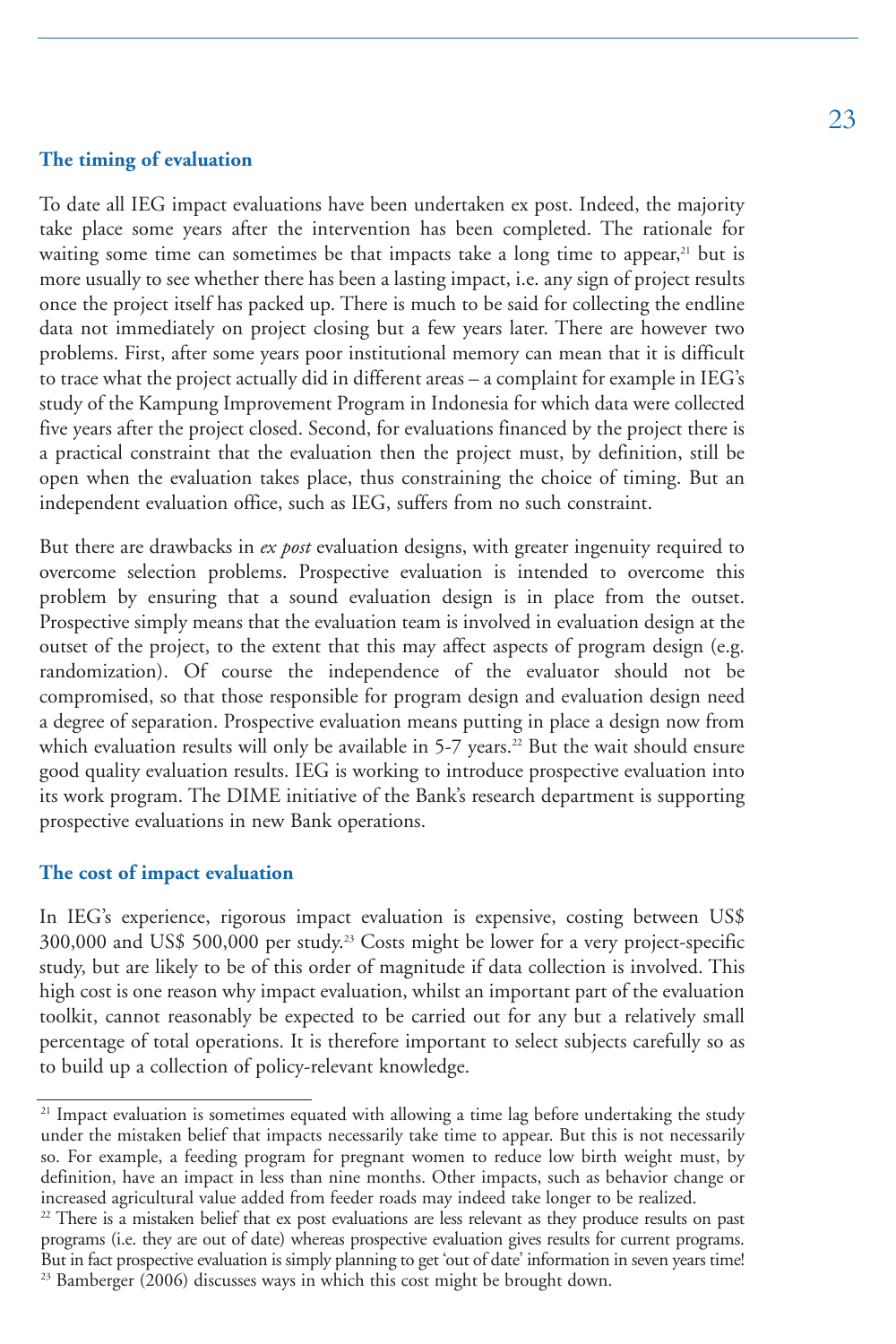### **4. Case Study 1: Improving the Quantity and Quality of Basic Education in Ghana**

### **Introduction**

In 1986 the Government of Ghana embarked on an ambitious program of educational reform, shortening the length of pre-University education from 17 to 12 years, reducing subsidies at the secondary and tertiary levels, increasing the school day and taking steps to eliminate unqualified teachers from schools. These reforms were supported by four World Bank credits – the Education Sector Adjustment Credits I and II, Primary School Development Project and the Basic Education Sector Improvement Project. The IEG study set out to examine what had happened in basic education<sup>24</sup> during this period.

### **Data and methodology**

In 1988/89 Ghana Statistical Service (GSS) undertook the second round of the Ghana Living Standards Survey (GLSS 2). Half of the 170 areas surveyed around the country were chosen at random to have an additional education module, which administered math and English tests to all those aged 9-55 years with at least three years of schooling and surveyed schools in the enumeration areas. Working with both GSS and the Ministry of Education, Youth and Sport (MOEYS), IEG resurveyed these same 85 communities and their schools in 2003, applying the same survey instruments as previously. In the interests of comparability, the same questions were kept, although additional ones were added pertaining to school management, as were two whole new questionnaires – a teacher questionnaire for five teachers at each school and a local language test in addition to the math and English tests. The study thus had a possibly unique data set – not only could children's test scores be linked to both household and school characteristics, but this could be done in a panel of communities over a fifteen year period. The test scores are directly comparable since exactly the same tests were used in 2003 as had been applied fifteen years earlier.

There was no clearly defined 'project' for this study. The four projects had supported a range of activities, from rehabilitating school buildings to assisting in the formation of community-based school management committees. To identify the impact of these various activities a regression-based approach was adopted which analyzed the determinants of school attainment (years of schooling) and achievement (learning outcomes, i.e. test scores). For some of these determinants – notably books and buildings – the contribution of the World Bank to better learning outcomes could then be quantified. The methodology thus adopted a theory-based approach to identify the channels through which a diverse range of interventions were having their impact.

<sup>&</sup>lt;sup>24</sup> Basic education comprises primary (Grades 1-6) and Junior Secondary (Grades 7-9).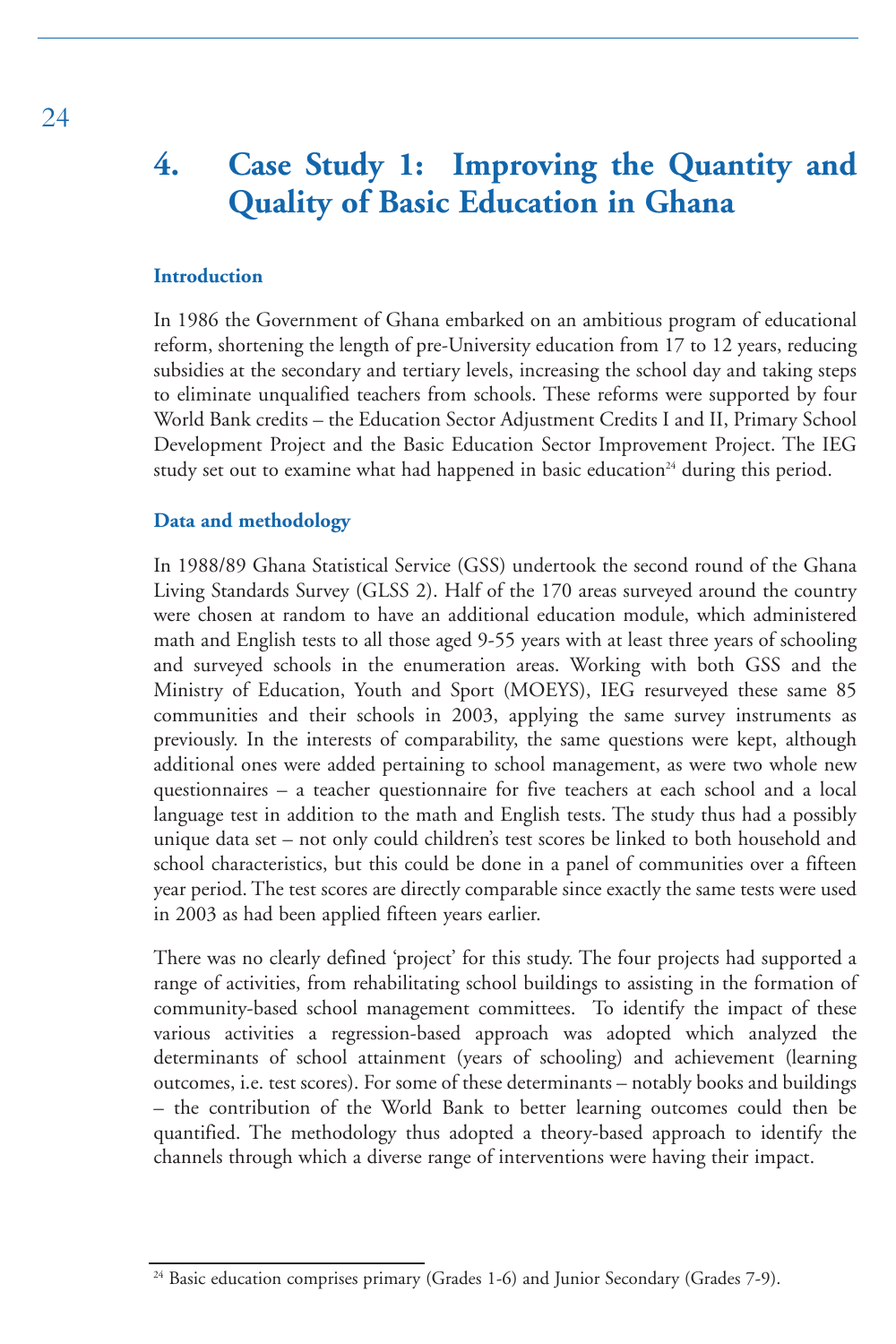As discussed below, the qualitative context of the political economy of education reform in Ghana at the time proved to be a vital piece of the story.

### **Findings**

The first major finding from the study was the factual. Contrary to official statistics, enrolments in basic education have been rising steadily over the period.<sup>25</sup> More strikingly still, learning outcomes have improved markedly: 15 years ago nearly two-thirds (63 percent) of those who had completed grades 3-6 were, using the English test as a guide, illiterate. By 2003 this figure had fallen to 19 percent.<sup>26</sup>

Also striking are the improvements in school quality revealed by the school-level data: For example:

- In 1988, less than half of schools could use all their classrooms when it was raining, but in 2003 over two-thirds can do so.
- Fifteen years ago over two-thirds of primary schools reported occasional shortages of chalk, only one in 20 do so today, with 86 percent saying there is always enough.
- The percentage of primary schools having at least one English textbook per pupil has risen from 21 percent in 1988 to 72 percent today and for math books in Junior Secondary School (JSS) these figures are 13 and 71 percent, respectively.

School quality has improved across the country, in poor and non-poor communities alike. But there is a growing disparity within the public school sector. Increased reliance on community and district financing has meant that schools in relatively prosperous areas continue to enjoy better facilities than do those in less well off communities.

The IEG study argues that Ghana has been a case of a quality-led quantity expansion in basic education. The education system was in crisis in the seventies; school quality was declining and absolute enrolments falling. But by 2000, over 90 percent of Ghanaians aged 15 and above had attended school compared to 75 percent 20 years earlier. In addition, drop-out rates have fallen, so completion rates have risen: by 2003, 92 percent of those entering grade 1 complete Junior Secondary School (grade 9). Gender disparities have been virtually eliminated in basic enrolments. Primary enrolments have risen in both disadvantaged areas and amongst the lowest income groups. The differential between both the poorest areas and other parts of the country, and between enrolments of the poor and non-poor, have been narrowed but are still present.

<sup>&</sup>lt;sup>25</sup> The discrepancy is readily explained and illustrates the superiority of survey data in tracking enrolment trends (see Annex H of IEG's impact study of Ghana basic education, World Bank, 2004).  $^{26}$  The finding of improved learning outcomes flies in the face of qualitative data from many, though not all, 'key informant' interviews. But such key informants display the middle class bias which persists against the reforms which were essentially populist in nature.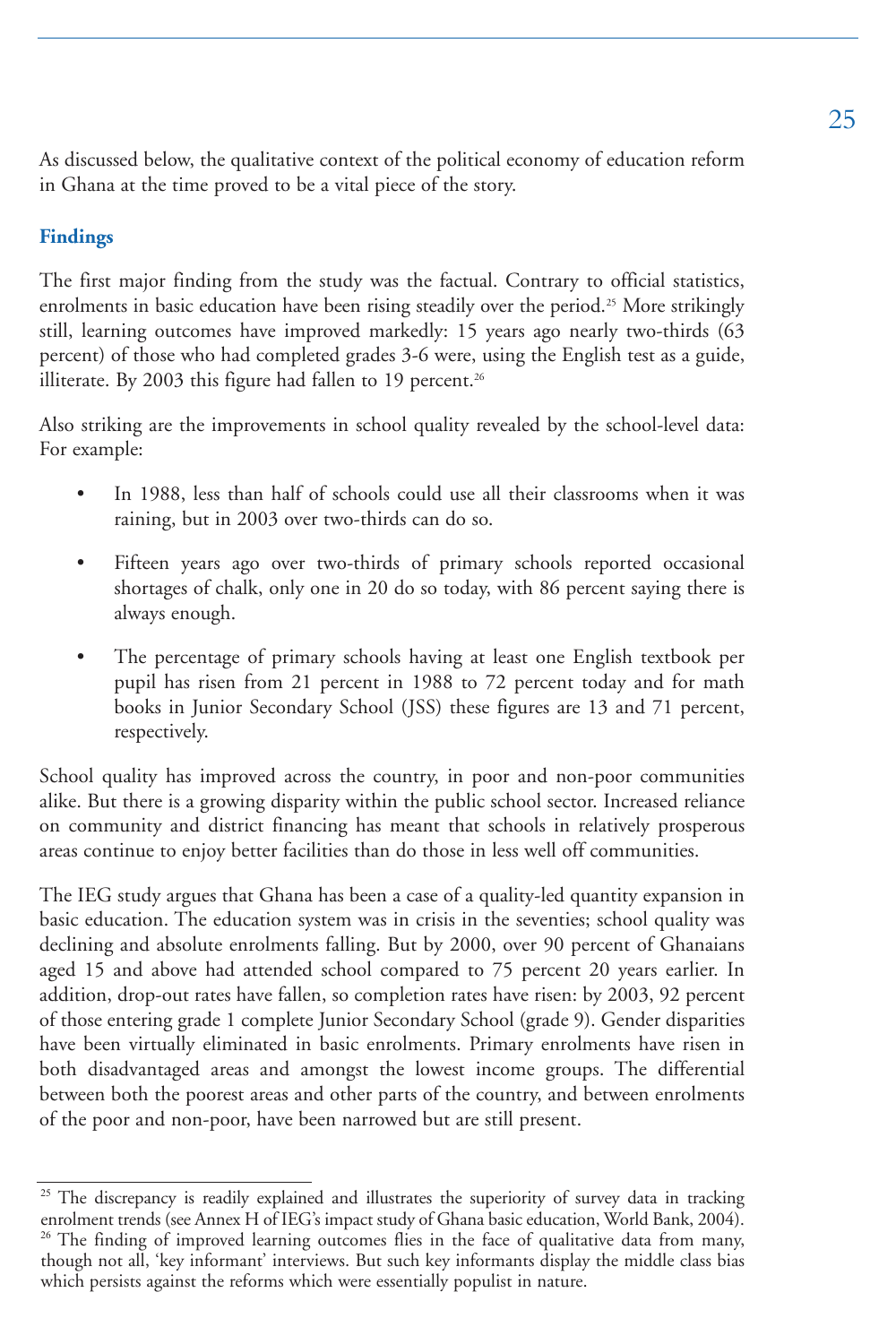Statistical analysis of the survey results showed the importance of building school infrastructure on enrolments. Building a school, and so reducing children's travel time, has a major impact on enrolments. While the majority of children live within 20 minutes of school, some 20 percent do not and school building has increased enrolments among these groups. In one area surveyed, average travel time to the nearest school was cut from nearly an hour to less than 15 minutes with enrolments increasing from 10 to 80 percent. In two other areas average travel time was reduced by nearly 30 minutes and enrolments increased by over 20 percent. Rehabilitating classrooms so that they can be used when it is raining also positively affects enrolments. Complete rehabilitation can increase enrolments by as much as one third. Across the country as a whole, the changes in infrastructure quantity and quality have accounted for a 4 percent increase in enrolments between 1988 and 2003, about one third of the increase over that period. The World Bank has been the main source of finance for these improvements. Before the first World Bank program communities were responsible for building their own schools. The resulting structures collapsed after a few years. The Bank has financed 8,000 school pavilions around the country, providing more permanent structures for the school which can better withstand the weather.

Learning outcomes depend significantly on school quality, including textbook supply. Bank-financed textbook provision accounts for around one quarter of the observed improvement in test scores.27 But other major school-level determinants of achievement such as teaching methods and supervision of teachers by the head teacher and circuit supervisor have not been affected by the Bank's interventions. The Bank has not been heavily involved in teacher training and plans to extend in-service training have not been realized. Support to "hardware" has been shown to have made a substantial positive contribution to both attainment and achievement. But when satisfactory levels of inputs are reached — which is still far from the case for the many relatively deprived schools future improvements could come from focusing on what happens in the classroom. However, the Bank's one main effort to change incentives — providing head teacher housing under the Primary School Development Project in return for the head teacher signing a contract on school management practices — was not a great success. Others, notably DFID and USAID, have made better progress in this direction but with limited coverage.

The policy context, meaning government commitment, was an important factor in making the Bank's contributions work. The government was committed to improving the quality of live in rural areas, through the provision of roads, electricity and schools, as a way of building a political base. Hence there was a desire to make it work. Party loyalists were placed in key positions to keep the reform on track, the army used to distribute textbooks in support of the new curriculum in the early 1990s to make sure they reached schools on time, and efforts made to post teachers to new schools and make sure that they received their pay on time. Teachers also benefited from the large civil service salary increase in the run up to the 1992 election.

<sup>&</sup>lt;sup>27</sup> The Bank projects financed the provision of 35 million math and English text books during the period under review.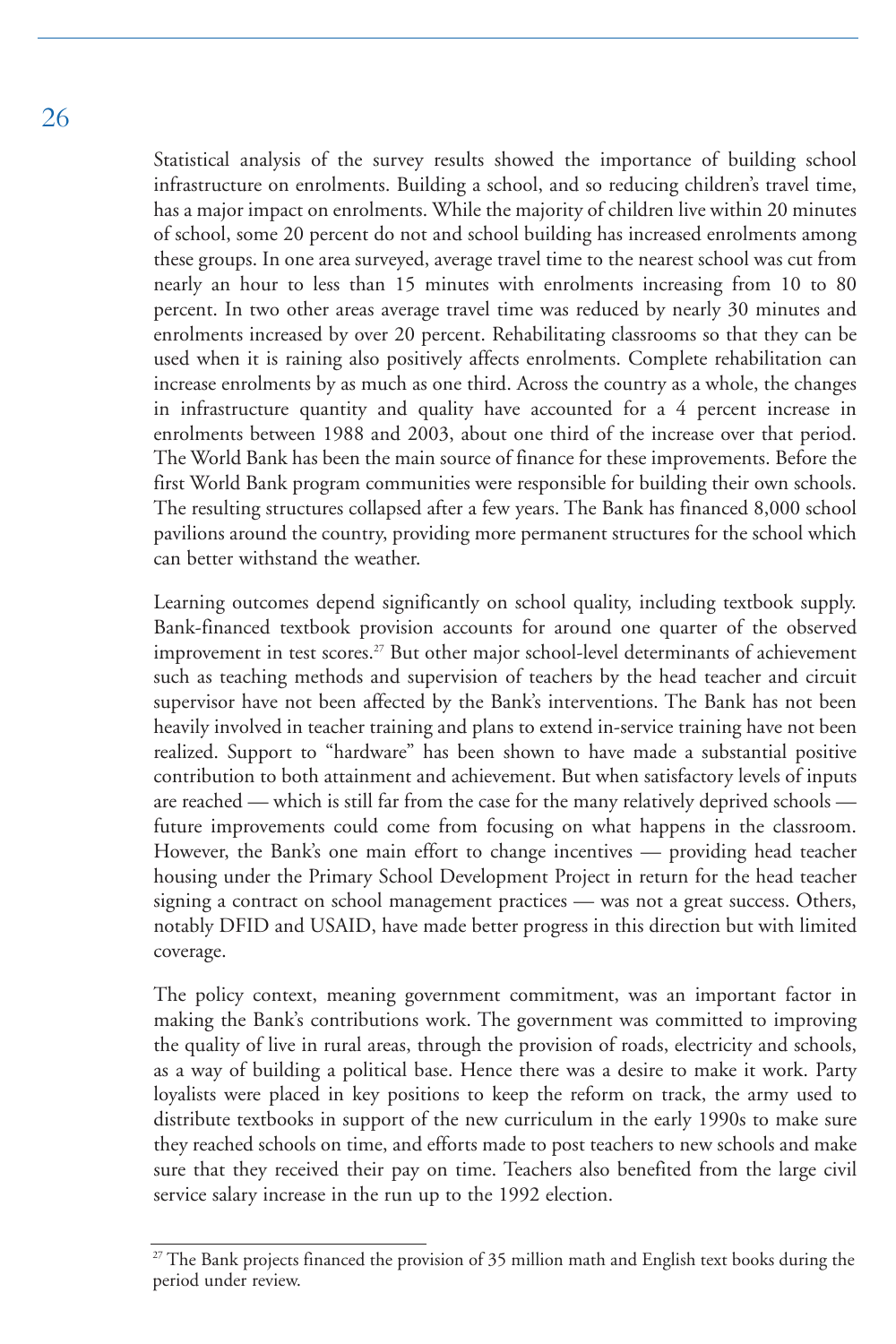Better education leads to better welfare outcomes. Existing studies on Ghana show how education reduces fertility and mortality. Analysis of IEG's survey data shows that education improves nutritional outcomes, with this effect being particularly strong for children of women living in poorer households. Regression analysis shows there is no economic return to primary and JSS education (i.e. average earnings are not higher to children who have attended primary and JSS compared to children who have not), but there is a return to cognitive achievement. Children who attain higher test scores as a result of attending school can expect to enjoy higher income; but children who learn little in school will not reap any economic benefit.

### **Some policy implications**

The major policy finding from the study relates to the appropriate balance between hard and software in support for education. The latter is now stressed. But the study highlights the importance of hardware. In the many countries and regions in which educational facilities are inadequate then hardware provision is a necessary step in increasing enrolments and improving learning outcomes. The USAID project in Ghana encourages teachers to arrange children's desks in groups rather than rows – but many of the poorer schools don't have desks. In the words of one teacher, "I'd like to hang posters on my walls but I don't have posters. In fact, as you can see, I don't have any walls".

These same concerns underlie a second policy implication. Central government finances teacher's salaries and little else for basic education. Other resources come from donors, districts or the communities themselves. There is thus a real danger of poorer communities falling behind, as they lack both resources and the connections to access external resources. Hence children of poorer communities are left behind and account for the remaining illiterate primary graduates which should be a pressing policy concern.

The study highlighted other areas of concern. First amongst these is low teacher morale, manifested through increased absenteeism. Second is the growing importance of the private sector, which now accounts for 20 percent of primary enrolments compared to 5 percent 15 years earlier. This is a sector which has had limited government involvement and none from the Bank.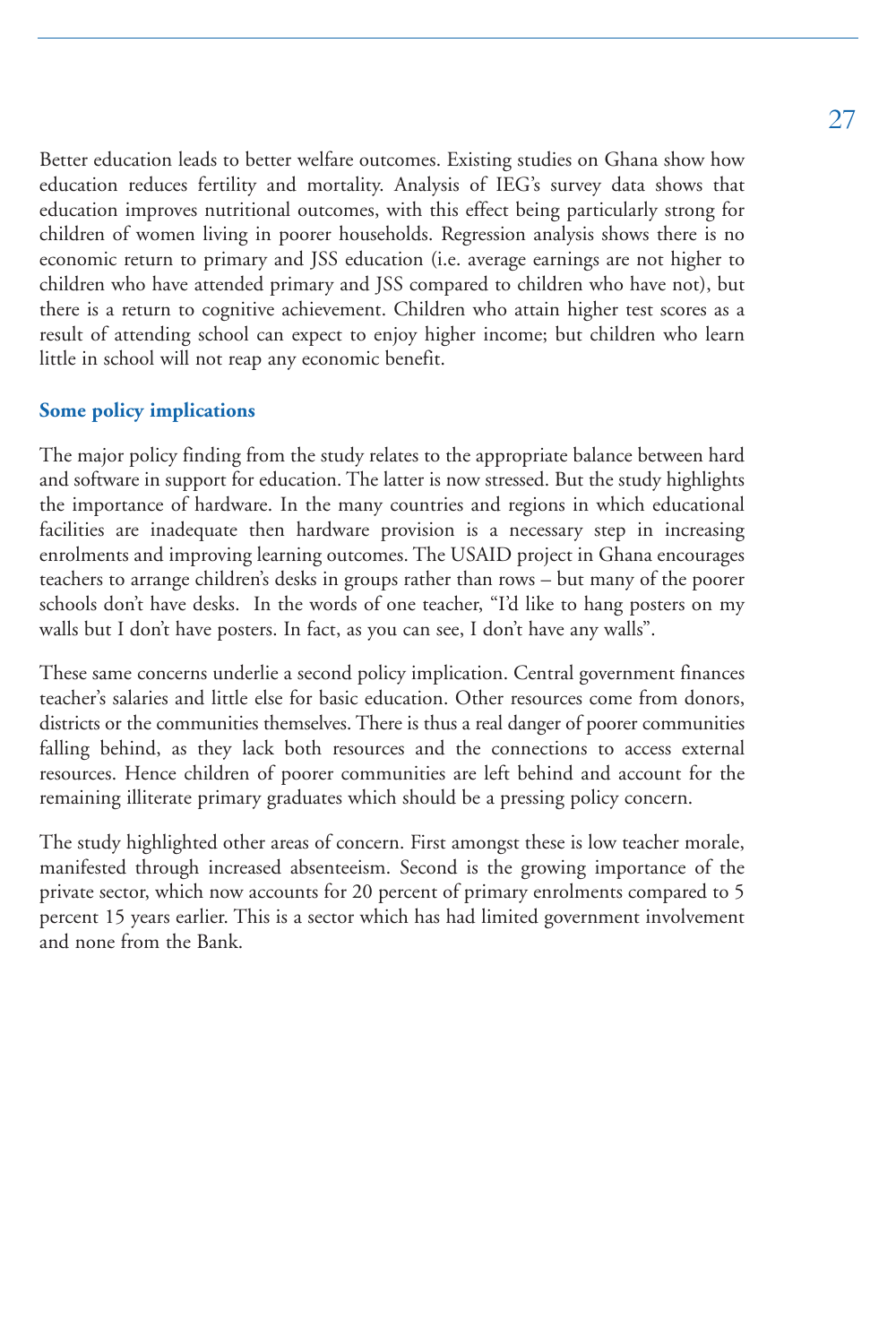### **5. Case Study 2: Meeting the Health MDGs in Bangladesh**

### **Introduction**

Bangladesh began the 1970s as a new country in a dire situation. The ravages of war and famine meant that the prospects for development appeared bleak. Social indicators were amongst the worst in the world. Women could expect to have on average seven children during their child bearing years, but two of those would die before reaching their fifth birthday. Three-quarters of all children were malnourished.

Thirty years on the situation has changed drastically. The total fertility rate has fallen from seven to less than three, and under-five mortality from over 250 per 1,000 live births to around 80 by 2004 (Figure 5.1). These rates of progress mean that Bangladesh is on track to meet the Millennium Development Goals. Malnutrition remains high but has begun to decline in the last decade. IEG (2005) examined the factors underlying this success.

### **Figure 5.1 Both fertility and under-five mortality have fallen**



### **Methodology**

The IEG study utilized existing data sets. The analysis drew on both cross-country data, from a variety of sources, and national data mainly from the Demographic Health Surveys of 1992/93, 1996/97 and 1999/00. Multivariate analysis of the determinants of health and nutrition outcomes was carried out. This approached allowed the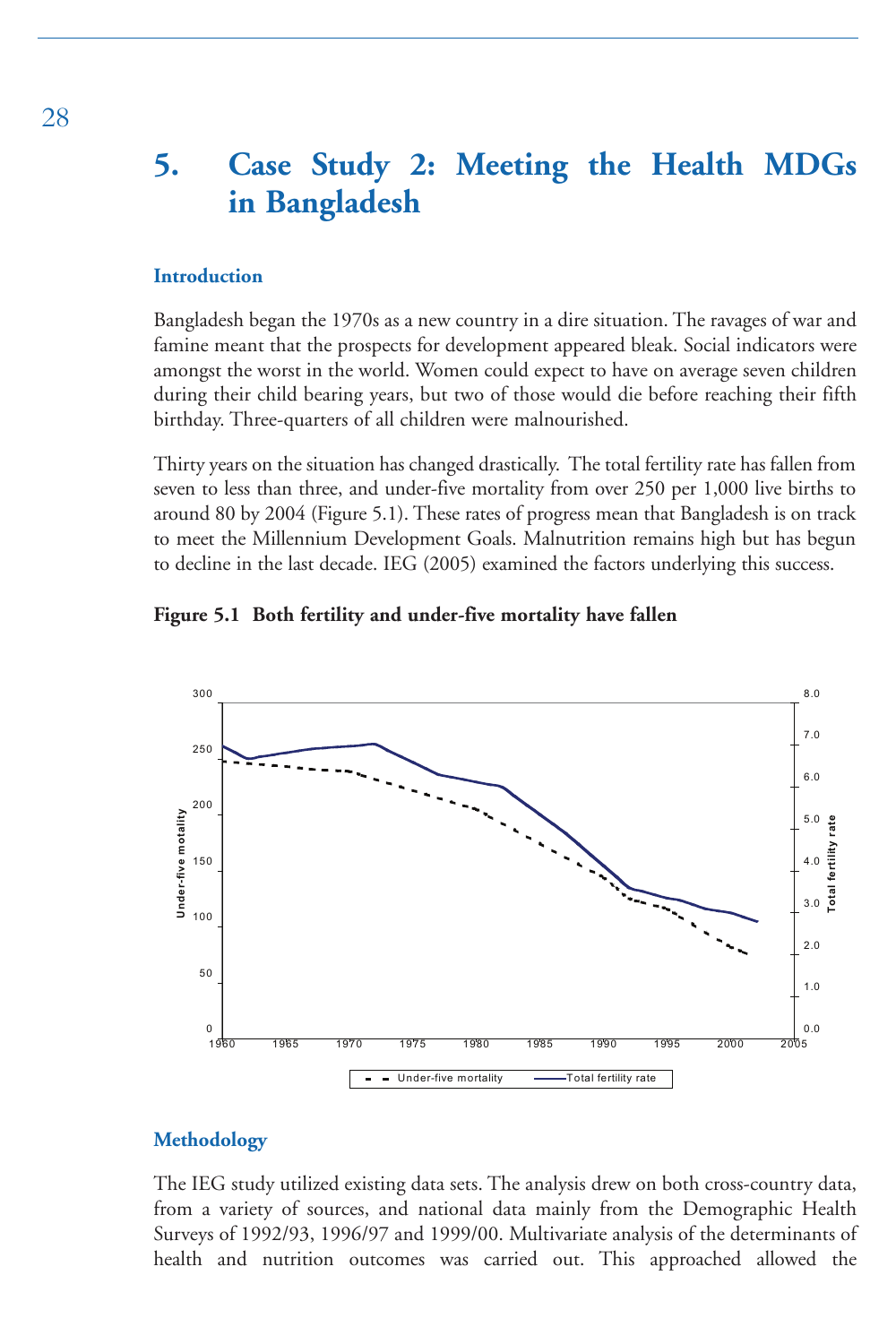identification of interventions in a range of sectors which had affected health outcomes. Whilst it was possible to carry out cost-effectiveness analysis, a full theory-based approach could not be applied because of the absence of process indicators.

### **Findings**

Economic growth is usually seen as a critical factor in reducing poverty in its various dimensions. Bangladesh is no exception to this point, and the country's respectable growth record has indeed played a part in the country's improved social outcomes. But it is not the whole story. Figure 5.2 shows under-five mortality and fertility plotted against income per capita for a cross-section of 78 countries at different points in time. Each data point represents the decade averages of income and the social outcome shown, using values from the 1970s to the current decade, so that there are up to four observations for each country.

The solid line in each figure is the average relationship between income and the social outcome, that is "the fitted line". In the 1980s Bangladesh (indicated by the triangular data points, each labeled by its decade) lay above the average for under-five mortality and fertility, meaning that those indicators were worse than should be expected for a country at its income level. If these indicators had improved following the internationallyestablished relationship with income then subsequent observations for Bangladesh would have laid along the dashed line.<sup>28</sup> But in fact these later observations lie below the fitted line, showing that Bangladesh now does better than expected for a country at its income level. This finding suggests that there have been important, non-income-related, factors behind the improvement in mortality and fertility in Bangladesh.







<sup>&</sup>lt;sup>28</sup> The dashed line has the same slope as the fitted line, but with the intercept adjusted to pass through the 1980s observation for Bangladesh. There is an assumption here that the outcomeincome relationship is the same for different countries over time. This is clearly not so, most notably in the case of the Bangladesh. The point of the analysis is to show quite how much Bangladesh departs from international norms so as to pose the question as to why this is.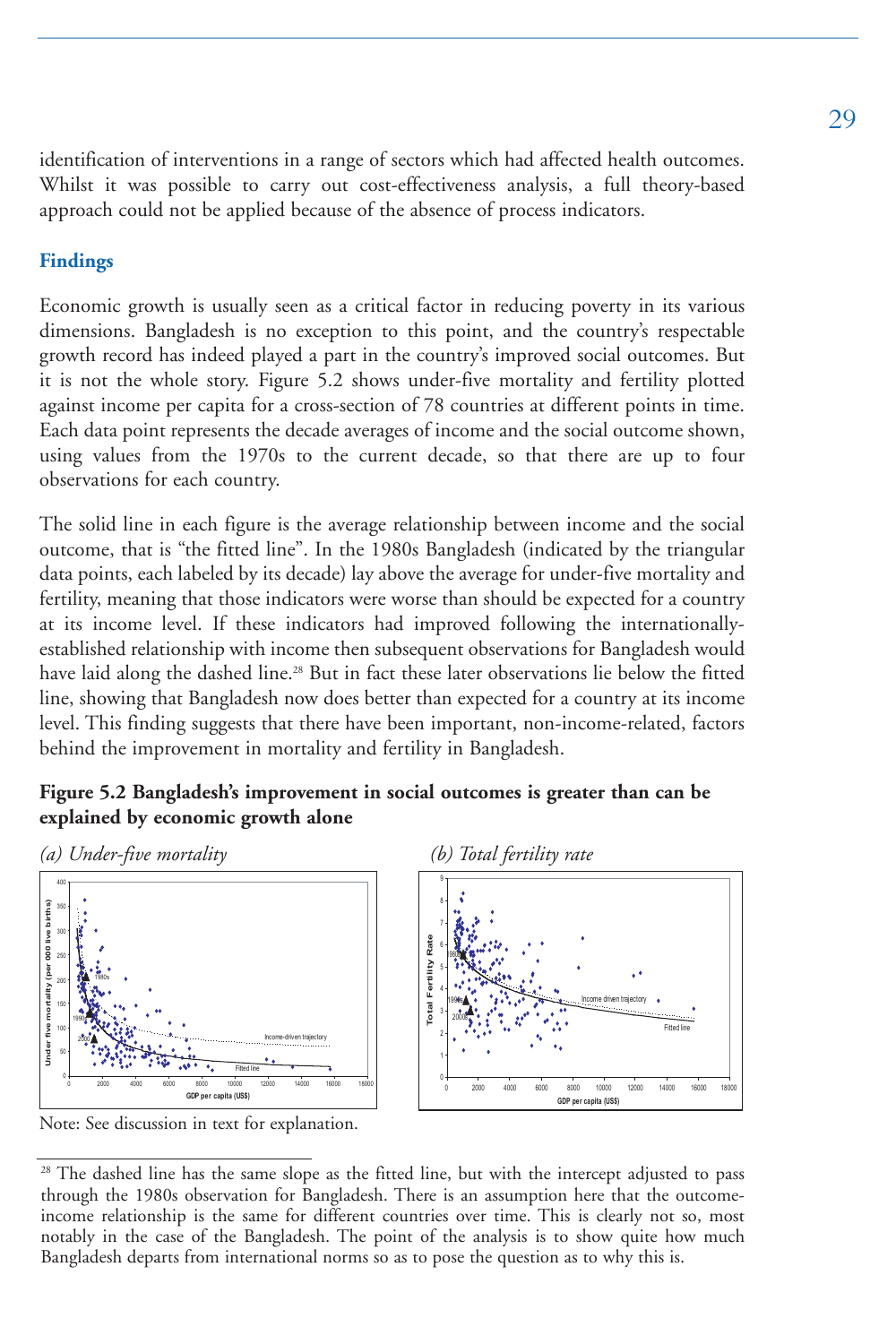|                      | 1980 actual | 2000<br>actual | 2000 income-<br>based estimate | <b>Percent reduction</b><br>explained by<br>income |
|----------------------|-------------|----------------|--------------------------------|----------------------------------------------------|
| Under-five mortality | 205.0       | 77.5           | 163.1                          | 32.9                                               |
| Total fertility rate | 5.6         | 3.0            | 5.2                            | 16.0                                               |

| Table 5.1 Growth in GNP Per Capita Accounts for at Most One-Third of The |
|--------------------------------------------------------------------------|
| Reduction in Mortality and Less Than a Fifth of Lower Fertility          |

*Source: calculated from data used for Figure 5.1*

The numbers behind these graphs provide an upper estimate of the extent to which growth in GDP per capita has contributed to improved social outcomes in Bangladesh (Table 5.1).29 For example, under-five mortality was 205 per 1,000 live births in the 1980s. Income growth alone would have reduced it to 163 by 2000, but by then the actual rate was 78. Hence at most just under one-third of the improvement comes from higher average income. For fertility the share of income is even less, explaining at most 16 percent of the observed reduction.

The question of what then explains the additional reduction was analyzed through multivariate analysis of both cross-country and household data. The results revealed the following regarding selected interventions:

- Immunization coverage was at less than 2 percent in the early 1980s, but grew in the latter part of the decade (largely with the support of UNICEF and WHO, but later also other donors including the World Bank) so that by 1990 close to half of all children were fully vaccinated in their first 12 months. Immunization has averted over 2 million child deaths in the last two decades, at a cost of between \$100 and \$300 per life saved.
- The World Bank financed the training of approximately 14,000 traditional birth attendants (TBAs) until the late nineties, at which point training TBAs was abandoned following a shift in international opinion toward a policy of all births being attended by Skilled Birth Attendants. However, the evidence presented in this report shows that training TBAs saved infant lives, at a cost of \$220-800 per death averted.
- Female secondary schooling expanded rapidly in the 1990s, especially in rural areas partly as a result of the stipend paid to all female students in grades 6-10 in rural areas supported by Norwegian aid, the Asian Development Bank, the World Bank and government. Amongst the benefits of the increase in female secondary schooling are lower infant and child mortality, at a cost of \$1,080- US\$5,400 per death averted.

 $29$  It is an upper estimate, since the calculations are based on a simple regression. This equation is undoubtedly mis-specified resulting in omitted variable bias. Income is positively correlated with several determinants of these outcomes – such as education and immunization – so that there will be an upward bias on the estimated regression coefficient for income.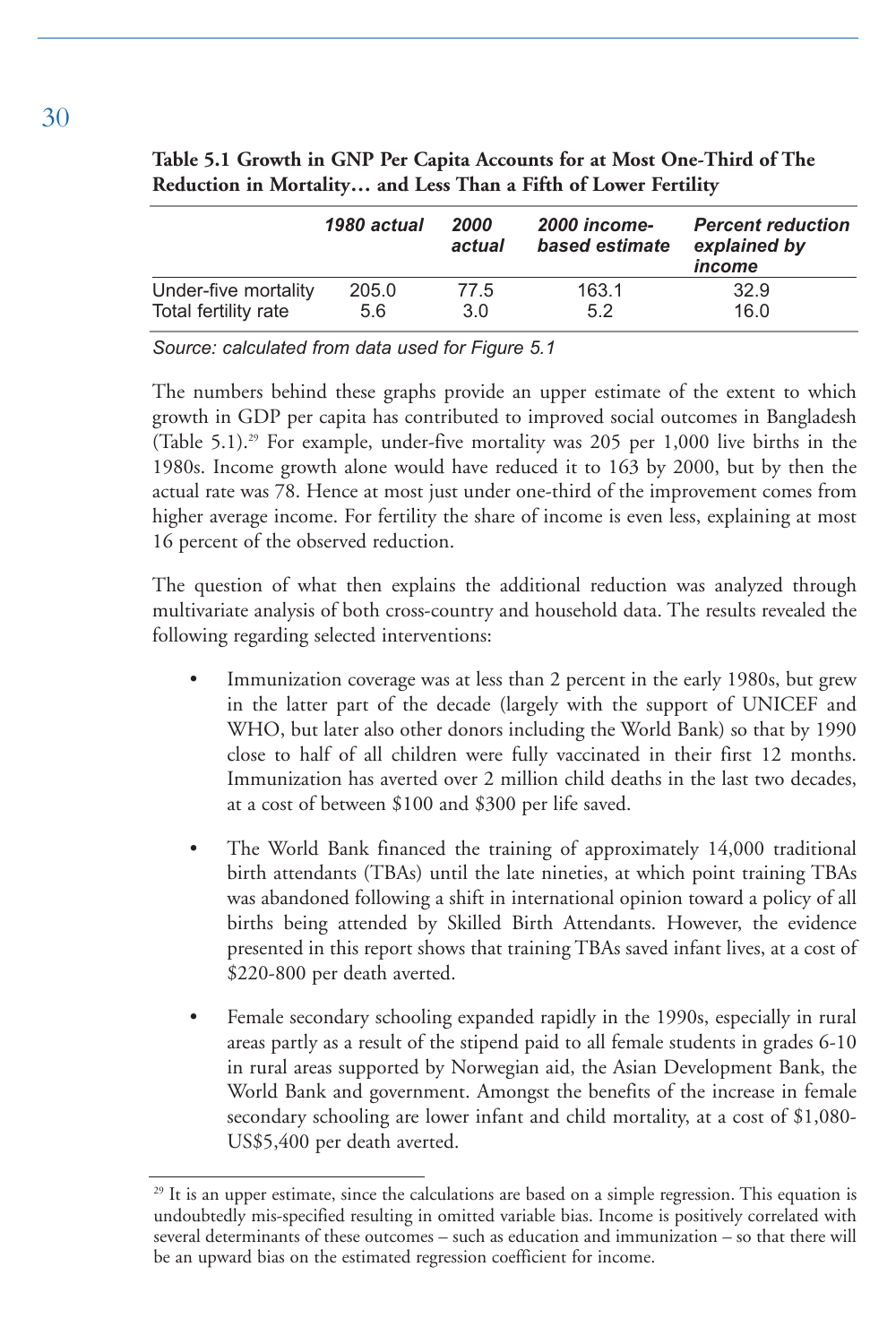• Rural electrification, supported through three World Bank programs in the 1980s and 1990s, reduces mortality through income effects, improving health services, making water sterilization easier and improving access to health information, especially from TV. Taking these various channels into account means that children in households receiving electrification have an under-five mortality rate 25 per 1,000 lower than that of children in non-electrified households.

### **Policy implications**

The IEG study had the following policy implications:

- Publicly-provided services, with external support, were an efficacious and costeffective means of improving health outcomes.
- Interventions from several sectors improved health outcomes. But this multisectoral causation did not mean that interventions had to be delivered in a multi-sectoral manner.
- Local evidence needs to be taken into account in making resource allocation decisions. The training of TBAs was abandoned in Bangladesh following international fashion, but local evidence shows it to have been effective in reducing infant mortality.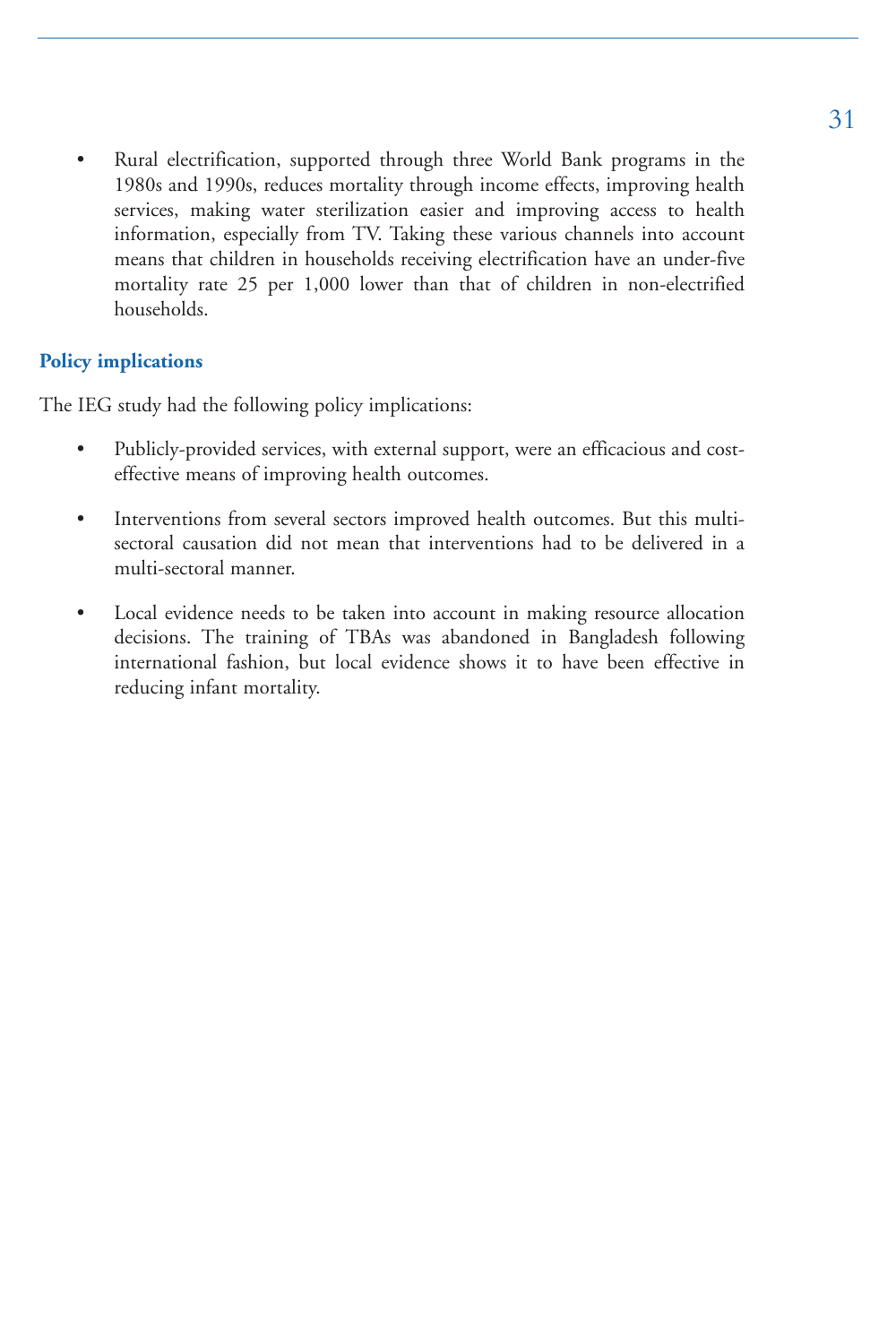### **6. Case Study 3: The Bangladesh Integrated Nutrition Project**

### **Introduction**

While rapid strides were being made in reducing mortality and fertility in Bangladesh in the 1980s, malnutrition showed no improvement, affecting close to seventy percent of all children under-five. In order to address this remaining problem the government undertook a pilot nutrition intervention supported by the World Bank, the Bangladesh Integrated Nutrition Project (BINP).

BINP had three components of which the main one – the Community-Based Nutrition Component (CNBC) – was the focus of the IEG study. In each project thana (subdistrict) a number of Community Nutrition Promoters (CNPs) were recruited, these being local women with children of their own and having achieved at least an eighth grade education. The CNPs implemented activities at the community level: monthly growth monitoring for children under 24 months old, supplementary feeding for malnourished children and pregnant women, and nutritional counseling in a variety of settings. The CNPs were overseen by a Community Nutrition Officer, and supervisors at the thana level who were staff of the implementing NGO.<sup>30</sup>

Data from the project monitoring system showed that BINP was having wide coverage, indeed exceeding project targets. There were also early signs of success in reducing severe malnutrition, resulting in the decision to scale up the project under the National Nutrition Project (NNP). However, this decision resulted in some debate following a study by Save the Children UK suggesting that the project had had little impact on nutritional outcomes. The IEG study was thus undertaken in a fairly highly charged atmosphere, but also one open to lesson learning if the project needed to adapt.

### **Data and methodology**

The IEG study had three separate sources of survey data: (1) the BINP project evaluation, which collected data at baseline, midterm, and endline, (2) the survey carried out by Save the Children UK at the end of the project (plus some data from the registers kept by community nutrition workers), and (3) the Nutritional Surveillance Project conducted by Helen Keller International (a monthly survey of nutritional status). Between them these data covered not only nutritional outcomes but also a wide range of process indicators, allowing the application of a theory-based approach. The analysis was also informed by a reading of the anthropological literature, notably regarding the status of women.

The links in the causal chain for both growth monitoring/nutritional counseling and

<sup>&</sup>lt;sup>30</sup> In some thanas BINP was implemented by GoB, so that this last level of supervision was missing.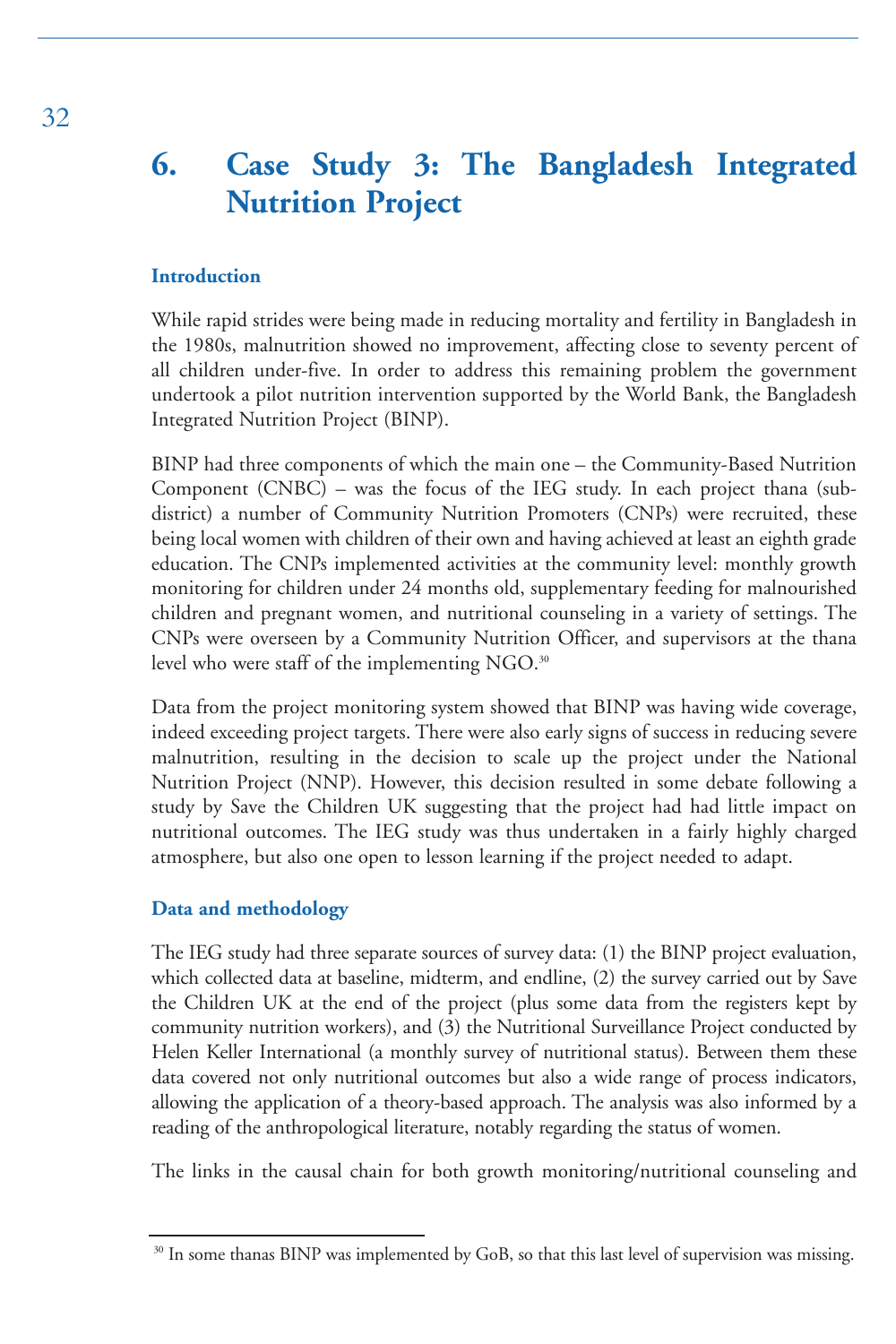supplementary feeding were examined. The key assumption behind CNBC was that "bad practices" are responsible for malnutrition in Bangladesh. This point of view was strongly argued in the BINP appraisal document: "behaviors related to feeding of young children have at least as much (if not more) to do with the serious problem of malnutrition in Bangladesh as poverty and the resultant household food insecurity do" (BINP SAR: para 1.13, p.4; World Bank, 1995). Therefore changing bad practice to good will bring about nutritional improvements. There are a number of steps in the causal chain behind this approach:

- The right people (those making decisions regarding under-nourished children) are targeted with nutritional messages
- These people participate in project activities, and so are exposed to these messages
- Exposure leads to acquisition of the desired knowledge
- Acquisition of the knowledge leads to its adoption (i.e., a change in practice)
- The new practices make a substantial impact on nutritional outcomes

A feeding program for malnourished children and pregnant women was implemented alongside growth monitoring. For this program to work:

- The target groups have to enroll in the program
- The criteria are correctly applied in selecting those to receive supplementary feeding
- Those selected for supplementary feeding attend sessions to receive the food.
- There is no leakage (e.g., selling of food supplements), or substitution (reducing other food intake)
- The food is of sufficient quantity and quality to have a noticeable impact on nutritional status

### **Findings**

Save the Children argued that BINP had had no impact on nutritional outcomes. Another study by the Government of Bangladesh (Haider et al, 2004) also found little evidence of such an impact. Both these studies relied on single difference estimates at the end of the project, and supporters of BINP questioned the quality of the comparison areas selected. The evaluation commissioned by B INP itself showed some impact, but the quality of that comparison group was also questionable. Hence the IEG study compared the project area data from the BINP evaluation with a new comparison group constructed using propensity score matching from the Nutritional Surveillance Project data.

Figure 6.1 illustrates how the use of PSM improved the quality of the impact results. The figure shows single difference estimates of height for age (HAZ) and weight for age (WAZ) between project and control at both mid-term and endline. The BINP evaluation found WAZ to be better in project areas than the control, but height to be worse. By the endline it found both indicators to be better in the project areas, height more so than weight. Both these results are not intuitive. These indicators should move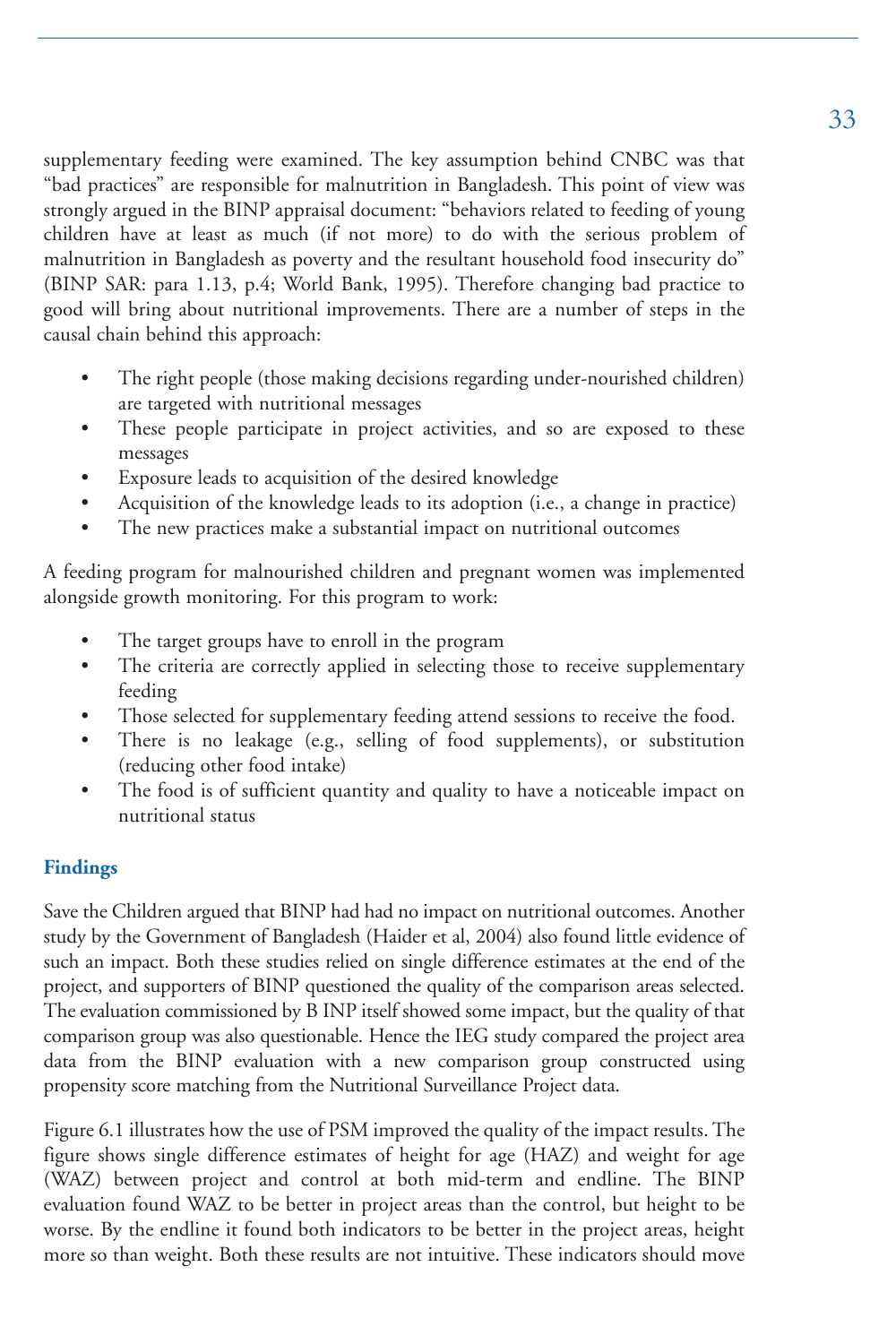in the same direction, though the impact on WAZ is likely to be greater than that on HAZ. This is exactly what the IEG analysis finds when using the NSP data to create a control group using PSM.



**Figure 6.1 BINP impact on child nutrition using different control groups**

The IEG study confirms that there is an impact from the project. But it is very low, especially at the endline, being equivalent to a reduction in malnutrition of less than 5 percent. This is not a very cost effective intervention.

Several weak and missing links in the causal chain are identified to explain this disappointing outcome. There were two missing links in the BINP chain. The first missing link was the relative neglect of some key decision makers regarding nutritional choices. Mothers are not the sole, or even main, decision makers for many factors (e.g. what to buy, as in rural areas men do the shopping) affecting child nutrition – husbands and mothers-in-law are also important, but were largely neglected in the delivery of nutritional messages. The second problem was the focus on pregnancy weight gain as pre-pregnancy nutritional status is the more important determinant of low birth weight. Even achieving the targeted improvements in pregnancy weight gain would have had only a small impact on the incidence of low birth weight.

There were also several weak links. Participation levels of the target audience were high, but many women escaped exposure to nutritional messages, and there was a high Type I error in the feeding programs. Critically for the nutritional counseling component, a substantial knowledge practice gap persisted, so many women did not put the advice they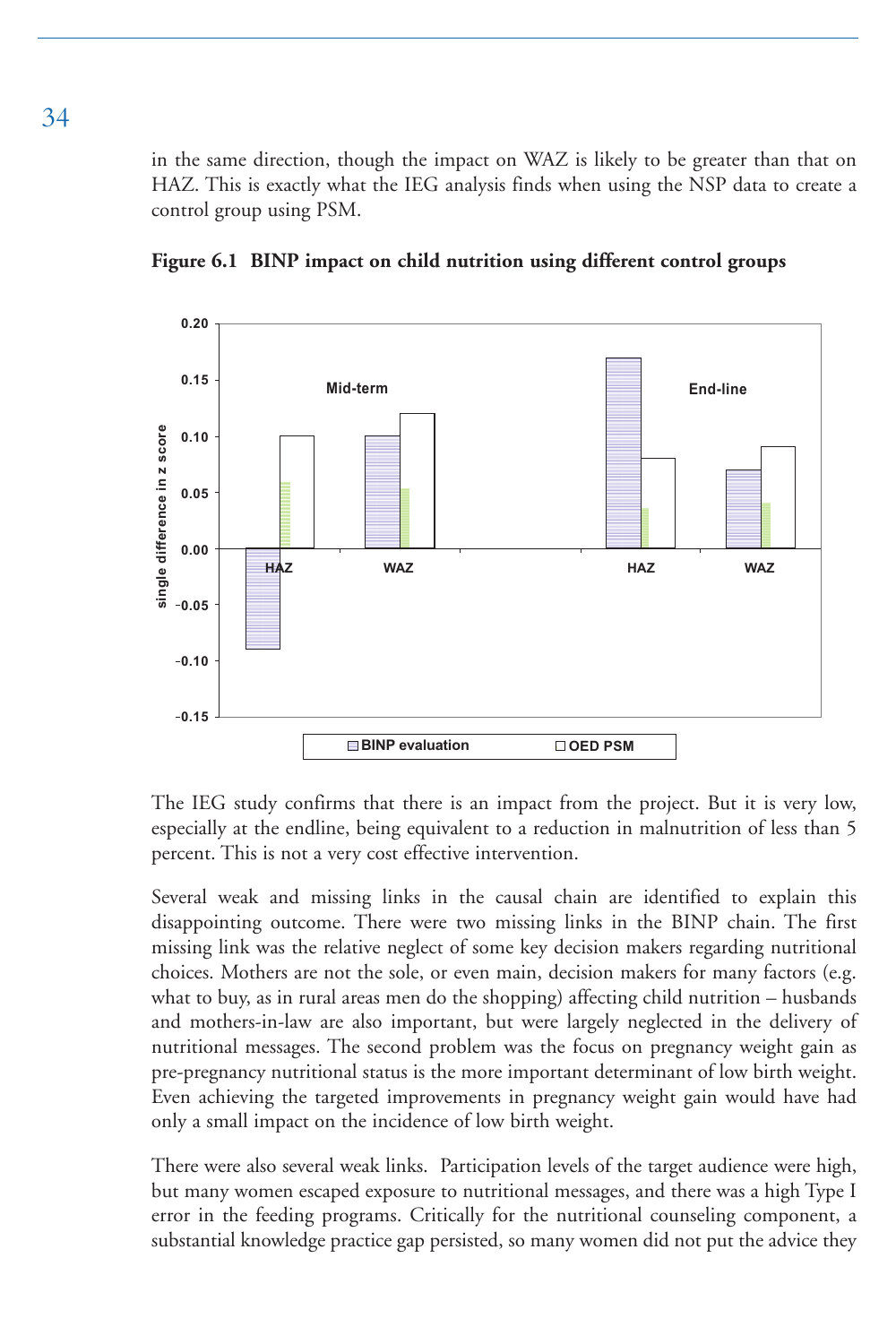received into practice, especially if they were resource or time constrained. In the qualitative fieldwork, women identified their mothers-in-law as a major constraint on adopting new practices. Those receiving supplementary feeding, often shared it with others or substituted it for their regular foodstuffs. This list of weak links in the chain explain why project impact was muted by the time final outcomes are considered. While attention can be paid to each of these weak links, the BINP experience does demonstrate the difficulty of implementing complex designs.

However, the project was not without success. It did mobilize the community around nutritional level, with high participation levels that had beneficial knock on effects, such as higher coverage of antenatal care in project areas. Positive nutritional outcomes were found for the most malnourished children, for whom it is possible that supplementary feeding really was supplementary.

### **Policy lessons**

The IEG study confirmed the argument that scaling up the BINP model to the national level would be very costly and most likely not result in the desired improvements in nutritional outcomes. However, better targeting of both nutritional messages and supplementary feeding will improve project impact. But beyond that there is a need to examine more what can best be done to improve nutritional outcomes. These have improved across the country since the mid-90s, which the IEG report attributes to increased agricultural productivity mainly as a result of the adoption of high-yielding rice varieties. Hence the price of rice has fallen whilst incomes have grown.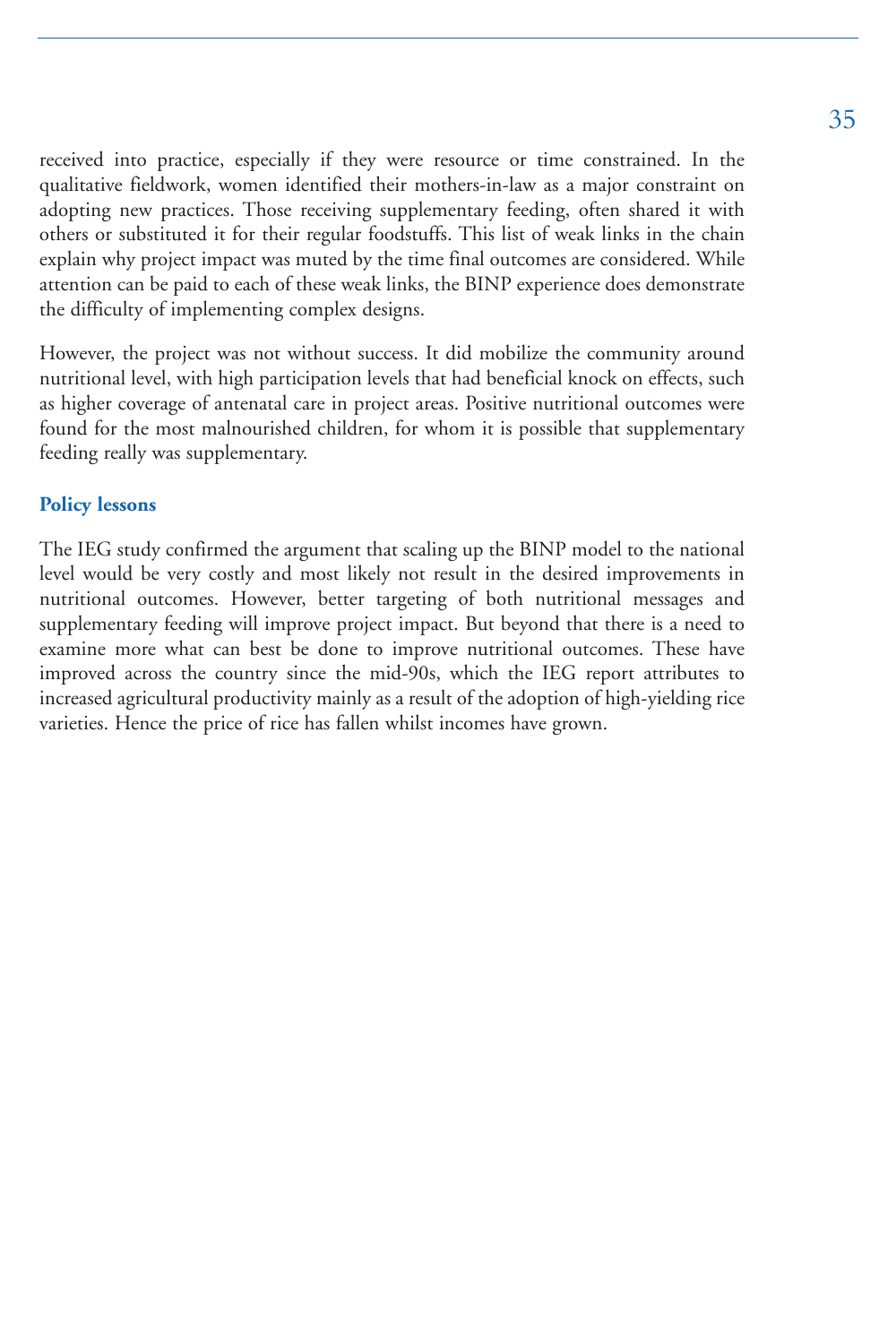### **7. Case Study 4: Agricultural Extension Services in Kenya**

### **Introduction**

The Training and Visit (T&V) system of agricultural extension sought to strengthen links between research and extension, and get these results to farmers through frequent visits by extension workers to farmers – at least monthly and often more frequently. The approach was widely adopted in the 1980s, with much World Bank support. However it began to attract critics. It was known to be costly and there was scant evidence of any impact on agricultural productivity. The IEG study (World Bank, 2000) entered this debate in order to provide such evidence for the case of Kenya.

### **Methodology**

In 1997 IEG commissioned a survey of 285 households which had been covered by both the Rural Household Budget Survey (RHBS) in 1982, the year of the start of the first World Bank supported National Extension Project, and a Bank-sponsored survey in 1990. Data on these households were thus available at three points in time across a 15 year period, allowing a detailed picture to be built up of any changes in agricultural production and practices. IEG's own questionnaire included a contingent valuation module, which asked farmers about their willingness to pay for extension services. Qualitative fieldwork was also undertaken to analyze farmer perceptions.

A theory-based approach was adopted so that the study considered a set of intermediate indicators as well as the impact on final outcomes.

### **Findings**

The study suggested that agricultural extension has a potentially important role to play: the data showed that farmers who were aware of improved practices usually put them into effect. This suggests that lack of knowledge was indeed a constraint. But the Bank's two National Extension Projects (NEP I and II) were not seen as having alleviated that constraint and so had had no discernible impact on production.<sup>31</sup>

The use of the theory-based approach revealed several places in which the causal chain had broken down, so that the interventions were not functioning as planned. First, for much of the project, there was little if any link from research to extension, so that there were no new messages for extension workers to take to farmers. Hence when workers did visit farmers on a monthly basis both sides viewed these meetings as rather repetitive. By the time NEP II was started the main messages being delivered by extension services, regarding maize production, had already been adopted by virtually all farmers, so there was no scope

<sup>&</sup>lt;sup>31</sup> The study exploited the availability of panel data to conduct a fixed effects multivariate analysis.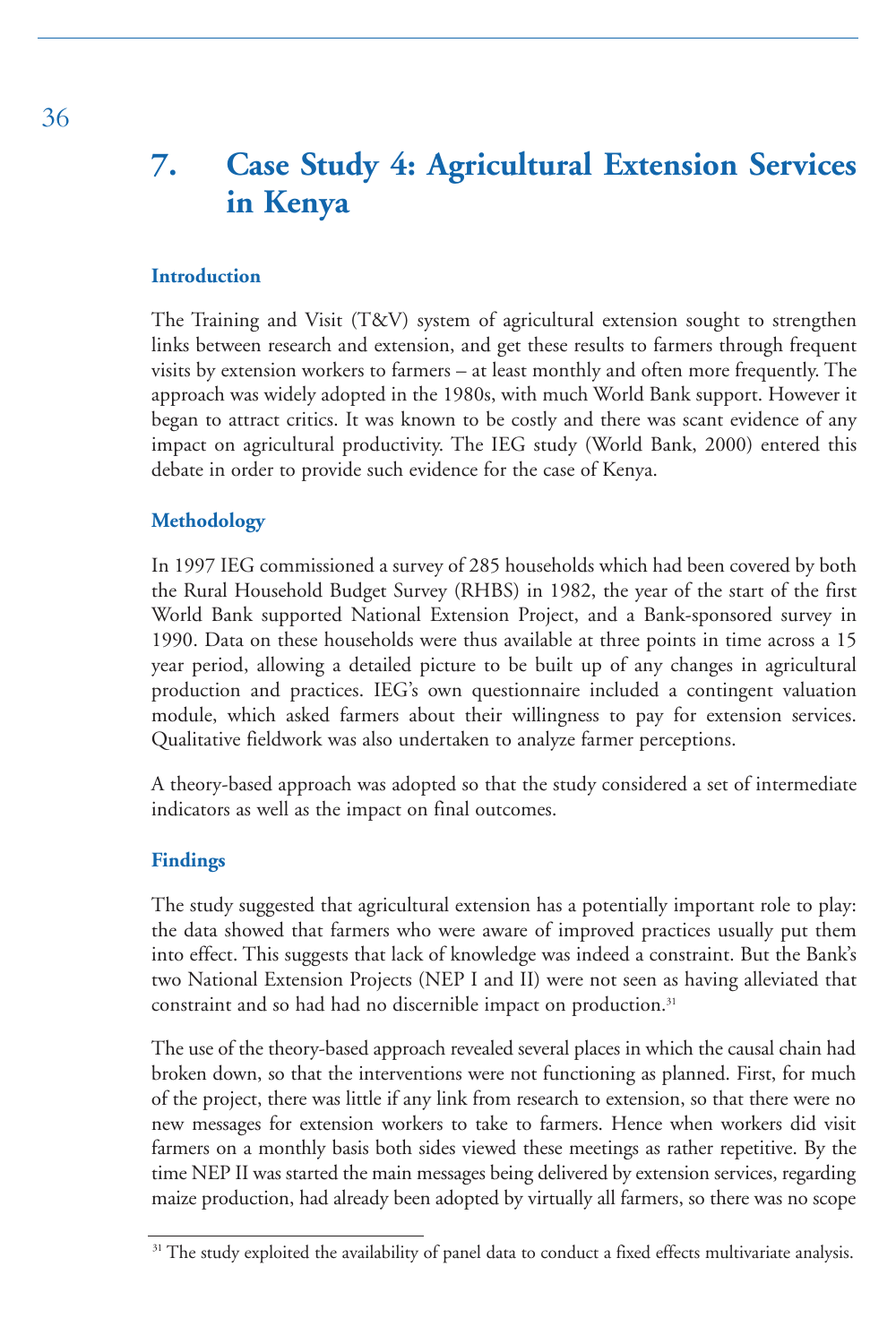for further benefits without some innovation in the information being conveyed.

But in fact less than one-tenth (7 percent) of contact farmers were visited on a monthly basis. This fact reflected the failure of the institutional development aspect of NEP I and II. Most extension workers continued to operate in the same way as they had before the project, hence the project can be expected to have had little impact on farming practices. The failure of ID was partly a failure of incentives but also a result of the changing fiscal climate. Government resources were shrinking so the extension service became increasingly reliant on donor finance, most of which went to pay salaries so there was little left over to support intensive delivery of extension services. This situation meant that the project was not sustainable. And although farmers were indeed willing to pay for extension services, it was nowhere near what they were actually costing under this system.

### **Policy messages**

The report pointed clearly to changes which needed to be made. In its current form extension services were having little impact and so by definition were inefficient. However, impacts were discernible for poorer areas: extension services had played a role in allowing less productive areas to catch up. But delivery had been concentrated in the more productive areas where they had least impact! The IEG study thus recommended a re-targeting to poorer areas. It also pointed out that messages had to be better tailored to the needs of farmers, rather than a uniform package being delivered to all farmers. One way to achieve this was to become less top down and more responsive to farmer demands. Finally, the rate of innovation did not support such an intensive delivery system: a leaner extension service with broader coverage would be more efficient.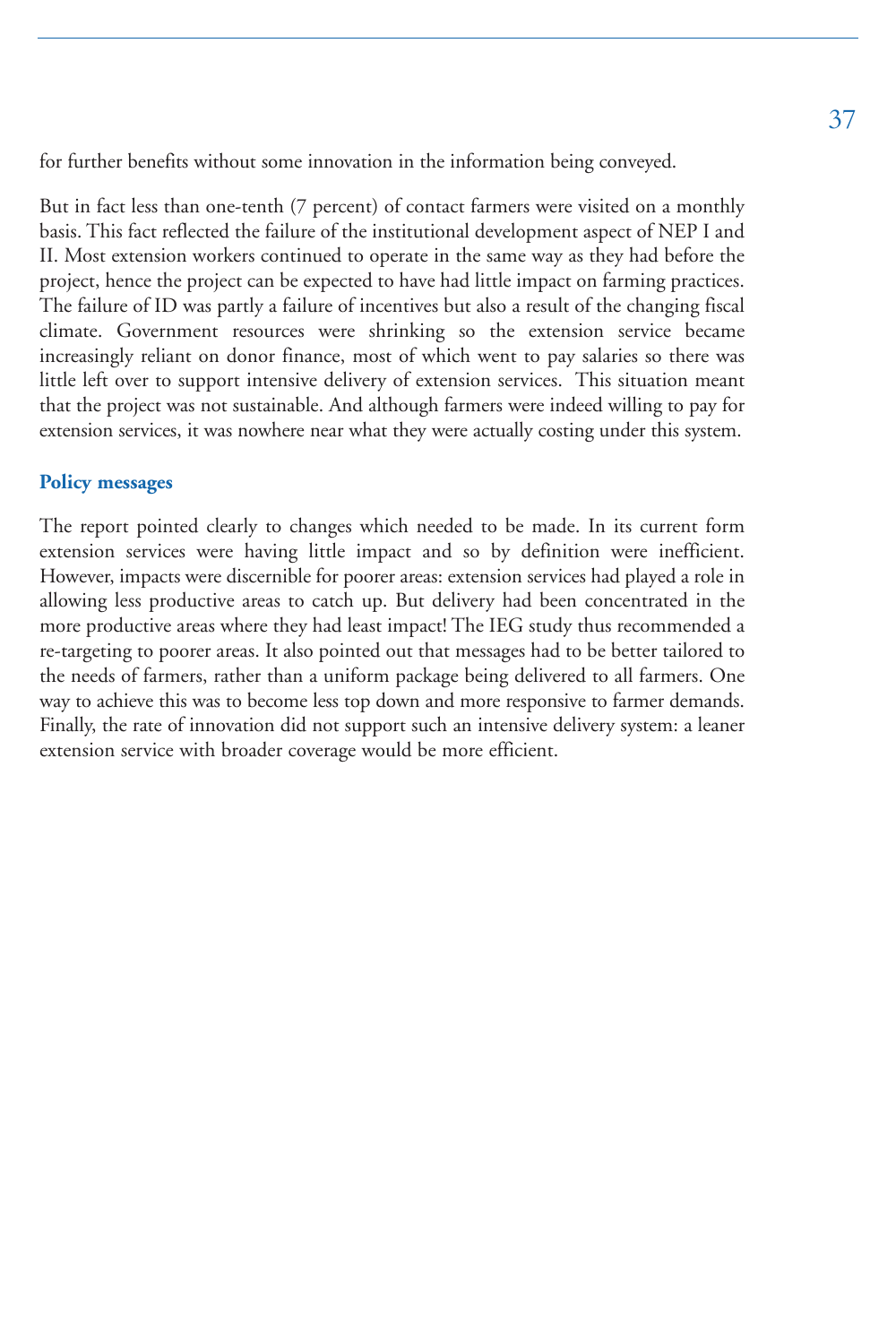### **Appendix 1: Some Impact Algebra**

### **Single and double difference project impact estimates**

#### *Single difference*

The single difference effect of an intervention ( $\beta_d$ ) on a particular outcome (y) is the difference in average outcomes between project and control areas at the end of the project (i.e. using endline data):<br>  $\beta_d = (\bar{y}_1 - \bar{y}_0)$  (1) (i.e. using endline data):

$$
\beta_d = (\bar{y}_1 - \bar{y}_0) \tag{1}
$$

where  $\bar{y}_1$  and  $\bar{y}_0$  are the observed means of the outcome in the project and the control areas respectively. The same expression can be written in the form:

$$
y_{ip} = \alpha + \beta_d P + \eta \tag{2}
$$

where  $y_{ip}$  is the outcomes observed for individual i, and the p sub-script denotes project, i.e. whether the individual lives in a project area  $(p=1, \text{ control: } p=0)$ , and P is a variable taking the value of one if the observation is in the project and 0 otherwise. When  $P=0$ , the expected value of y from equation 2 is simply  $\alpha$ , that is

$$
E(y_i|P=0) = \alpha = \overline{y}_0 \tag{3}
$$

which follows since regressing a variable on a constant produces the mean of that variable as the estimate of the constant. It further follows that when regressing the outcome on a constant and a project dummy then the coefficient on the dummy must be the difference between the mean outcome for the project and control areas, i.e. the definition of the single difference measure of impact:

$$
E(y_i|P=1) = \alpha + \beta_d = \overline{y}_1 \tag{4}
$$

Substituting  $\alpha = \overline{\gamma}_0$  into equation (4) gives equation (1), showing the equivalence of the regression approach and calculating the single difference estimate to the 'manual' approach given by equation (1).

The advantage of the regression-based approach is that the model can be extended to include other variables which may also be affecting the outcome independently of the project intervention. To do this, include control variables (X). We can also include interaction terms between control and project variables, which allow project impact to vary according to beneficiary characteristics:

$$
y_{ip} = \alpha + \beta d_p + \alpha_1 X + \alpha_2 X d_p + \eta \tag{5}
$$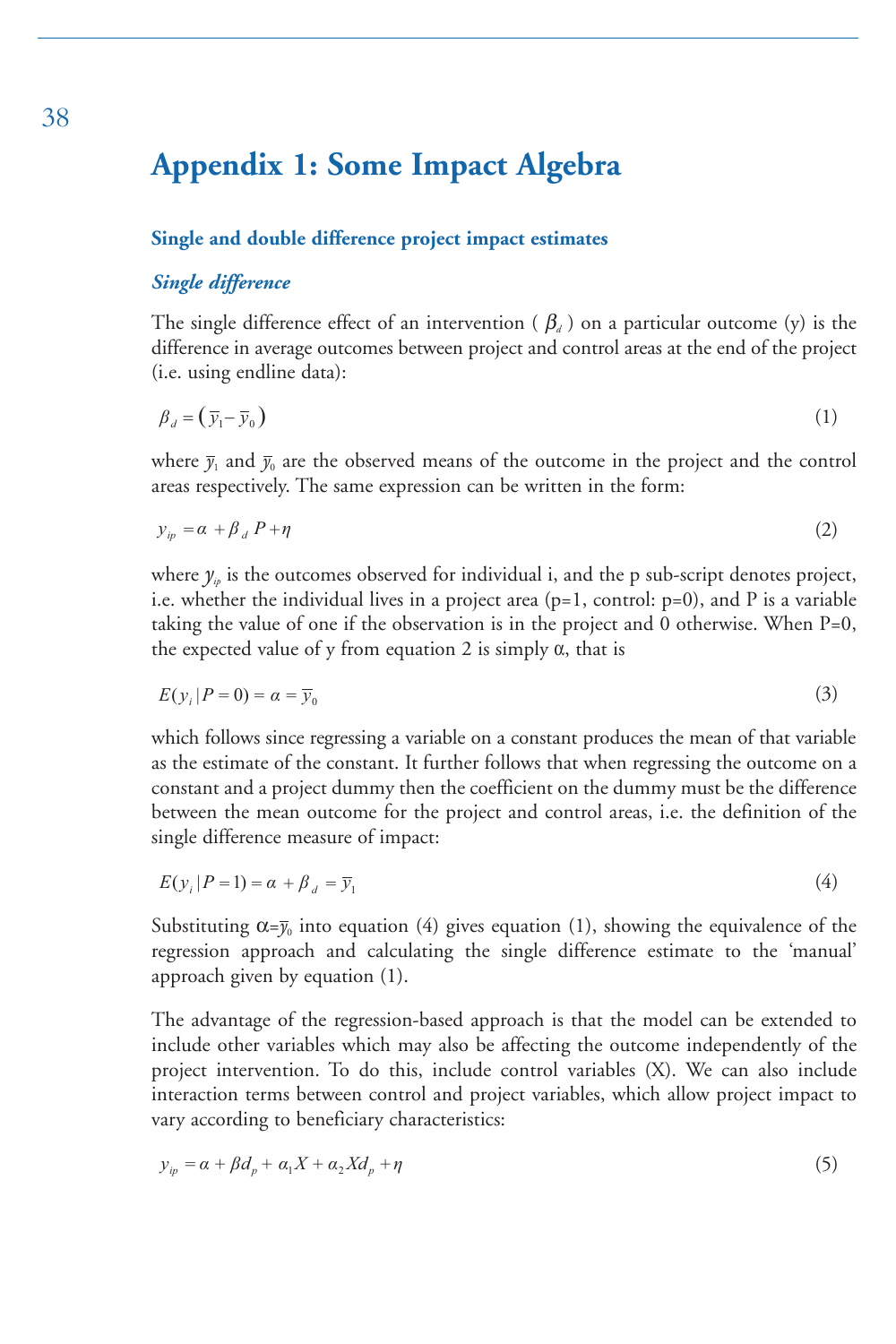### *Double difference*

The single difference approach assumes that the project and control groups had the same values of the outcome prior to the project. If this is not the case then the single difference over-estimates project impact if outcomes were already better in the project area (and under-estimates it if they were worse). If baseline data are available we know outcomes prior to the project and may calculate instead the double difference estimate. Double differencing also controls for constant area specific effects influencing the outcome.

The double difference impact ( $\beta_{dd}$ ) of the project is given by the difference between the differences in mean outcomes for control and project areas reported at the end-line and the base-line. (*i*) ifferencing also controls for<br>  $\Delta E$  ifference impartifference impartifferences in mean outcom<br>  $\beta_{dd} = (\overline{y}_{11} - \overline{y}_{10}) - (\overline{y}_{01} - \overline{y}_{00})$ <br>  $\Delta E$ <br>  $\Delta E$   $\Delta E$   $\Delta E$   $\Delta E$   $\Delta E$   $\Delta E$   $\Delta E$   $\Delta E$ 

$$
\beta_{dd} = (\overline{y}_{11} - \overline{y}_{10}) - (\overline{y}_{01} - \overline{y}_{00})
$$
\n(6)

Where  $y_p$  are the outcomes,  $t=1$  at the end-line and  $t=0$  at the base-line,  $p=1$  if the household is in the project group and  $p=0$  if the household is in the control group. The same expression can be written in regression form as:

$$
y_{\text{ipt}} = \alpha_0 + \alpha_1 t + \alpha_2 P + \beta_{dd} P t + \eta \tag{7}
$$

where *d*'s are dummies for  $p=1$ ,  $t=1$  and  $p$  and  $t=1$ .  $\beta_{dd}$  is the project effect as defined in equation (6). Table 2 helps show why this is so.

|          |                       | $=$                                           |
|----------|-----------------------|-----------------------------------------------|
| $ p = 0$ | ∽                     | $\alpha_0 + \alpha_1$                         |
| $D =$    | $\alpha_0 + \alpha_2$ | $\alpha_0 + \alpha_1 + \alpha_2 + \beta_{dd}$ |

Table 1 Expected outcome (y) by time and place

Substituting the values from Table 2 into equation (6) gives:

$$
\beta_{dd} = (\alpha_0 + \alpha_1 + \alpha_2 + \beta_{dd} - \alpha_0 - \alpha_1) - (\alpha_0 + \alpha_2 - \alpha_0) = \beta_{dd}
$$
\n(8)

If there is no difference between project and control, as should be the case, then  $\alpha_2$  should be zero. This may not be the case as some of the determinants of outcomes vary between project and control areas. These factors can be controlled for if data are available by including individual characteristics *X* simply by running: same expression can be written in regression form as:<br>  $y_{ipl} = \alpha_0 + \alpha_1 t + \alpha_2 P + \beta_{dd} P t + \eta$ <br>
where *d*'s are dummies for  $p = 1$ ,  $t = 1$  and  $p$  and  $t = 1$ .  $\beta_{dd}$ <br>
equation (6). Table 2 helps show why this is so.<br>
Table 1

$$
y_{\text{ipt}} = \alpha_0 + \alpha_1 t + \alpha_2 P + \beta_{dd} P t + \alpha_3 X + \eta \tag{9}
$$

In addition, we can include interaction terms in order to test, for example, that more educated households (ED=1) are more likely to understand nutrition education messages and to modify behaviors: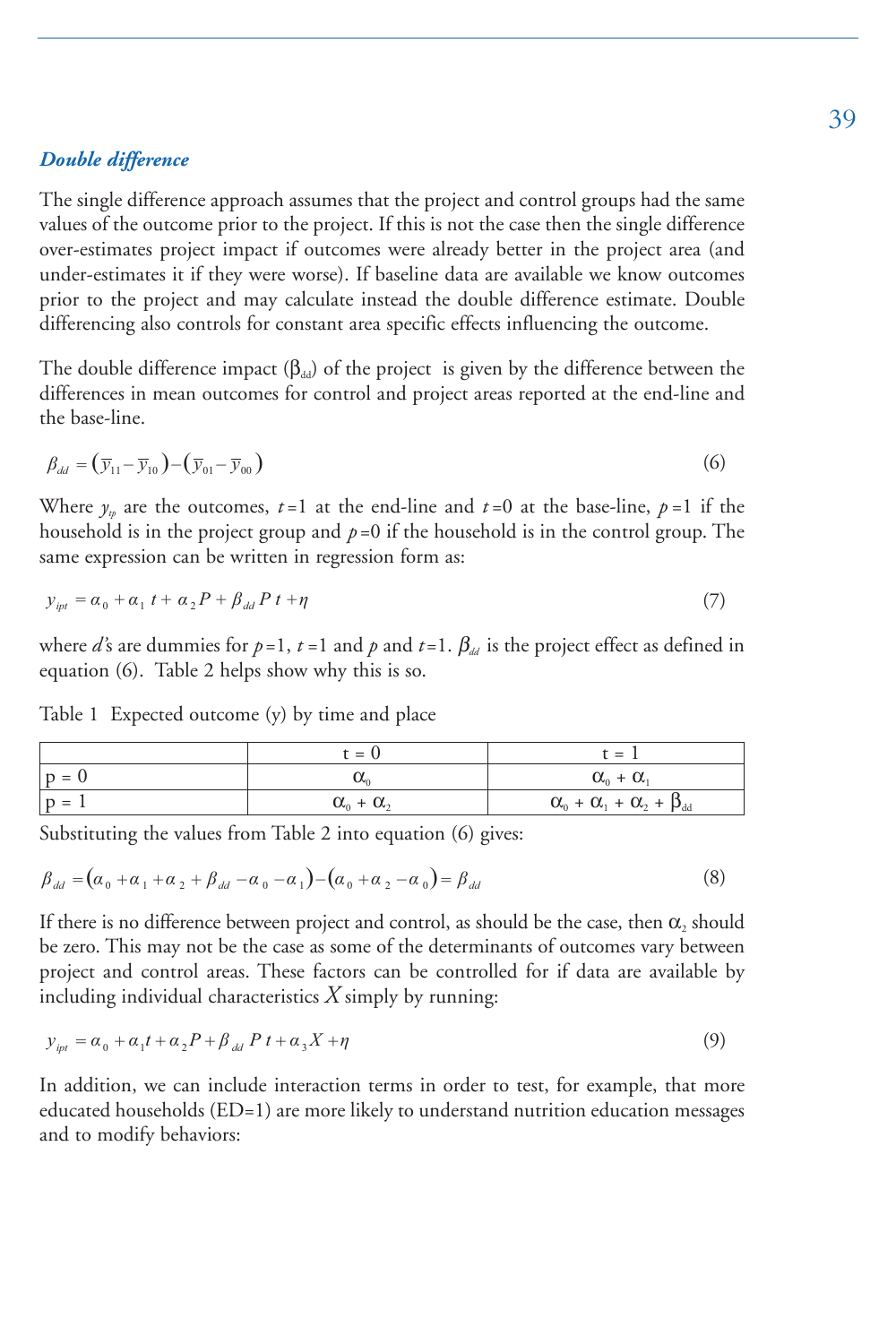$$
y_{\text{int}} = \alpha_0 + \alpha_1 t + \alpha_2 P + \beta_{dd} P t + \alpha_3 X + \alpha_4 ED + \alpha_5 ED t + \alpha_6 ED + \alpha_7 ED t + \eta \tag{10}
$$

In summary, regression analysis of endline data include a project dummy which represents the pure project effect. The analysis of the pooled data from baseline and endline includes a project dummy, a time dummy, and the interaction between time and project dummies. It is the coefficient on the interaction term which measures project impact, that is the differential change in the outcomes over time in project areas respect to control areas, i.e. the double difference. The coefficient on the time dummy captures the autonomous growth in outcomes common to both project and control areas. The coefficient on the project dummy indicates any difference in outcomes at baseline; this coefficient should be zero. If it is not zero then it is preferable to include in the model control variables which also affect the outcome (which is anyhow to be preferred).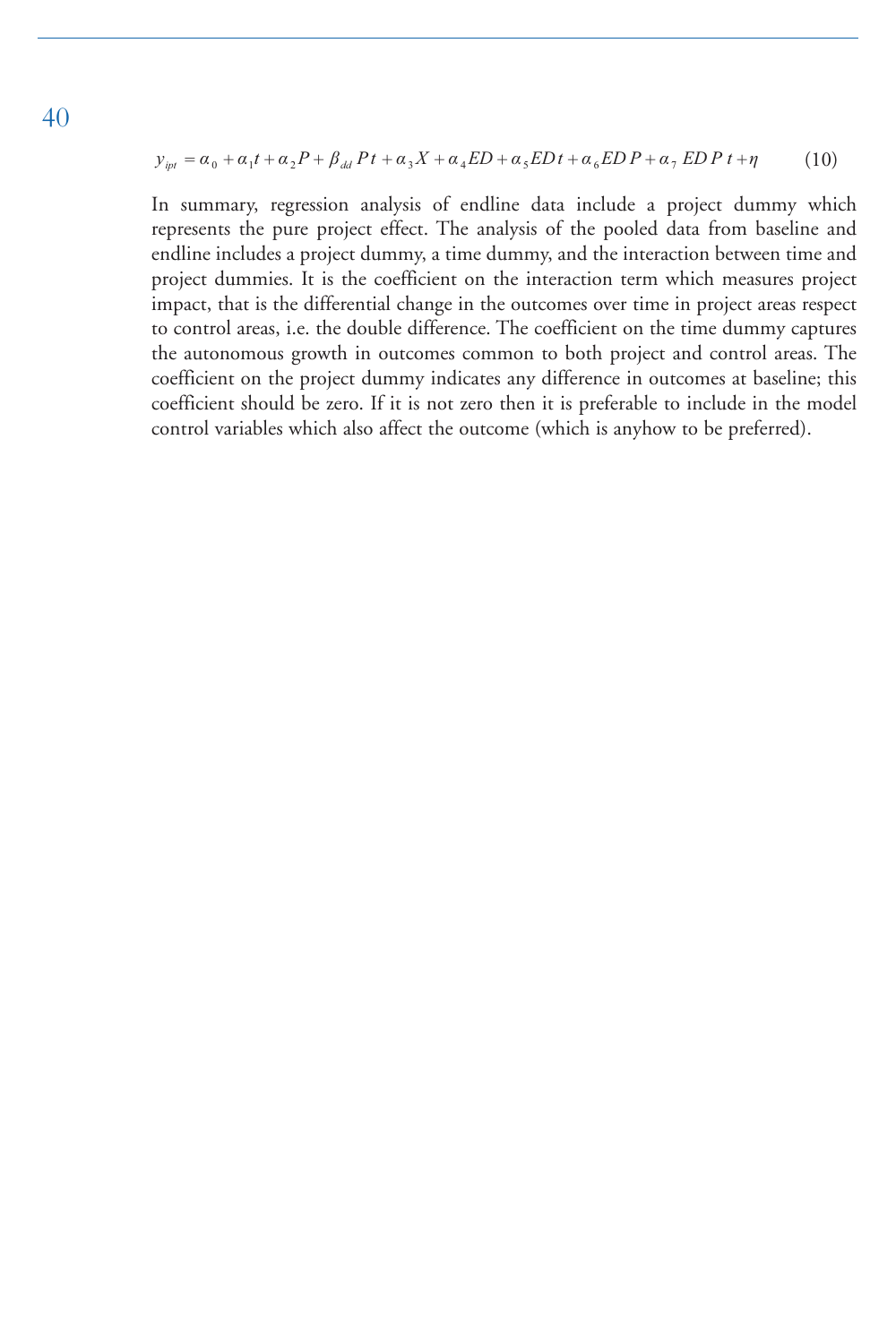### **Appendix 2: Overview of Selected IEG Impact Evaluations**

### **AGRICULTURE AND RURAL DEVELOPMENT**

**Case Study 1: Pakistan**

#### **Scarp Transition Pilot Project**

#### **Report No. 16840, 1997**

*The projects:* Irrigation in Pakistan suffers from the "twin menaces" of salinity and waterlogging. These problems have been tackled through Salinity Control and Reclamation Projects (SCARPs), financed in part by the Bank. Whilst technically successful, SCARP tubewells imposed an unsustainable burden on the government's budget. The project was to address this problem in areas with plentiful groundwater by closing public tubewells and subsidizing farmers to construct their own wells.

*Methodology:* IEG commissioned a survey in 1994 to create a panel from two earlier surveys undertaken in 1989 and 1990. The survey covered 391 farmers in project areas and 100 from comparison areas. Single and double differences of group means are reported.

*Findings:* The success of the project was that the public tubewells were closed without the public protests that had been expected. Coverage of private tubewells grew rapidly. However, private tubewells grew even more rapidly in the control area. This growth may be a case of contagion, though a demonstration effect. But it seems more likely that other factors (e.g. availability of cheaper tubewell technology) were behind the rapid diffusion of private water exploitation. Hence the project did not have any impact on agricultural productivity or incomes. It did however have a positive rate of return by virtue of the savings in government revenue.

#### **Case study 2: Philippines**

#### **Second Rural Credit Program**

#### **Report No. 4557**

*The project:* the Second Rural Credit Projects (SRCP) operated between 1969 and 1974 with a US\$12.5 million loan from the World Bank. SRCP was the continuation of a pilot credit project started in 1965 and completed in 1969. As its successful predecessor, SRCP aimed at providing credit to small and medium rice and sugar farmers for the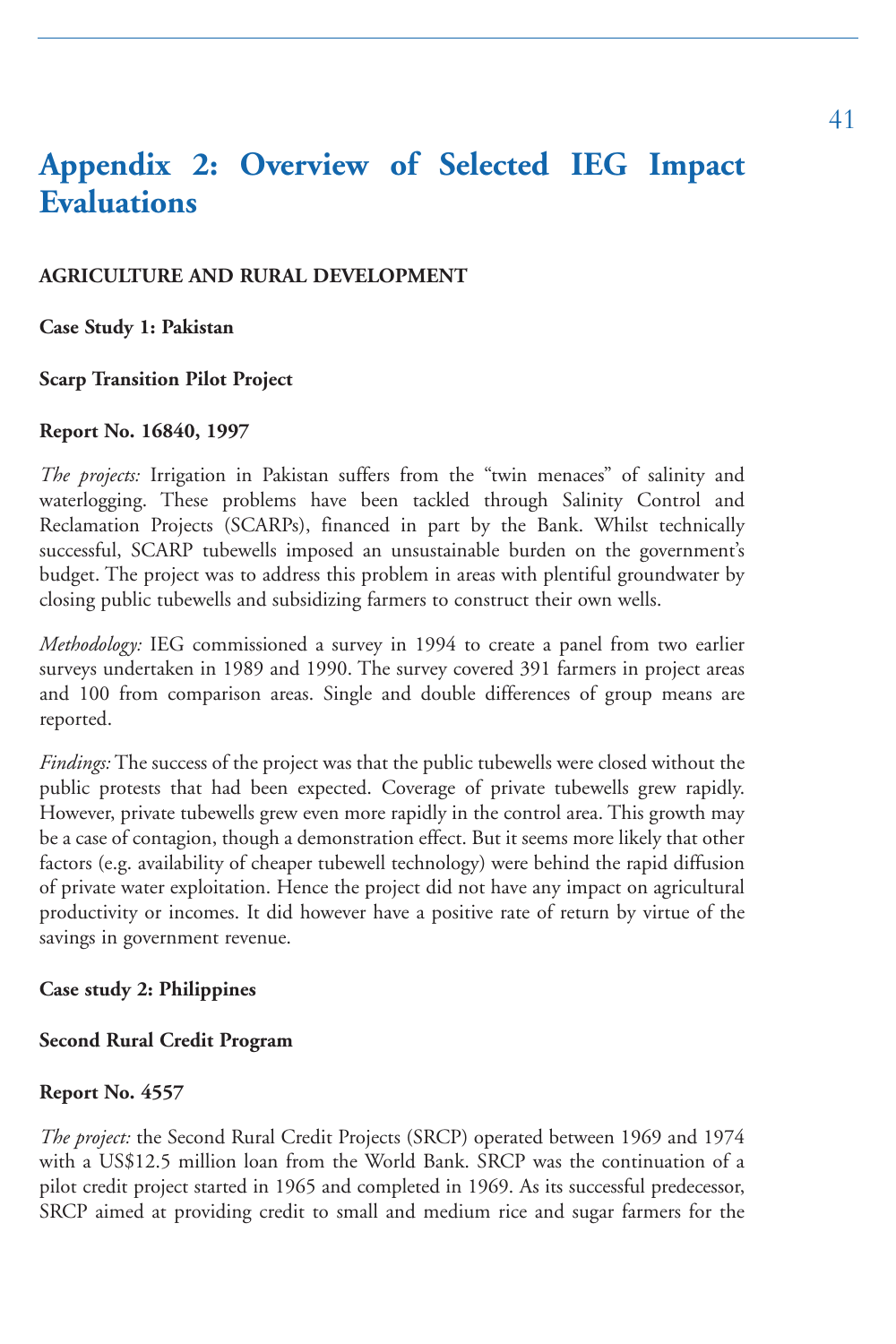purchase of farm machinery, power tillers, and irrigation equipment. Credits were to be channeled through 250 rural banks scattered around the country. An average financial contribution to the project of 10% was required from both rural banks and farmers. The SRCP was followed by a third loan of US\$22.0 million from 1975-77, and by a fourth loan of US\$36.5 million that was still in operation at the time of the evaluation (1983).

*Methodology:* the study uses data of a survey of 738 borrowers (nearly 20% of total project beneficiaries) from seven provinces of the country. Data were collected through household questionnaires on land, production, employment and measures of standard of living. In addition, 47 banks were surveyed in order to measure the impact on their profitability, liquidity, and solvency. The study uses before-after comparisons of means and ratios to assess the project impact on farmers. National level data are often used to validate the effects observed. Regarding the rural banks, the study compares measures of financial performance before and after the project taking advantage of the fact that the banks surveyed joined the project at different stages.

*Findings:* the mechanization of farming did not produce an expansion of holding sizes (though the effect of a contemporaneous land reform should be taken into account). Mechanization did not change cropping patterns, and most farmers were concentrating on a single crop at the time of the interviews. No change in cropping intensity was observed, but production and productivity were found to be higher at the end of the project. The project increased the demand for both family and hired labor. Farmers reported an increase in incomes and savings, and in several other welfare indicators, as a result of the project. Regarding the project impact on rural banks, the study observes an increase in the net income of the sample banks from 1969 to 1975, and a decline thereafter. Banks' liquidity and solvency position was negatively affected by poor collection and loan arrears.

### **Case Study 3: Sri Lanka**

### **Kurunegala Rural Development Project, and Second Rural Development Project**

### **Report No. 16418, 1997**

*The projects:* The two projects were Integrated Rural Development Projects, an approach adopted in Sri Lanka in the late seventies. The US\$ 34 million Kurunegala Rural Development Project (KRDP) was the first attempt at multisectoral planning for an entire district. The project focused on the agricultural sector, especially paddy and coconut production. Productive services (inputs supplies, extension services and credit were also provided). The US\$ 40 million Second Rural Development Project (SRDP) expanded the approach to two other districts, Matale and Puttalam, with an additional focus on forestry and fisheries in Puttalam and export crops in Matale.

*Methodology:* Secondary data on production increases, inputs and yields in project and non-project areas within the same district are used to calculate incremental benefits.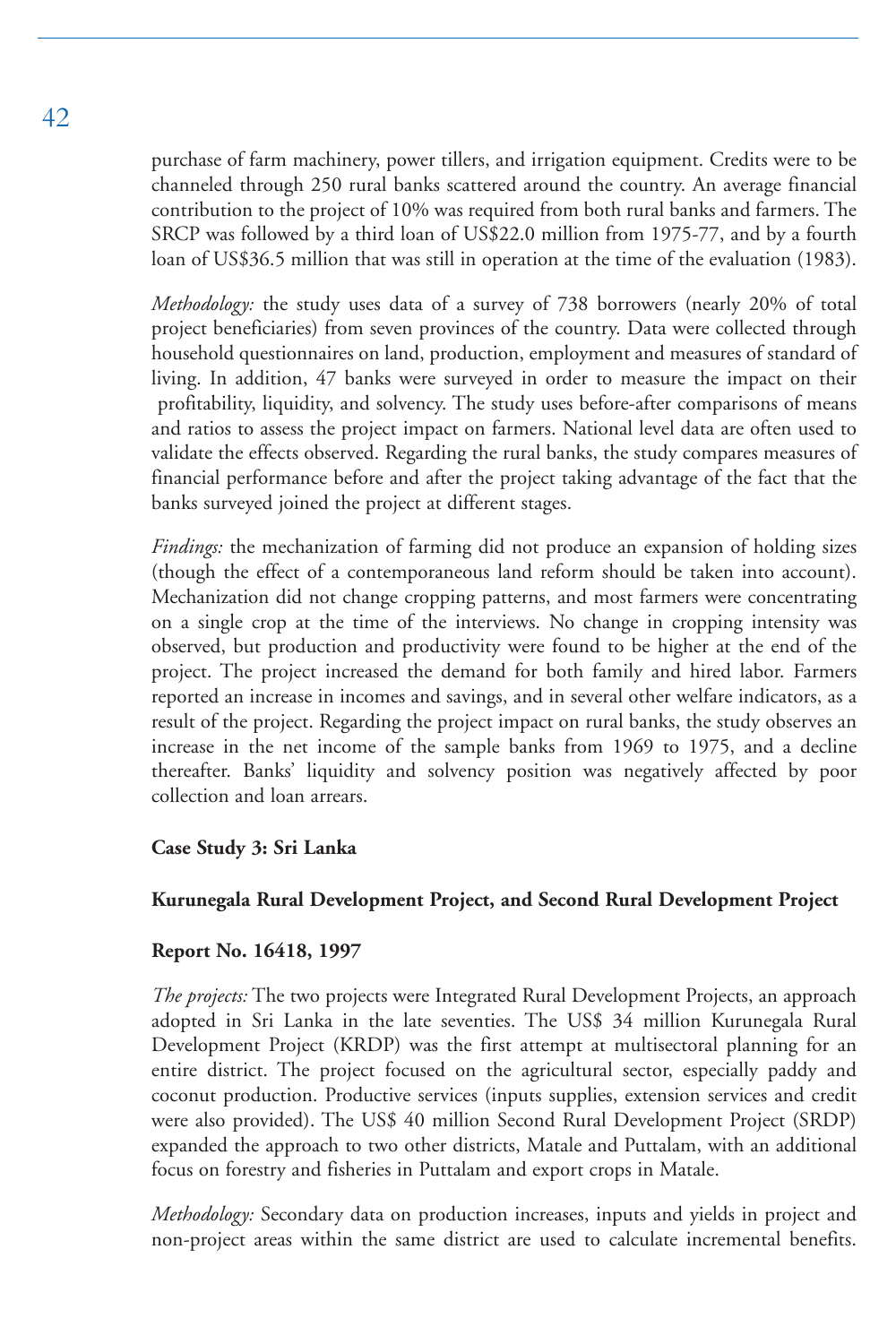These data are used to construct farm models for producers of different crops, and hence calculate the return to the project. Non-project areas in the same districts benefited from interventions from other donors, so the returns are noted to be under-estimates. A second approach uses the before-intervention figures as the counterfactual, thus attributing all increases to the project, which is recognized as producing over-estimates of project impact. Qualitative work was also undertaken, which included questions on changes in income and the sources of those changes.

### *Findings:*

- Project targets for increased area and productivity were not met, but these were somewhat unrealistic. The project did contribute to production increases of the targeted crops, and so higher incomes for beneficiaries.
- ERRs are reported by crop for each of the three districts, and are as follows:<sup>32</sup> paddy 15, 19 and 5; coconut: 7 in both areas; export crops: 5, and productive components: 9, 11 and 7.
- Other aspects of the quality of life were not captured by counterfactual analysis. The beneficiary assessment pointed in particular to the benefits from improved roads. Beneficiaries complained about lack of consultation in irrigation rehabilitation meaning that users' concerns were not addresses.

### **HEALTH, NUTRITION AND POPULATION**

### **Case Study 4: India**

### **Tamil Nadu Integrated Nutrition Project**

### **Report No. 13783-IN**

*The project:* The Tamil Nadu Integrated Nutrition Project (TINP) operated between 1980 and 1989, with a credit of US\$32 million from IDA. The overall objective of the project was to improve the nutritional and health status of pre-school children, pregnant women and nursing mothers. The intervention consisted of a package of services including: nutrition education, primary health care, supplementary feeding, administration of vitamin A, and periodic de-worming. The project was the first to employ Growth Monitoring and Promotion (GMP) on a large scale. The evaluation is concerned with the impact of the project on nutritional status of children.

*Methodology:* The study uses three cross-sectional rounds of data collected by the TINP Monitoring Office. Child and household characteristics of children participating in the program were collected in 1982, 1986, and 1990, each round consisting of between 1000

<sup>&</sup>lt;sup>32</sup> The ERRs reported here are a simple average of the estimates from the two methods employed in the study.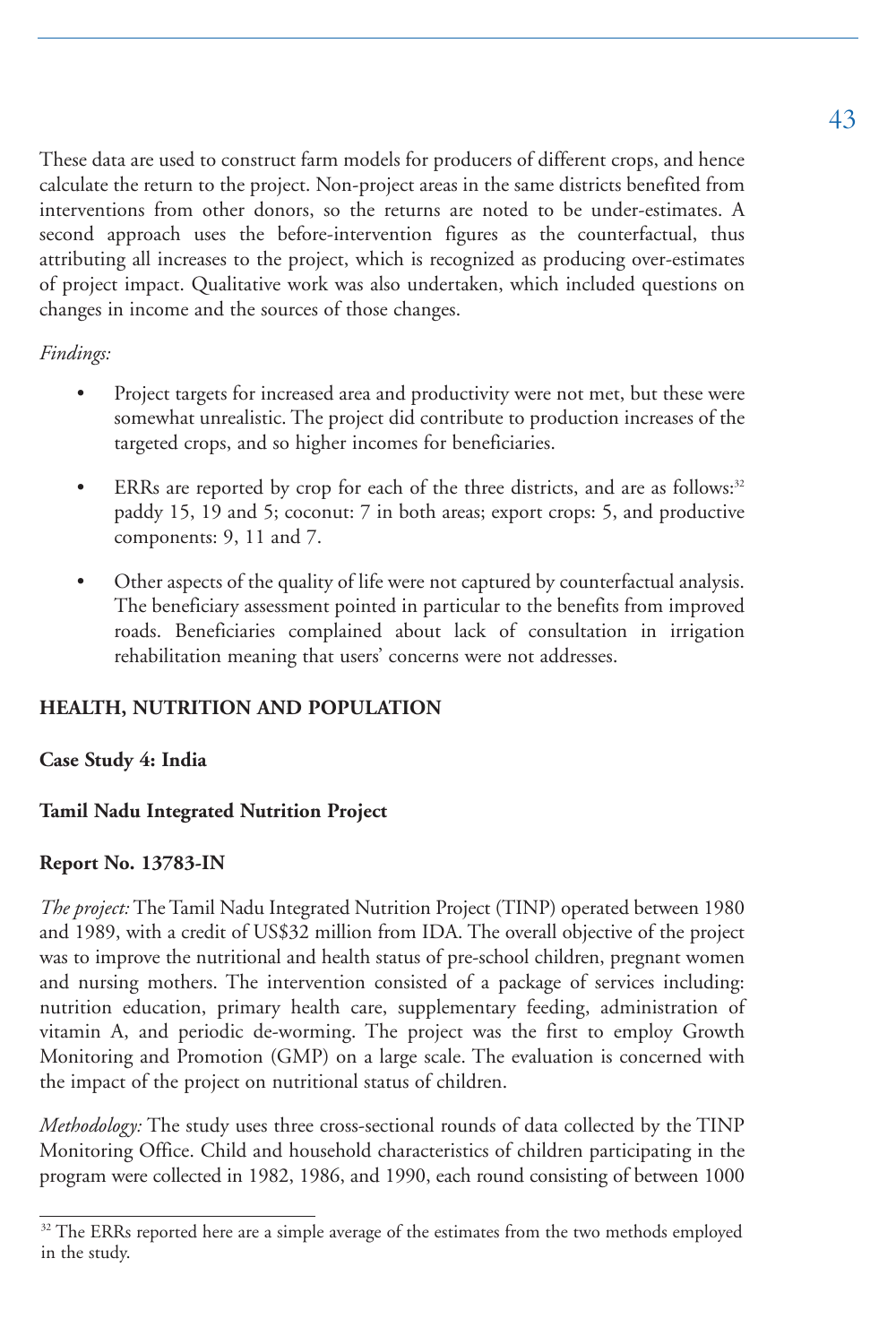and 1500 observations. The study uses before-after comparisons of means, regression analysis, and charts to provide evidence of the following: frequency of project participation, improvement in nutritional status of participating children over time, differential participation and differential project impact across social groups. Data on the change in nutritional status in project areas are compared to secondary data on the nutritional status of children outside the project areas. With some assumptions, the use of secondary data, make the findings plausible.

*Findings:* The study concludes that the implementation of Growth Monitoring and Promotion programs on a large scale is feasible, and that this had a positive impact on nutritional status of children of Tamil Nadu. More specifically, these are the findings of the study:

- Program participation: Among children participating in GMP, all service delivery indicators (age at enrolment, regular attendance of sessions, administration of vitamin A, and de-worming), show a substantial increase between 1982 and 1986, though subsequently declined to around their initial levels. Levels of service delivery, however, are generally high.
- Nutritional status: mean weight and malnutrition rates of children aged between 6 and 36 months and participating in GMP have improved over time. Data on non-project areas in Tamil Nadu, and all-India data, that show a smaller improvement over the same time period. Regression analysis of nutritional status on a set of explanatory variables, including the participation in a cotemporaneous nutrition project (the National Meal Program) shows that the latter had no additional benefit on nutritional outcomes. Positive associations are also found between nutritional status and intensive participation in the program, and complete immunization.
- Targeting: using tabulations and regression analysis, it is shown that initially girls have benefited more from the program, but that at the end of the program boys have benefited more. Children from scheduled caste are shown to have benefited more than other groups. Nutritional status was observed to be improving at all income levels, the highest income category benefiting slightly more than the lowest.

### **INFRASTRUCTURE**

### **Case Study 5: Morocco**

### **Socioeconomic Influence of Rural Roads**

### **Report 15808-MOR, 1996**

*The Project:* The Fourth Highway Project was a US\$85 million loan operational from 1983-1990. The project was to improve the national highway system and construct a

### 44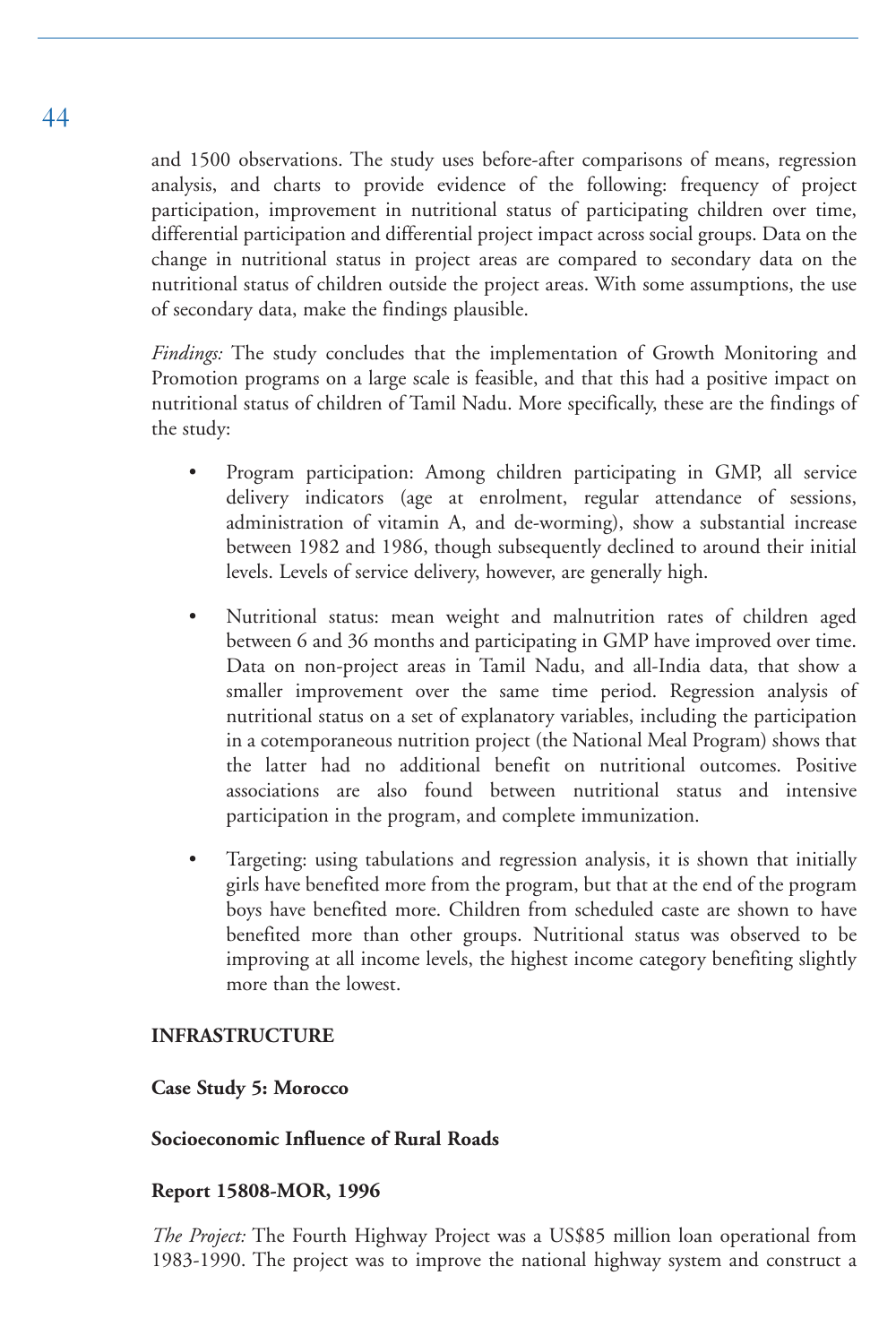freeway from Rabat to Casablanca. It was agreed to also include a major investment in secondary and tertiary roads to help reduce income disparities between regions. The impact evaluation is concerned with the rural roads component of the project.

*Methodology:* Comparison of four project roads which were all upgraded to asphalt surface and four control roads (roads with no improvement during project period and geographically close to their match). Farm-level surveys were conducted in 9 project villages and 3 in control areas, collecting data from 199 farm households. Village surveys were also applied and qualitative data collected in each community. Since there was no baseline, a ten year recall was used for selected variables. Other data sources, such as the agricultural survey were also used. The report utilizes both single difference (before versus after for control, and project versus control at endline) and double difference estimates. The limitations of the small number of sampled sites and possible differences in initial characteristics are acknowledged in the report.

*Findings:* A positive impact on a broad range of indicators is identified:

- Traffic-related: (1) after improvement the project roads did not need to be closed during bad weather, whereas they had previously closed for 2-3 months each year imposing greater travel time or restricting travel altogether; (2) traffic volume grew, at a substantially greater rate than the national average for 3 of the 4 roads, with a shift in traffic composition toward heavier freight vehicles; (3) vehicle ownership rose considerably faster in project areas compared to the control and the frequency of public transport increased; and (4) vehicle operating costs fell, reducing commercial trucking rates. Most of these impacts are directly attributable to the project since there is little room for confounding factors. The cost of transport savings is used to calculate the economic return to each of the four roads; these returns are in the range 16-14 percent.
- Agriculture: agricultural activity increased in project areas, with more inputs being used and diversification into fruit trees. New crops, such as sugar beet, were also introduced. By contrast, there was little agricultural innovation in the control areas during the preceding decade. Employment has increased both as large farms expanded operations and because of improved access to urban areas.
- Social services: primary school enrolments grew by 68 percent in the project areas, compared to 61 percent in the control. It became easier to recruit teachers to rural schools with improved roads and absenteeism was reduced. The frequency of visits to health facilities improved by more in the project areas than it did in the control. For example, the frequency of visits to an infirmary increased by 2.7 days per year (from 4.3 to 6) for project areas, compared to 1.1 (35. to 4.6) for the control.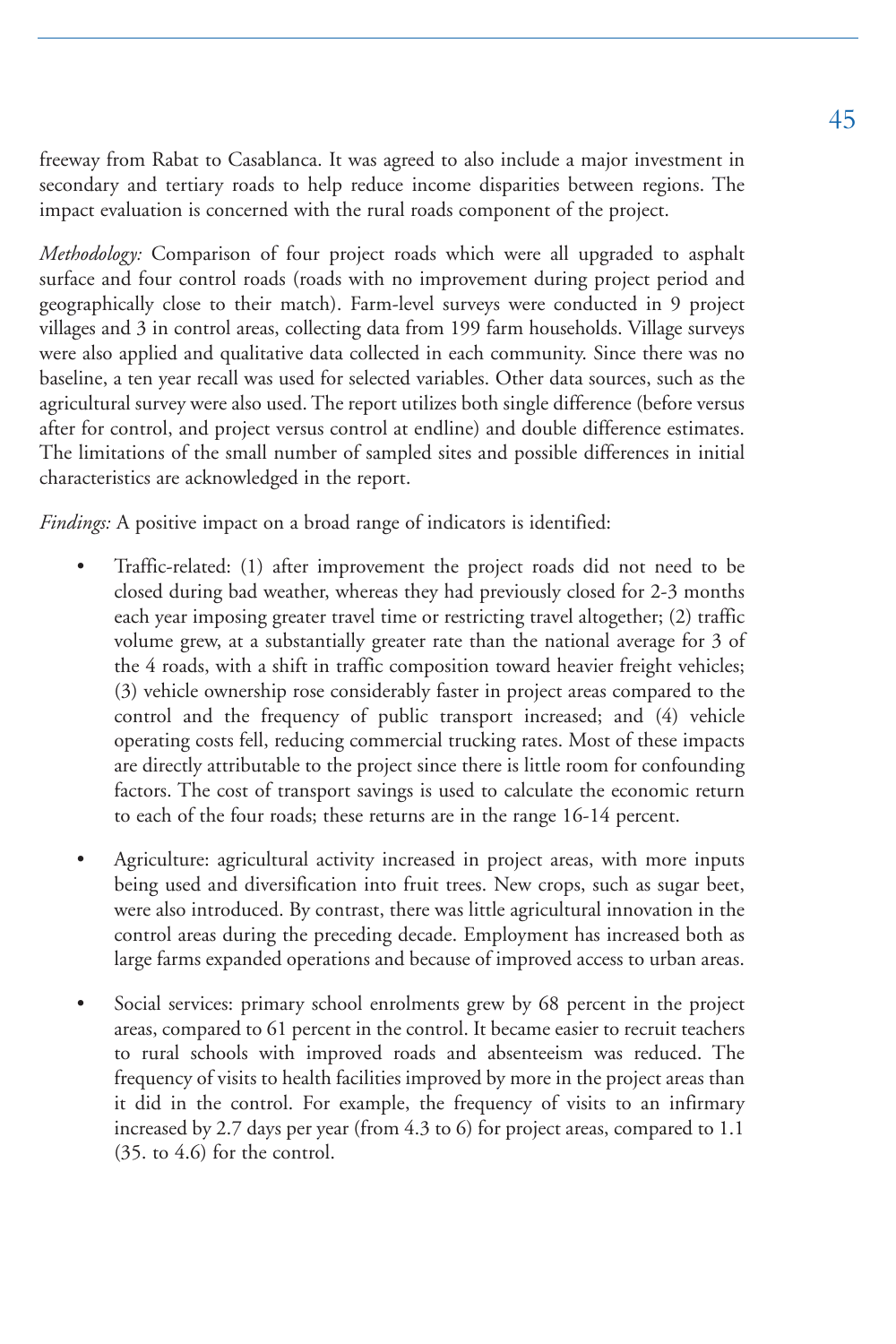### **URBAN DEVELOPMENT**

**Case Study 6: Brazil**

#### **Learning from Best Practice in Five Urban Projects**

#### **Report No. 16736, 1997**

*The Project:* the study evaluates a package of five urban development projects that operated at different stages in eleven Brazilian cities from 1975-1996 (Medium-size Cities, US\$ 70 million; Recife Metropolitan, US\$ 108 million; Fortaleza/Salvador Pilot Metropolitan, US\$6 million; Parana Market Towns, US\$52 million; and North-East Flood Reconstruction, US\$ 99 million). In spite of the diversity of project design, these projects shared some common characteristics. (a) They aimed at improving urban infrastructure and services – either upgrading or rehabilitating damaged structures. (b) They included an institutional development component, directed to improve the operation of municipal administrations and planning agencies. (c) They focused on the poor, by targeting poor areas within cities (but not slums), and by implementing small income-generating projects.

*Methodology:* the study measures the impact of the five projects on three main aspects: (1) living conditions of the poor; (2) decentralization of service provision; and (3) citizens participation in service provision. Three sources of information are used. First, the study compares changes in access to services in study areas to changes in services in other urban areas of the same States, using census data of 1981 and 1991. Second, the study conducted group interviews with beneficiaries who rated a series of indicators before and after the project, and in comparison to other areas of the same city where the project was not implemented. Third, interviews with key informants and on-site visits by experts were used to corroborate and expand the findings obtained from the other data sources.

*Findings:* (1) The projects improved citizens' access to services and reduced flooding risk. The projects also improved housing conditions. The impact on local economies was found to be modest, while no impact was observed with respect to water supply, sanitation and general maintenance of infrastructure. (2) The projects improved the ability of Municipalities in project preparation, evaluation, and procurement. The project also helped Municipalities to develop a strong ownership of projects that were originally the product of federal government agencies. (3) The project strengthened existing Community Based Organizations (CBO), whose meetings became more regular and more frequently attended after the project. This effect was limited to medium-size cities however, and there was no sign of CBOs empowerment in small cities and metropolitan areas. Women were found to be more active and knowledgeable about urban improvements. The project also encouraged residents to hold municipalities accountable for the services provided.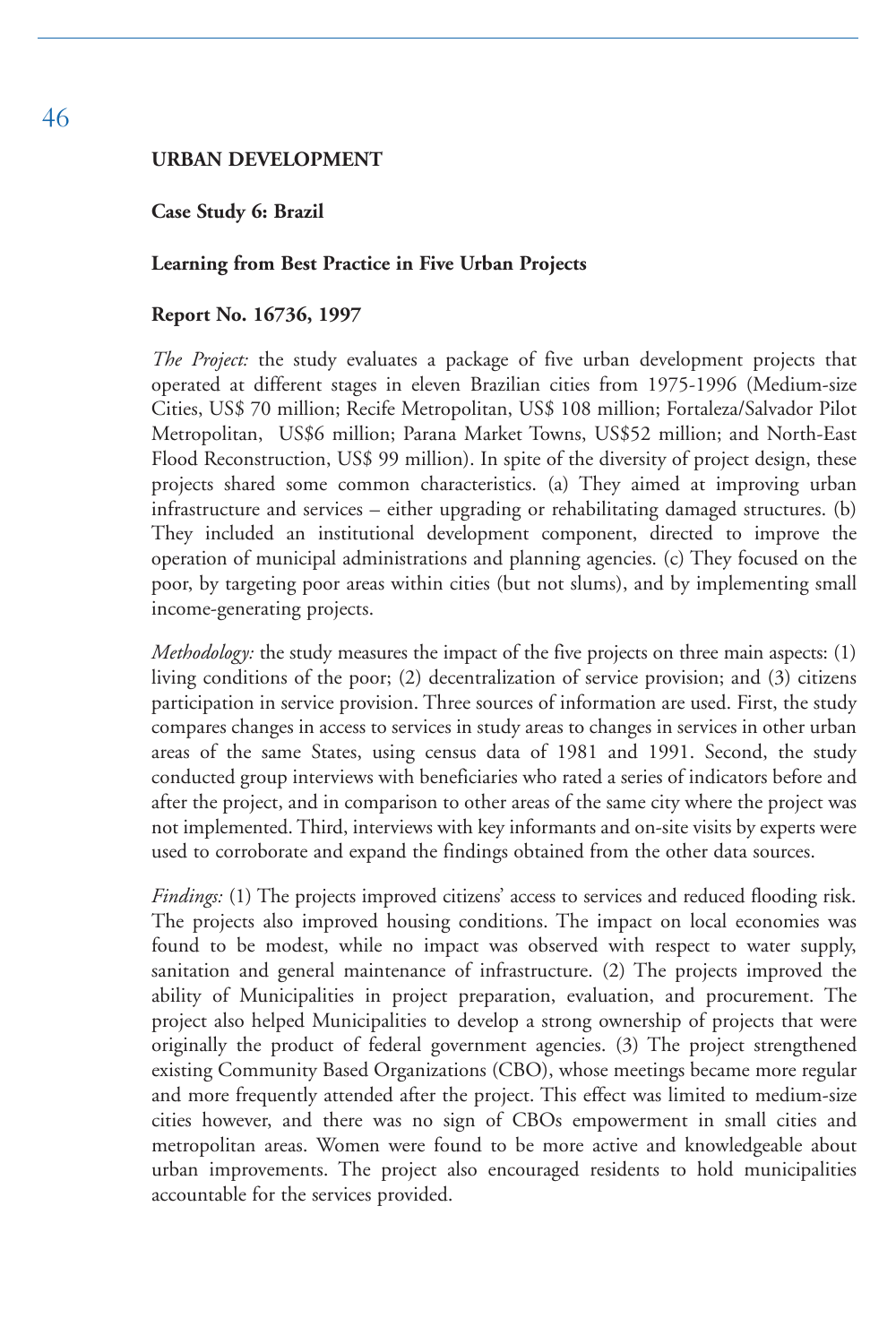### **Case Study 7: Kenya**

### **Development of Housing, Water Supply and Sanitation in Nairobi**

### **Report No. 15586, 1996**

*The projects:* Over a 21 year period (1970-91) the Bank supported five projects, totaling US\$120 million, to support water supply and urban development in Nairobi. The three water supply projects aimed to augment sources of potable water supply and strengthen the Water and Sanitation Department. Two other projects upgraded housing units, and other facilities (e.g. health centers), for the poor and expanded sewerage coverage.

*Methodology:* A survey of 500 households was undertaken in five urban sites, three which had benefited from project interventions and two which had not. Questions were included on current conditions, beneficiary perceptions of project impact, and changes before and after the project. Single and double difference estimates are reported, the latter based on recall. Some participatory analysis was also undertaken.

*Findings:* 

- Water supply has kept with population, but the poor have to pay much more for water obtained through kiosks than do households with direct connections. Sanitation coverage increased, although largely not on account of the Bank projects.
- The supply of housing and affordable rental rooms increased as a result of the project, but home ownership amongst the poor was not affected by the project.
- The projects constructed 11 primary schools and four health centers. Access to health services and primary schools increased, with positive spillover effects from project health and education facilities to non-project areas.
- Problems of flooding and stagnant water increased in all areas, but by much more in non-project areas than in those covered by the project.

### **Case Study 8: Indonesia**

### **Enhancing the Quality of Life in Urban Indonesia: the legacy of Kampung Improvement Program**

### **Report No. 14747-IND, 1995**

*The Projects:* The study focuses on three components (Kampung Improvement Program, sites and services, and city-wide improvement program) of four urban development projects (Urban I-IV) implemented between 1974 and 1988. Particular attention is paid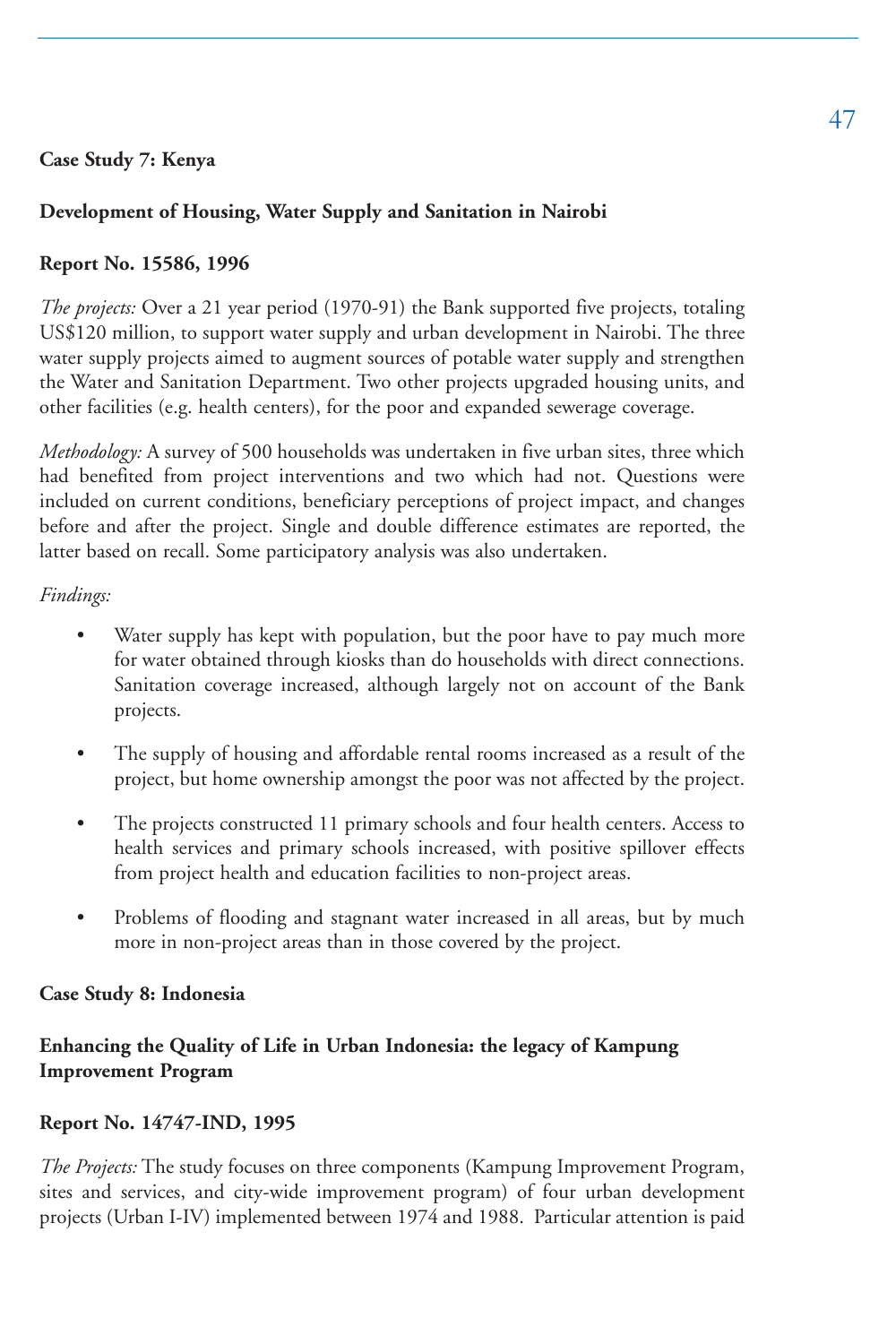to the Kampung Improvement Program (KIP),<sup>33</sup> which accounted for the largest share of funds of the four projects. KIP aimed to provide basic minimum service standards, through roads, footpaths, drainage, garbage collected, water and sanitation, health clinics and primary schools.

*Methodology:* A household survey was conducted in 9 kampungs: 5 KIP, 2 sites and services and 2 non-KIP. Baseline data were available from other sources, and the coverage of these data was used to guide site selection for the survey. A mixture of single and double difference estimates are given. Qualitative data were also collected. A problem for the study was not being able to collect specific data on the activities carried out in each community.

*Findings:* The main findings are: (1) improved living conditions in many respects in project areas, but (2) the gap between KIP and non-KIP has closed as non-KIP areas have caught up, and (3) more general improvements in socio-economic status are attributable to good overall economic performance rather than the project. Respondents were asked to identify the sources of changes in living standards. In KIP areas a majority named KIP, whereas in non-KIP the majority attributed changes to the community's own efforts (the other sources were government programs).

More specific findings are as follows:

- Housing quality (walls and floors) was higher in KIP than non-KIP immediately following the project, but subsequently narrowed (closed in the case of walls).
- Major differences between KIP and non-KIP areas are the larger lot size and lower population density of KIP areas.
- Residents of KIP areas are less reliant on water purchased from vendors (an unsafe source), since the majority have access to water piped directly to homes.
- The majority (61 percent) of KIP residents indicated they had no problem with flooding compared to 32 percent in non-KIP areas.
- An uneven picture emerges with respect to education and health outcomes, with no clear beneficial project effect. This finding is attributed to the range of other factors affecting these outcomes.
- Similarly, changing economic fortunes are attributed to factors exogenous to the project.

<sup>48</sup>

<sup>&</sup>lt;sup>33</sup> A kampung is a low-income dense urban area.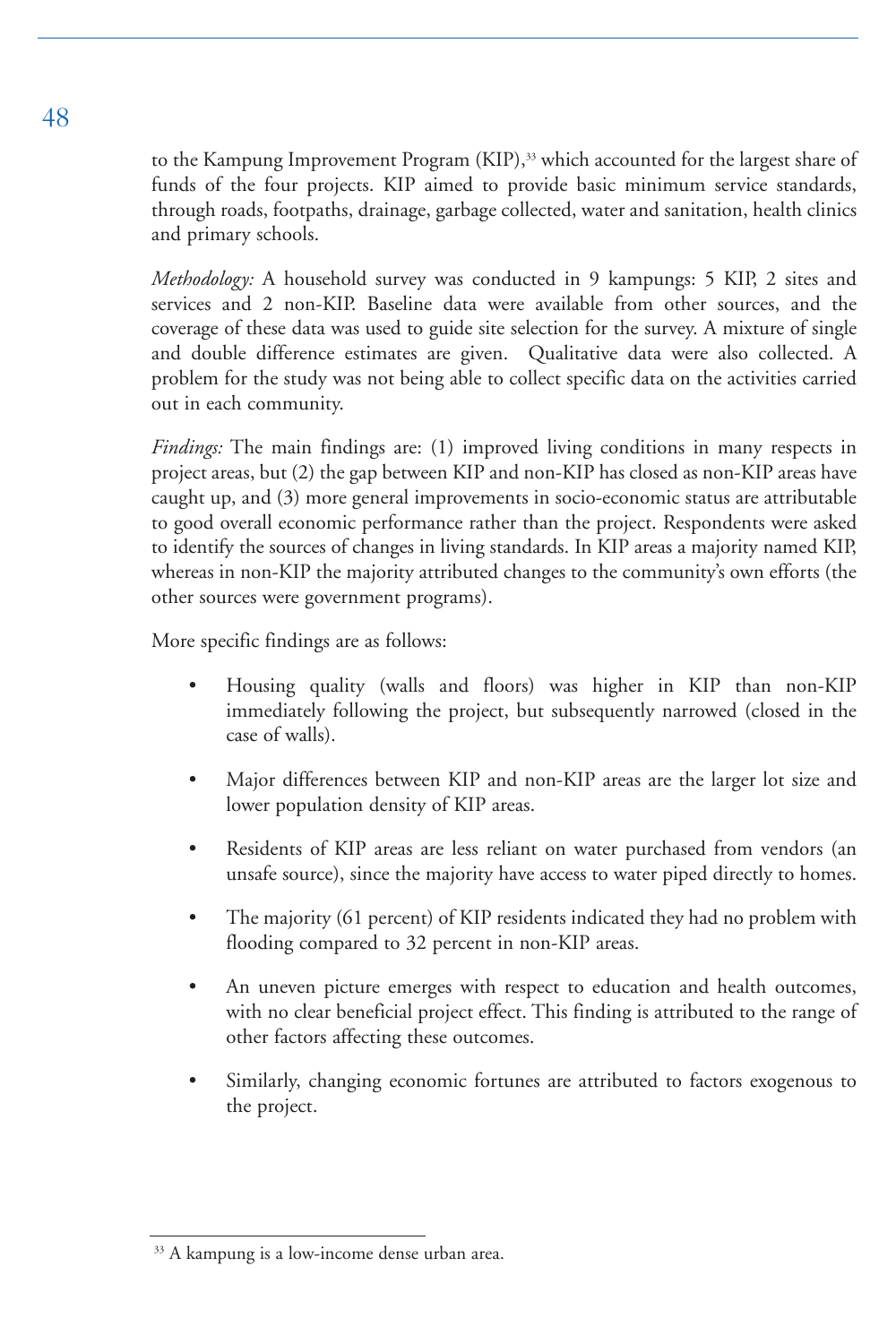### **Case Study 9: Paraguay**

### **Community-based Rural Water Systems and the Development of Village Committees**

### **Report No. 17923, 1998**

*The projects:* The report covers three rural water supply projects (RWS I – III, a fourth became effective in 1998) amounting to US\$ 80 million. The loans financed the work of the National Environmental Sanitation Service (SENASA) with community-level water management committees (*juntas de saneamiento*), which were responsible for operation and maintenance. SENASA created 424 *juntas* in the period under review, of which 257 had become fully-operational covering 400,000 people.

*Methodology:* Comparisons of health status were made over a ten year period between five villages receiving potable water through the project and five which had not. Data on water use and health were collected from 20 villages covered by RWS I and II, and 130 villages to be covered by RWS IV. These two sources were used for single difference estimates. The evaluation also used beneficiary assessment and a broad range of key informant interviews to apply a theory-based approach.

*Findings:* During the 20 year period access to safe water under community-based schemes rose from 1 to 20 percent. SENASA data show that 210,000 sanitary units were constructed, though not all of these were under the Bank projects. The *juntas* have been successful in managing water supply, with all of those established still functioning, though a small number were in arrears with SENASA.

Health benefits from the project included the following:

- Hospital visits from villages without potable water were seven times higher than those from villages that had received potable water.
- The study of 150 villages found sickness to be far more common in households without water: the incidence of diarrhea in the last three days was 3.6 times greater and vomiting in the past 15 days 4.4 times greater.
- Unlike in other countries in the region, rural Paraguay did not suffer from a cholera epidemic, which may be partly attributed to better water and sanitation (other factors include health and information).

There has also been a beneficial impact on poverty and income distribution. Those without access to potable water have to pay about four times as much for water which is unsafe. However, this cost savings exists as the *juntas* do not set tariffs at a rate allowing cost recovery, encouraging over-consumption and threatening sustainability. However, even with the subsidy from the project, about 10-15 percent of the population in beneficiary communities had not been able to afford a connection to the system.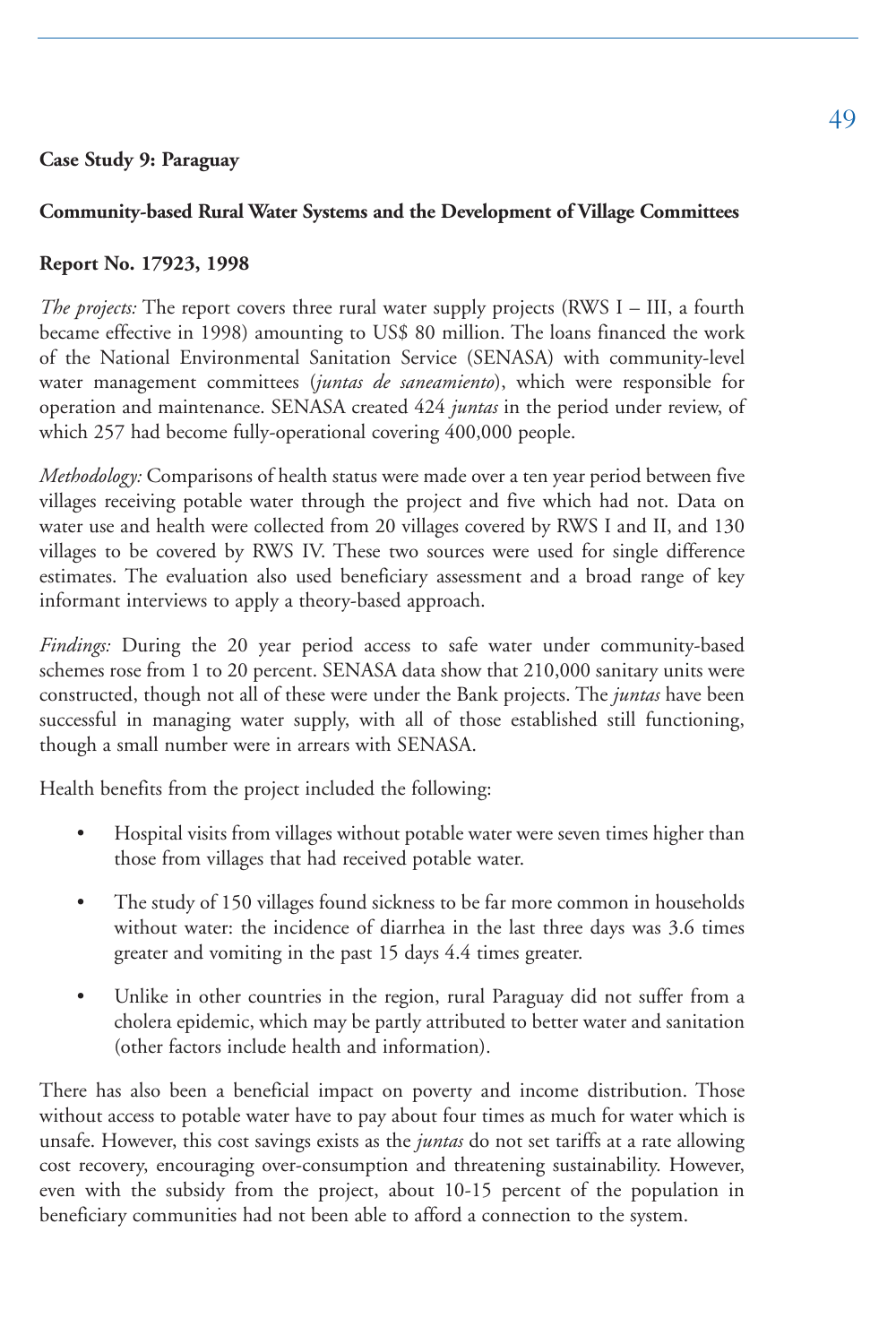### **Case Study 10: Brazil and the Philippines**

### **Building Institutions and Financing Local Development**

### **Report No. 18727, 1998**

*The projects:* Decentralization initiatives begun in the 1990s put increased responsibilities on local government, though many lack to capacity to effectively carry out their new responsibilities. This study considers two projects with a similar design in two countries: Brazil and the Philippines. Both projects used two main instruments: fiscal and financial reform and investment projects. To obtain a loan for the latter the municipal government had to submit a financial action plan with a comprehensive reform package. There were, however, differences in approach. In Brazil the statewide approach encouraged as many municipalities as possible to participate with a technically simple project. The approach in the Philippines was more selective, allowing a smaller number of municipalities to develop income-generating projects such as public markets.

*Methodology:* The analysis of municipal finances drew on the large body of information available by virtue of the rigorous reporting requirements for local government. Hence financial data were available for all municipalities. Project and comparison groups were identified on as municipalities participating and not participating in the project respectively in the two states of Brazil and two provinces of the Philippines. These data were used for double difference mean comparisons. In the Philippines a survey was also undertaken of shop and stall holders in one project and one comparison area, the data from which were also used to produce double difference estimates. A survey of mayors was undertaken in one state in Brazil to analyze institutional development aspects.

### *Findings:*

- Participating municipalities performed better than non-participants on financial autonomy; they mobilized more of their own revenue, with property tax responding particularly well to the project. In consequence, participating municipalities did better at balancing their budgets.
- Local economic development, measured by change in trader sales and income and perceived improvements in quality of infrastructure, benefited from the market-place financed by the project (the one sub-project which was subject to impact evaluation).
- The institutional aspects of the project in Brazil were mostly positively perceived, to the extent that beneficiaries promoted the project in other municipalities.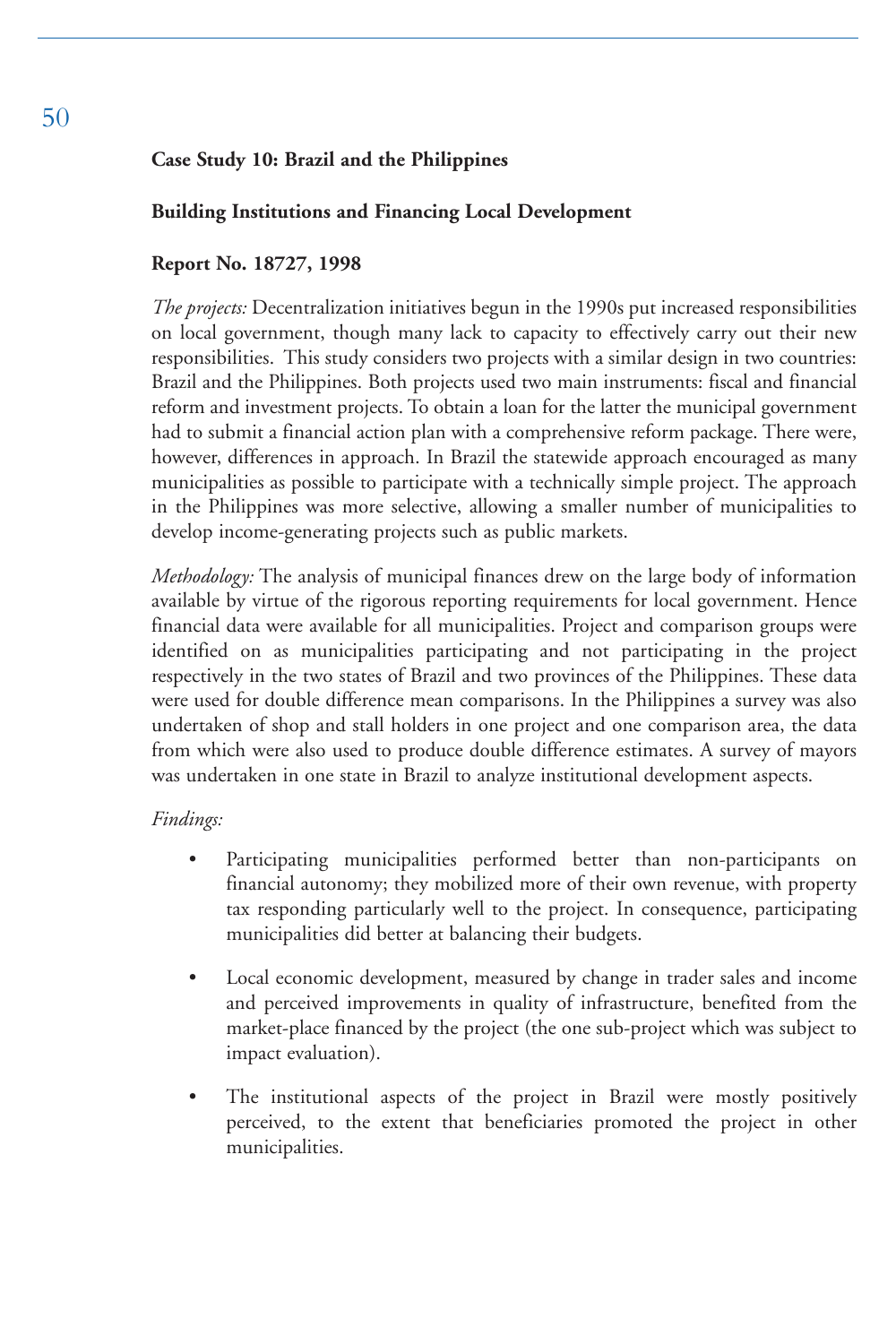#### **REFERENCES**

Baker, Judy (2000) *Evaluating the Impact of Development Projects on Poverty: A Handbook for Practitioners* Washington D.C.: World Bank.

Bamberger, Michael (2006) *Conducting Quality Impact Evaluations under Budget, Time and Data Constraints.* IEG: World Bank, Washington D.C.

Glewwe, Paul William and Margaret Grosh (eds.) (2000) *Designing Household Survey Questionnaires for Developing Countries: Lessons from 15 Years of Living Standards Measurement Study* (2 Volumes) World Bank: Washington D.C.

Gupta Kapoor, A. (2002) *Review of the Impact Evaluation Methodologies Used by the Operations Evaluation Department Over the Past 25 Years,* OED Working Paper, Washington, D.C.: World Bank.

Haider S.J, D. Hussain, I. Nayer, A. Maleque, Ashaduzzaman, and A.R. Khan (2004) *Impact Evaluation of Bangladesh Integrated Nutrition Project,* IMED and Read, Dhaka.

Kremer, Michael and Esther Duflo (2005) "Use of Randomization in the Evaluation of Development Effectiveness" in Pitman *et al.*

Levinson, F.J. and J.E. Rohde (2005) Letter to the Editor, *Health Policy and Planning* 20:  $405 - 406.$ 

Pitman, George Keith, Osvaldo Feinstein and Greg Ingram (eds.) (2005) *Evaluating Development Effectiveness* New York: Transaction Publishers.

Rawlings, Laura (2005) "Comment" in Pitman *et al.*

Ravallion, Martin (1999) "The Mystery of the Vanishing Benefits: Ms. Speedy Analyst's Introduction to Evaluation" *Working Paper 2153.* Washington D.C.: World Bank.

Ravallion, Martin (2005) "Comment" in Pitman *et al.*

Sack, D.A., S.K. Roy, T. Ahmed and G. Fuchs (2005) Letter to the Editor, *Health Policy and Planning* 20: 406-407. Kenya.

Shadish, William, Thomas Cook and Donald Campbell (2006) *Experimental and Quasi-Experimental Designs for Generalized Causal Inference.* Academic Internet Publishers.